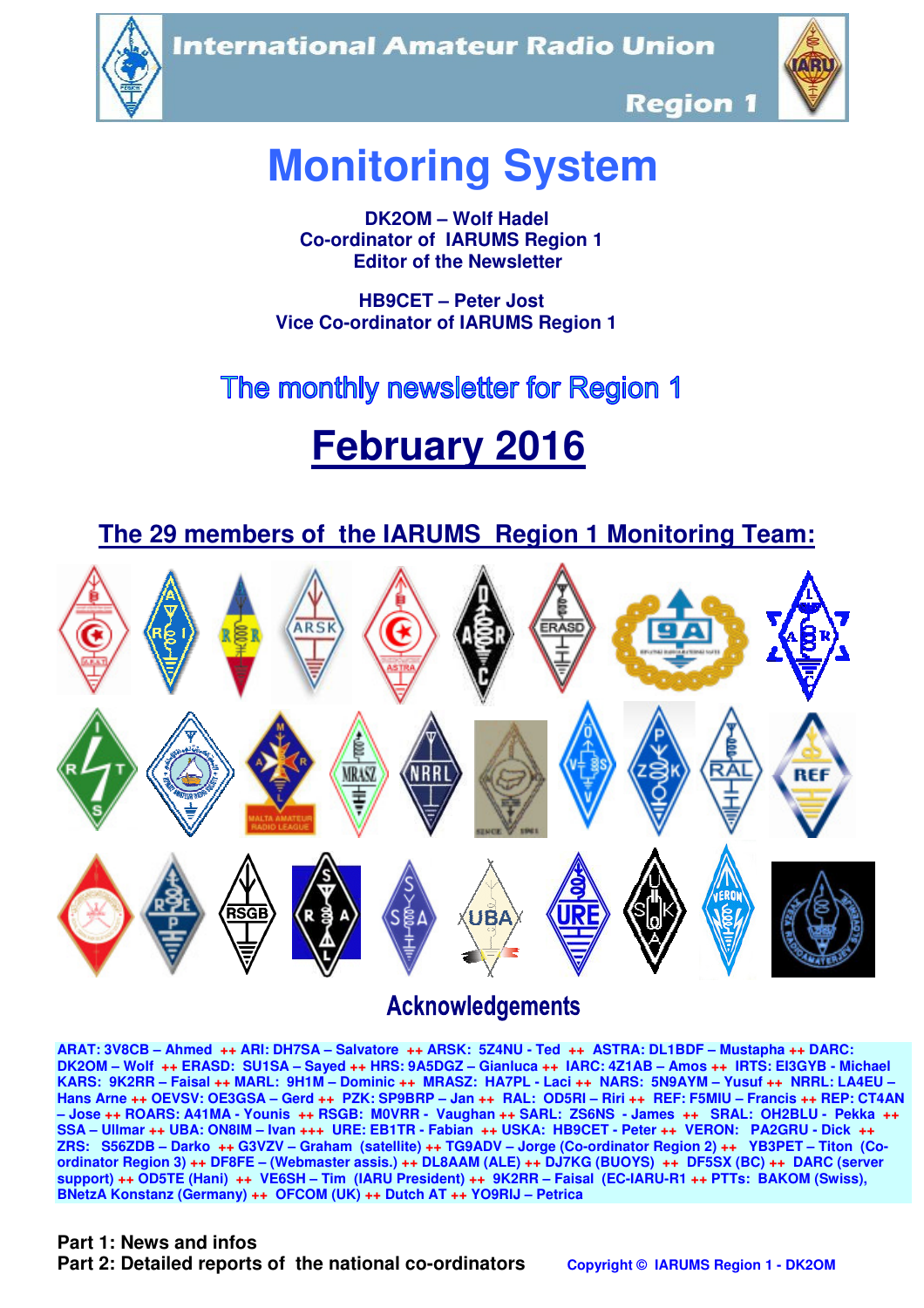# **Part 1: News and Infos**

## **1. MFSK 16 on 10 MHz-band**

 The 30 m-band is not an exclusice amateur band. Anyway I want to give you examples for "special emissions" on this band. The screenshot shows the MFSK 16 analysis with Wavecom W-Code on Jan. 27<sup>th</sup> at 0932 utc. You can see the tone length of 25 msec and the bandwidth of 2626 Hz. The Baudrate was 32.9 Bd. Source of emission: Moscow, RUS – purpose unknown



#### **2. Australian OTH radar JORN on 10 MHz**

 Australian OTH radar JORN with FMCW in burst mode, 19 sps and introtone (yellow peak). QRG: 10129 kHz Screenshot: DK2OM with W-Code Waterfall on Feb. 27<sup>th</sup> at 1350 UTC.

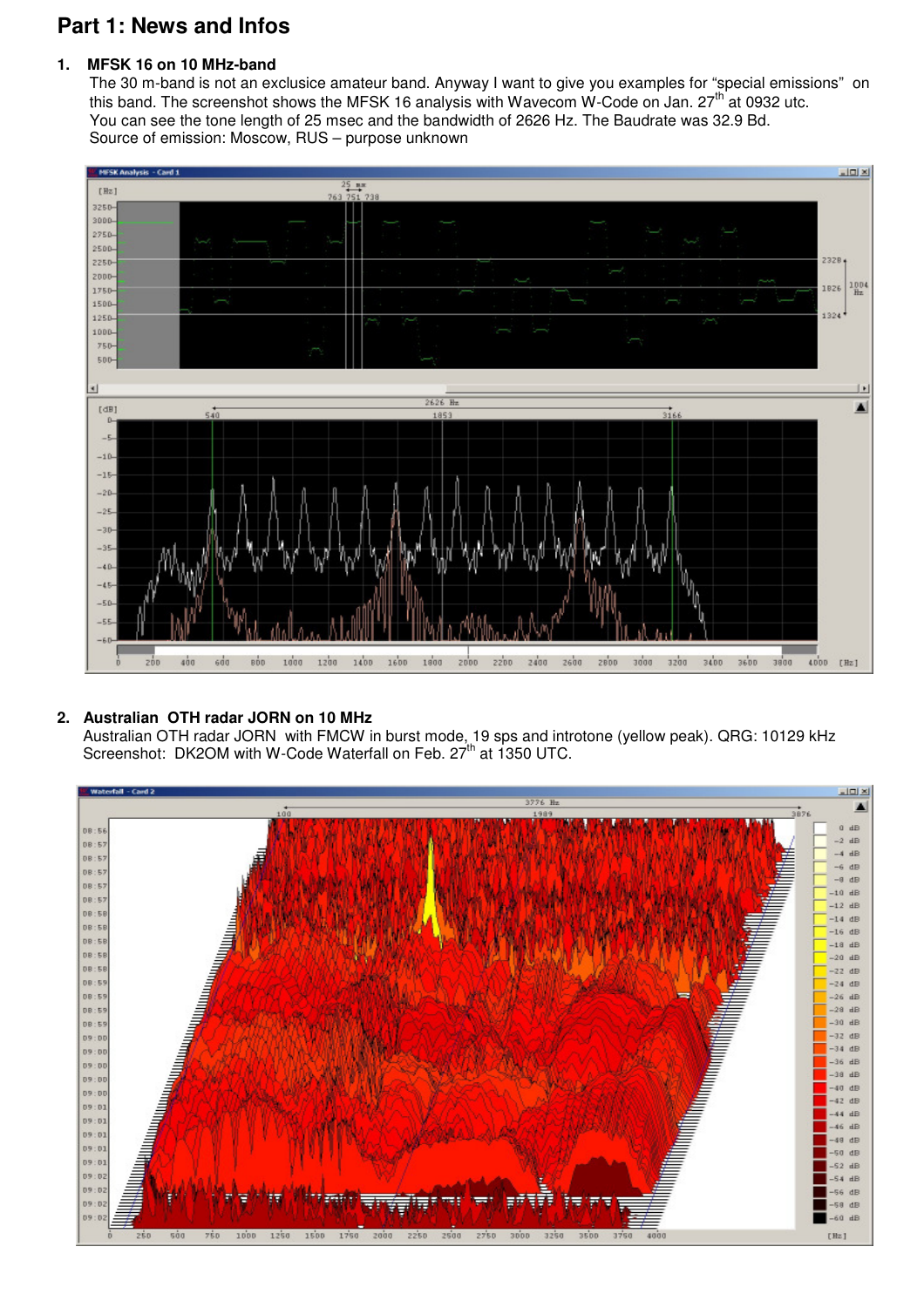Australian OTH radar JORN (FMCW burst mode) on 21293 kHz with different sweeprates. Intro tones are visible. Screenshot: DK2OM with Perseus



#### **If you need more details about the following informations, please observe the reports from the national coordinators below!**

#### **3. Russian military emissions**

6998.5 kHz – The "Buzzer" still active, no change.

 3500 – 3800 kHz – Russian OTH radar in Makhachkale (Dagestan) in mode FMOP with 43 sps and about 50 kHz wide. Often in the CW-part of the 80 m-band in the evenings. – **Shared band!** 7000 – 7100 kHz OTH radar "Contayner" in Gorodezh in mode FMCW with 50 sps and 13 kHz wide. Often long lasting.

 7000 – 7200 kHz digital traffic in FSK or PSK2 (system AT3004D) or PSK4 (AT3104D) – 12 tones and 1 or 2 pilot tones. Also: transmissions in A1A (CW)

10100 – 1150 kHz – digital traffic in FSK or multitone. **Shared band!** 

 14000 – 14350 kHz– digital trafic in A1A, FSK or PSK (12 tones and pilot tone), OTH radar "Contayner" 18107 kHz – FSK – **Shared band!**

21438 kHz – A1A (CW) – Russian Navy Sevastopol.

#### **4. Other radars – the endless story**

7000 – 7200 kHz – Codar like radar from Far East

10100 – 10150 kHz – OTH radars from Cyprus and Australia (JORN) in burstmode – **Shared band!**

- 18068 18168 kHz OTH radars from Cyprus and Turkey **Shared band!**
- 14000 14350 kHz OTH broadband radars from China

21000 – 21450 kHz – OTH radars from Australia (JORN), Cyprus and Turkey – sometimes China

28000 – 29700 kHz – radars from Iran with FMCW and different sweeprates

#### **5. Buoys on 10 m-band**

Fishery buoys (A1A = CW), Datawellbuoys "Waverider" and GPS Atlantic buoys as usual.

#### **6. Illegal voice traffic**

7000 – 7200 kHz – illegal fishery traffic on USB – mostly Europe

7000 - 7060 kHz – illegal voice traffic from Indonesia on USB and LSB = "village radio"

10100 – 10150 kHz – illegal fishery traffic – Europe and Africa

14000 – 14350 kHz - illegal fishery traffic, Europe, Africa and Brazil

21000 – 21450 kHz - illegal fishery traffic, Europe, Africa and Brazil

#### **7. 80 m-band in Region 3 – shared band – legal traffic!**

Many Chinese systems like MIL-188-141A (aka ALE), PRC 30 – weatherfax from Japan and Taiwan

#### **8. Broadcast on 7 MHz**

7120 kHz – Radio Hargaysa Somalia – no change 7200 kHz – Radio Taiwan International and Chinese BC-jammer.

**9. Homepage IARU Region 1 http://www.iaru-r1.org/ Homepage IARUMS Region 1 http://www.iarums-r1.org Homepage IARUMS Region 2 http://www.iaru-r2.org/ Homepage IARUMS Region 3 http://iaru-r3.org/iaru-region-3-monitoring-system-newsletter/ Intruderlogger Region 1 http://peditio.net/intruder/bluechat.cgi ITU-Monitoring Reports http://www.itu.int/en/ITU-R/terrestrial/monitoring/Pages/Regular.aspx**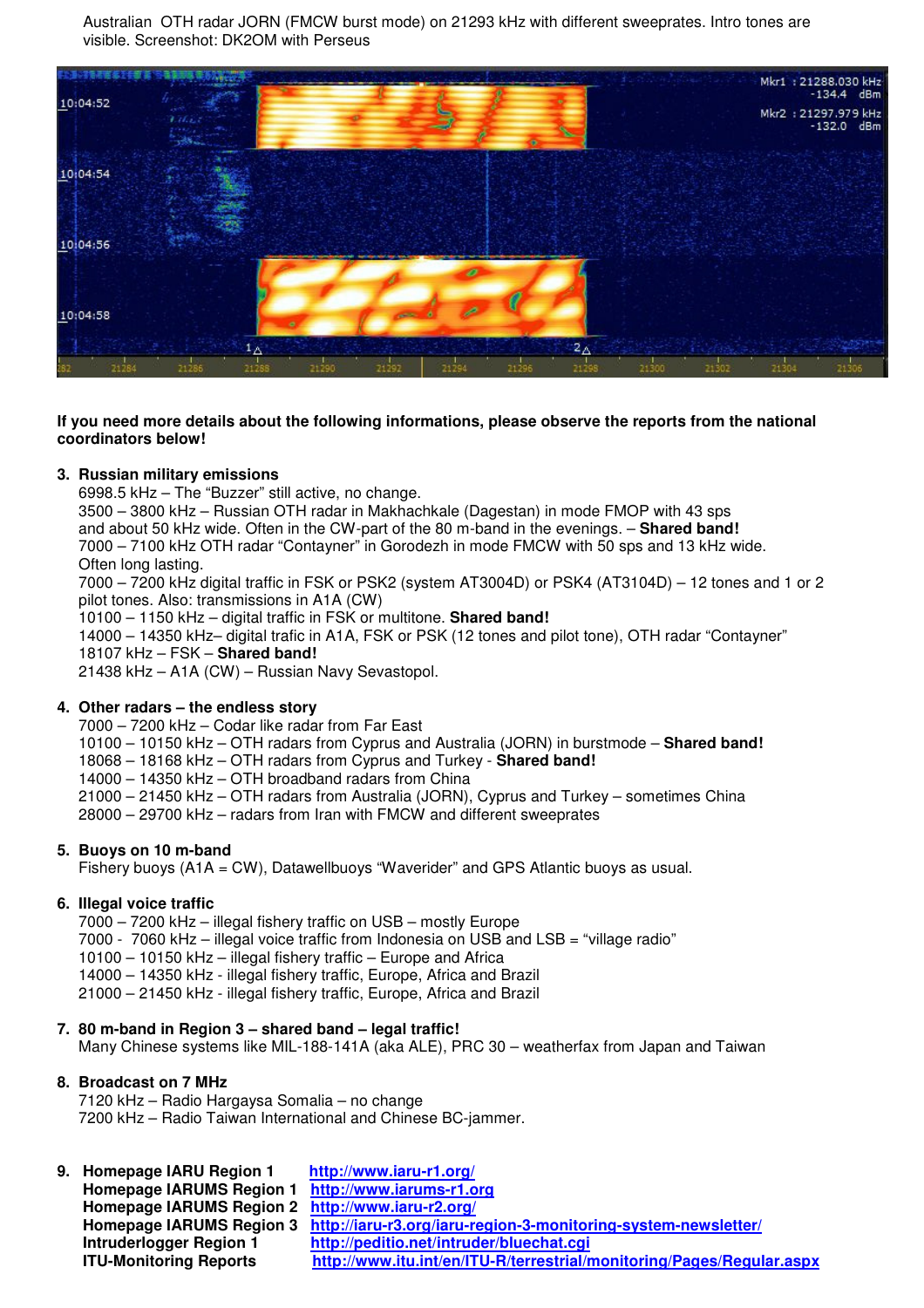## **Part 2: Detailed reports of the national Co-ordinators**

**DD** = day **\*\*\* MM** = month **\*\*\* dly** = daily \*\*\* **vt** = various times **\*\*\* vd** = various days **\*\*\* BD** = Baud **\*\*\* SH** = shift **\*\*\* SP** = spacing **\*\*\* Mode** = mode of transmission **\*\*\* A3E** = AM **\*\*\* A1A** = CW **\*\*\* J3E-U** = USB **\*\*\* J3E-L** = LSB **\*\*\* FSK (F1B)** = frequency shift keying **\*\*\* PSK** = phase shift keying **\*\*\* OFDM** = othogonal frequency division multiplex **ALE (MIL-188-141A)** = automatic link establishment **\*\*\* MUX** = multiplex **\*\*\* Ui (unid)** = unidentified **\*\*\* Illicit** = illegal **\* UiILL** = unidentified illegal **\*\*\* BC** = broadcast **\*\*\* MIL** = military **\*\*\* PTR** = printer **\*\*\* NGO** = non governmental organization **\*\*\* ITU** = ITU country abbreviation **\*\*\* PRC** = People´s Republic of China **\*\*\* PLA** = People´s Liberation Army  $\cdots$  MFA = Ministry of Foreign Affairs  $\cdots$  MOI = Ministry of Interior  $\cdots$  MOPO = Ministry of Public Order  $\cdots$  IARUMS = IARU Monitoring System  $\cdot\cdot\cdot$  **UTC** = Universal Time Coordinated  $\cdot\cdot\cdot$  **PRF** = pulse repetition frequency (radar) = **sps**  $\cdot\cdot\cdot$ **sps** = sweeps/sec (radar systems) **\*\*\* FMCW** = frequency modulated continuous wave (OTH radars) **FMOP** = frequency modulation on pulse (OTH radars)  $\cdots$  **5BL** = cyrillic 5 lettergroups

## **ARSK MONITORING OVERVIEW FOR FEBRUARY 2016**

Radio Hargeisha remained on 7,120 kHz with broadcasts. As usual there were some local or Central African intruders observed on 7,000, 7,074 and 7,075 kHz.

E.H.M. Alleyne, 5Z4NU - ARSK National IARUMS Co-ordinator

#### **ARSK – Kenya – 5Z4NU (Ted)**

**N.A.** 

## **DARC 1 – Germany – DG0JBJ (Mario) – OTH radar intrusions**

**DG0JBJ (Mario) observed 23 OTH radars on 40 m, 29 OTH radars on 20 m, 40 OTH radars on 17m, 82 OTH radars on 15 m and 39 OTH radars on 10 m in February 2016. Chinese OTH radars often appeared on the 15, 20, 40 and 80 m-bands.** 

#### **DARC 2 – Germany - DK2OM (Wolf)**

#### **FSK transmissions -> center frequency between mark and space PSK transmissions -> center QRG - ALE (MIL188-141A) -> USB QRG exclusive bands -> black – shared bands -> blue - voice traffic -> green - BC -> red SH = shift - SP = spread (radar) – SPS = sweeps/sec (radar)-> (aka PRF)**

| DK2OM        | kHz    | <b>UTC</b> | <b>DD</b> | <b>MM</b> | <b>ITU</b>     | <b>IDENT</b> | <b>MODE</b>      | <b>BD</b> | <b>SH/SP</b> | <b>DETAILS</b>                 |
|--------------|--------|------------|-----------|-----------|----------------|--------------|------------------|-----------|--------------|--------------------------------|
| DK2OM        | 1812,0 | 2014       | 01        | 02        | <b>RUS</b>     |              | <b>USB</b>       |           |              | 14 tones – hyperbolic radio    |
|              |        |            |           |           |                |              | <b>LSB</b>       |           |              | navigation system - BRAS-      |
|              |        |            |           |           |                |              |                  |           |              | $3/RS-10 - Kaliningrad - no$   |
|              |        |            |           |           |                |              |                  |           |              | carrier - daily, all day       |
| <b>DK2OM</b> | 1852,0 | 2103       | 16        | 02        | I              | <b>IPP</b>   | <b>USB</b>       |           |              | Palermo Radio, weather reports |
| DK2OM        | 1852,0 | 2013       | 01        | 02        | <b>RUS</b>     |              | F <sub>1</sub> B | 48.2      | 250          | <b>Moscow</b>                  |
| DK2OM        | 1855,0 | 2103       | 16        | 02        | Ī              | <b>IQP</b>   | <b>USB</b>       |           |              | San Benedetto Radio, weather   |
|              |        |            |           |           |                |              |                  |           |              | reports                        |
| DK2OM        | 1876,0 | 2103       | 16        | 02        | Ī              | <b>IQN</b>   | <b>USB</b>       |           |              | Lampedusa Radio, weather       |
|              |        |            |           |           |                |              |                  |           |              | reports                        |
| DK2OM        | 1888,0 | 2104       | 16        | 02        | T              | <b>IPD</b>   | <b>USB</b>       |           |              | Civitavecchia Radio, weather   |
|              |        |            |           |           |                |              |                  |           |              | reports                        |
| DK2OM        | 1896,5 | 2105       | 16        | 02        | D              |              | PSK <sub>8</sub> | 2400      | 2400         | Stanag $4285 - 600$ bps long - |
|              |        |            |           |           |                |              |                  |           |              | German Navy - daily, all day   |
| DK2OM        | 1925,0 | 2104       | 16        | 02        | I              | <b>IPL</b>   | <b>USB</b>       |           |              | Livorno Radio, weather reports |
|              |        |            |           |           |                |              |                  |           |              | - daily, vt                    |
| DK2OM        | 3500,0 | vt         | vd        | 02        | $\bf{E}$       |              | <b>USB</b>       |           |              | <b>Spanish fishery</b>         |
| DK2OM        | 3500,0 | 1828       | 02        | 02        | E              |              | <b>USB</b>       |           |              | Spanish fishery                |
| DK2OM        | 3500,0 | ---        | 44        | 02        | $\overline{F}$ |              | <b>FMCW</b>      |           | 20k          | French burst radar, 6 sps,     |
|              |        |            |           |           |                |              |                  |           |              | similar Codar sounding, South  |
|              |        |            |           |           |                |              |                  |           |              | France                         |
| DK2OM        | 3500,0 | 1913       | 02        | 02        | <b>RUS</b>     |              | F <sub>1</sub> B | 75        | 250          | Moscow - space QRG disturbed   |
|              |        |            |           |           |                |              |                  |           |              | by a German HAM                |
| DK2OM        | 3500,0 | 1707       | 27        | 02        | <b>TUR</b>     |              | FSK8             | 125       | 1750         | ALE, "2016" "4017" - Turkish   |
|              |        |            |           |           |                |              |                  |           |              | <b>Red Crescent</b>            |
| DK2OM        | 3500,9 | 2056       | 20        | 02        | $\mathbf{F}$   |              | FSK8             | 125       | 1750         | Thales 3000 - 3499.300 kHz     |
|              |        |            |           |           |                |              |                  |           |              | RF - Korsika                   |
| DK2OM        | 3501,0 | 2116       | 14        | 02        | <b>UKR</b>     |              | FSK8             | 125       | 1750         | ALE, "H10" "B10" "I10"         |
|              |        |            |           |           |                |              |                  |           |              | "D10" "G10"                    |
| DK2OM        | 3502,0 | 2045       | 19        | 02        | <b>UKR</b>     |              | F1B              | 75        | 250          | area of Dnepropetrovsk         |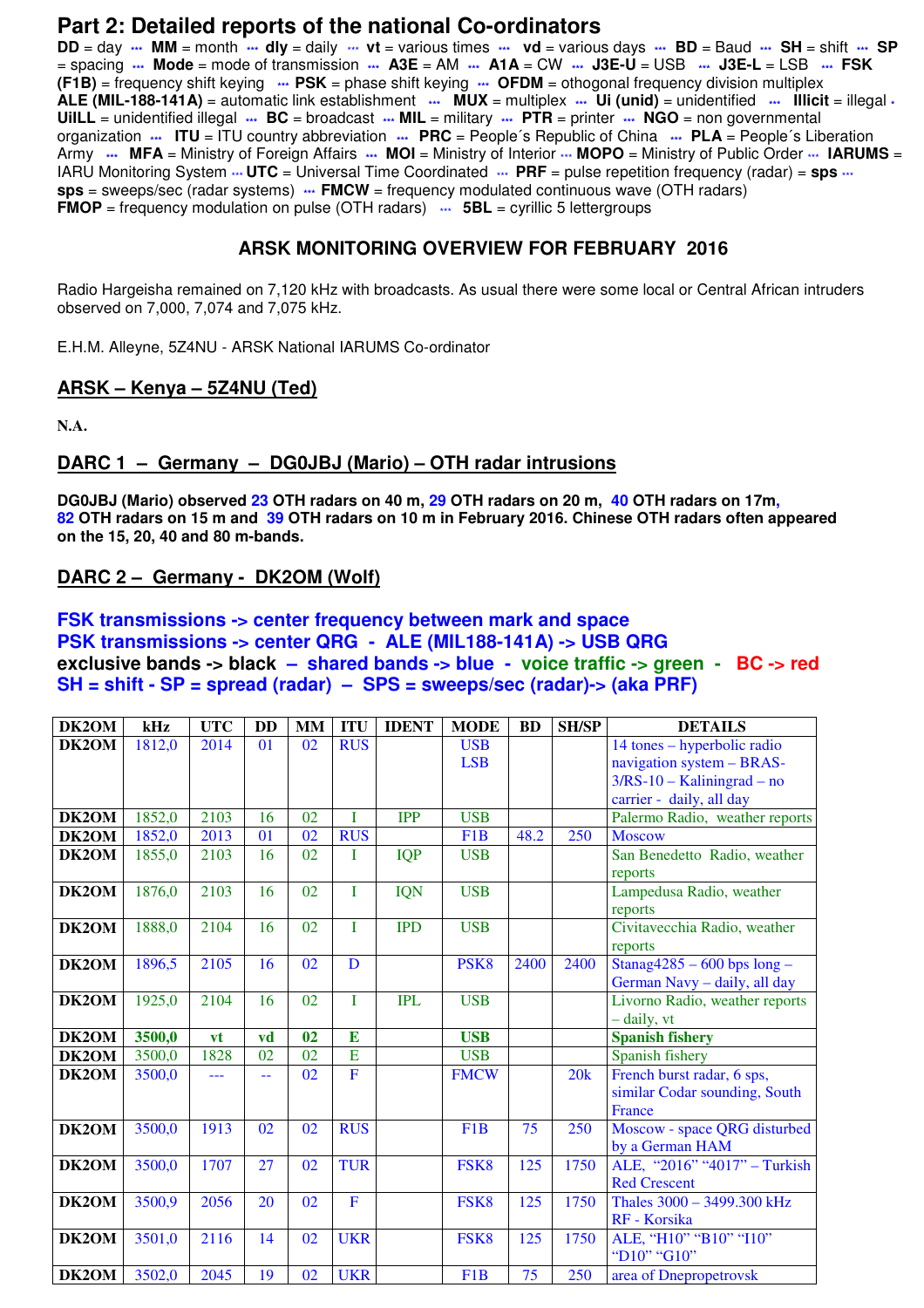| DK2OM          | kHz              | <b>UTC</b> | <b>DD</b>       | <b>MM</b>       | <b>ITU</b>               | <b>IDENT</b> | <b>MODE</b>        | <b>BD</b> | <b>SH/SP</b>    | <b>DETAILS</b>                                        |
|----------------|------------------|------------|-----------------|-----------------|--------------------------|--------------|--------------------|-----------|-----------------|-------------------------------------------------------|
| DK2OM          | 3502,4           | 2111       | 20              | 02              | <b>CIS</b>               |              | A3E                |           |                 | CIS pirates - unstable carrier                        |
| DK2OM          | 3502,6           | 2018       | 01              | 02              | <b>CIS</b>               |              | A3E                |           |                 | <b>CIS</b> pirates - unstable carrier                 |
| DK2OM          | 3503,0           | 1723       | $\overline{25}$ | $\overline{02}$ | <b>CHN</b>               |              | FSK8               | 125       | 1750            | ALE, "509"                                            |
| DK2OM          | 3503,0           | 2030       | 29              | $\overline{02}$ | $\overline{F}$           |              | <b>USB</b>         |           |                 | French fishery                                        |
| DK2OM          | 3503,5           | vt         | $\frac{d}{dy}$  | $\overline{02}$ | $\overline{G}$           | no ITU       | FSK8               | 125       | 1750            | ALE - "XSS" "XPU" "XJR" -                             |
|                |                  |            |                 |                 |                          |              |                    |           |                 | British MIL Tascomm - vt,                             |
|                |                  |            |                 |                 |                          |              |                    |           |                 | daily - legal!                                        |
| DK2OM          | 3504,0           | 2100       | 29              | 02              | <b>HOL</b>               |              | <b>USB</b>         |           |                 | Dutch fishery                                         |
| DK2OM          | 3507,0           | 2115       | 16              | 02              | <b>RUS</b>               |              | PSK <sub>2</sub>   | 120       | 2600            | AT3004D - submode idle -                              |
|                |                  |            |                 |                 |                          |              |                    |           |                 | <b>Moscow</b>                                         |
| DK2OM          | 3512,0           | 2051       | 03              | 02              | <b>UKR</b>               |              | PSK <sub>2</sub> A | 120       | 2600            | $\overline{AT3004}$ D – submode idle and              |
| DK2OM          | 3514,0           | 1658       | 04              | 02              | FEa                      |              | <b>FMOP</b>        |           | 57k             | traffic - Khmelnytsky<br>FEa OTHR $-43$ sps $-3514 -$ |
|                |                  |            |                 |                 |                          |              |                    |           |                 | 3571 kHz                                              |
| DK2OM          | 3519,0           | 1700       | 16              | 02              | <b>CHN</b>               |              | <b>USB</b>         |           |                 | synthetic female voice spelling                       |
|                |                  |            |                 |                 | $\overline{?}$           |              |                    |           |                 | Chinese figures                                       |
| DK2OM          | 3520,0           | 2044       | 03              | 02              | <b>RUS</b>               |              | <b>FMOP</b>        |           | 60k             | OTH radar $-43$ sps - $3520 -$                        |
|                |                  |            |                 |                 |                          |              |                    |           |                 | 3580 kHz - Makhachkala                                |
| DK2OM          | 3521,0           | 1913       | 20              | 02              | <b>CHN</b>               |              | FSK8               | 125       | 1750            | ALE, "245" "240"                                      |
| DK2OM          | 3522,0           | 1806       | 21              | 02              | <b>CHN</b>               |              | FSK8               | 125       | 1750            | ALE, "110" "322" "166"                                |
|                |                  |            |                 |                 |                          |              |                    |           |                 | "217"                                                 |
| DK2OM          | 3522,0           | 1942       | 21              | 02              | <b>RUS</b>               |              | PSK <sub>2</sub> A | 120       | 2600            | $AT3004D$ – submode idle and<br>traffic - Black Sea   |
| DK2OM          | 3523,0           | 1932       | 02              | 02              | <b>CHN</b>               |              | FSK8               | 125       | 1750            | ALE, "677"                                            |
| DK2OM          | 3524,0           | 1751       | 22              | 02              | <b>CHN</b>               |              | FSK8               | 125       | 1750            | ALE, "430"                                            |
| DK2OM          | 3525,0           | 1930       | 03              | 02              | $\mathbf F$              |              | PSK4               | 75        | 5800            | LINK11-CLEW on both                                   |
|                |                  |            |                 |                 |                          |              |                    |           |                 | sidebands $(5800 \text{ Hz wide})$ -                  |
|                |                  |            |                 |                 |                          |              |                    |           |                 | area of Marseille - legal!                            |
| DK2OM          | 3525,0           | 2145       | 10              | 02              | <b>HOL</b>               |              | <b>USB</b>         |           |                 | Dutch fishery                                         |
| DK2OM          | 3525,0           | 1746       | 21              | 02              | <b>CHN</b>               |              | FSK8               | 125       | 1750            | ALE, "844"                                            |
| DK2OM          | 3526,0           | 2155       | 17              | 02              | <b>RUS</b>               |              | <b>FMOP</b>        |           |                 | RUS OTH radar $-43$ sps $-$                           |
|                |                  |            |                 |                 |                          |              |                    |           |                 | 3526 - 3570 kHz -                                     |
|                |                  |            |                 |                 |                          |              |                    |           |                 | Makhachkala                                           |
| DK2OM          | 3527,0           | 2210       | 10              | 02              |                          |              | F1B                | 50        | 200             | Severomorsk                                           |
| DK2OM<br>DK2OM | 3528,0<br>3531,0 | 1753       | 29              | 02<br>02        | <b>CHN</b><br><b>RUS</b> | REA4         | FSK8<br><b>NON</b> | 125       | 1750            | ALE, "106" "557"<br>unclean carrier - RUS airforce    |
|                |                  | ---        | 44              |                 |                          |              |                    |           |                 | Moscow, ident: 1940 utc - daily                       |
| DK2OM          | 3532,0           | 1915       | 02              | 02              | $\overline{F}$           |              | PSK4               | 75        | 5800            | LINK11-CLEW on both                                   |
|                |                  |            |                 |                 |                          |              |                    |           |                 | sidebands $(5800 \text{ Hz wide})$ -                  |
|                |                  |            |                 |                 |                          |              |                    |           |                 | area of Brest – legal!                                |
| DK2OM          | 3535,0           | 2138       | 04              | 02              | E                        |              | <b>USB</b>         |           |                 | Spanish fishery                                       |
| DK2OM          | 3535,7           | 2100       | 03              | 02              | E                        |              | <b>USB</b>         |           |                 | Galician fishery                                      |
| DK2OM          | 3540,0           | vt         | vd              | 02              | $\bf{E}$                 |              | <b>USB</b>         |           |                 | Spanish fishery - very often                          |
| DK2OM          | 3541,0           | 1620       | 10              | 02              | FEa                      |              | <b>FMOP</b>        |           | 49 <sub>k</sub> | Far East OTHR - 3541 - 3590                           |
|                |                  |            |                 |                 |                          |              |                    |           |                 | $kHz - 43$ sps                                        |
| DK2OM          | 3541,0           | 1822       | 26              | 02              | <b>CHN</b>               |              | FSK8               | 125       | 1750            | ALE, "278" "315"<br>$AT3004D$ – submode idle and      |
| DK2OM          | 3542,0           | 2004       | 16              | 02              | <b>RUS</b>               |              | PSK <sub>2</sub> A | 120       | 2600            | traffic - Kaliningrad                                 |
| DK2OM          | 3550,0           | 0730       | dly             | 02              | $\mathbf{F}$             |              | A3E                |           |                 | <b>French amateurs not</b>                            |
|                |                  |            |                 |                 |                          |              |                    |           |                 | respecting bandplans - daily                          |
| DK2OM          | 3550,0           | <b>vt</b>  | vd              | 02              | <b>ALG</b>               | no ITU       | FSK8               | 125       | 1750            | ALE, "IU50" "IU52" "FN50"                             |
| DK2OM          | 3551,0           | 1742       | 29              | 02              | <b>CHN</b>               |              | FSK8               | 125       | 1750            | ALE, "301" "695"                                      |
| DK2OM          | 3552,0           | 1829       | 14              | 02              | <b>CHN</b>               |              | FSK8               | 125       | 1750            | ALE, "840"                                            |
| DK2OM          | 3553,0           | 1832       | 21              | 02              | <b>CHN</b>               |              | FSK8               | 125       | 1750            | ALE, "579" "669"                                      |
| DK2OM          | 3553,8           | 2022       | 01              | 02              | <b>TUR</b>               |              | PSK <sub>8</sub>   | 2400      | 2400            | Stanag $4285 - 600$ bps long -                        |
|                |                  |            |                 |                 |                          |              |                    |           |                 | TUR MIL - Ankara - daily, all                         |
| DK2OM          | 3559,0           | 1657       | 01              | 02              | <b>RUS</b>               |              | PSK <sub>2</sub> A | 120       | 2600            | day - legal operation<br>AT3104D - St. Peterburg      |
| DK2OM          | 3562,0           | 1850       | 02              | 02              | <b>CHN</b>               |              | FSK8               | 125       | 1750            | ALE, "604"                                            |
| DK2OM          | 3562,0           | 2010       | 10              | 02              | <b>RUS</b>               |              | PSK <sub>2</sub> A | 120       | 2600            | AT3004D - Rostov na Donu                              |
| DK2OM          | 3569,0           | 1516       | 03              | 02              | <b>CHN</b>               |              | FSK8               | 125       | 1750            | ALE, "238" "536"                                      |
| DK2OM          | 3572,0           | 2030       | 08              | 02              | <b>RUS</b>               |              | PSK <sub>2</sub> A | 120       | 2600            | AT3004D - Sevastopol                                  |
| DK2OM          | 3574,5           | 2119       | 04              | 02              | <b>RUS</b>               |              | PSK <sub>2</sub>   | 120       | 2600            | AT3004D - submode idle -                              |
|                |                  |            |                 |                 |                          |              |                    |           |                 | Crimea                                                |
| DK2OM          | 3576,6           | ady        | dly             | 02              | T                        | IZ3DVW       | A1A                |           |                 | 3576.550 - uncoordinated                              |
|                |                  |            |                 |                 |                          |              |                    |           |                 | beacon - disturbing JT65                              |
| DK2OM          | 3578,0           | 1738       | 29              | 02              | <b>CHN</b>               |              | FSK8               | 125       | 1750            | ALE, "301" "355"                                      |
| DK2OM          | 3585,0           | ady        | $\frac{d}{dy}$  | 02              | <b>TWN</b>               | <b>HLL</b>   | F1C                |           | 800             | WX-fax Taiwan - 120 rpm,                              |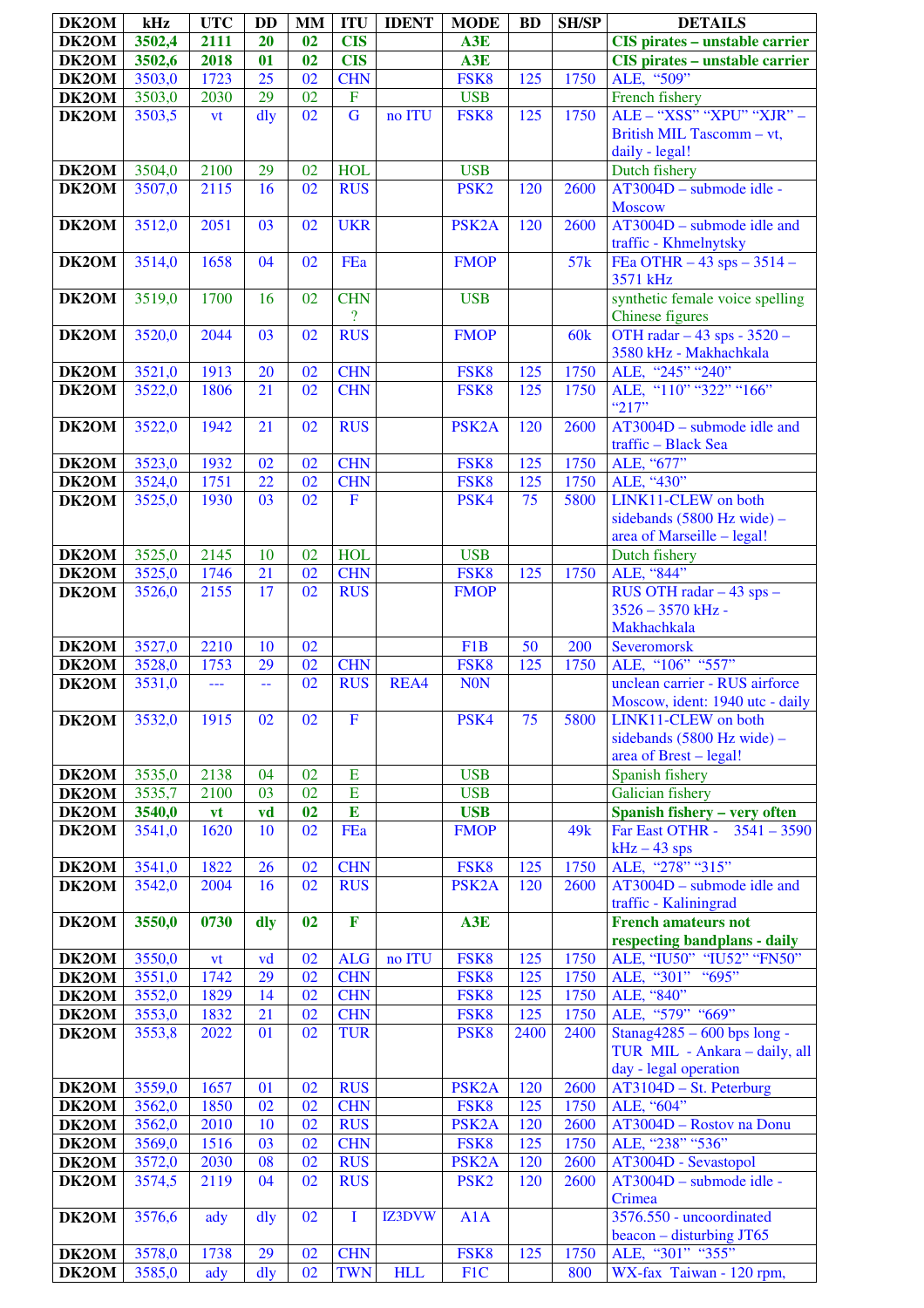| DK2OM              | kHz    | <b>UTC</b> | <b>DD</b>      | <b>MM</b> | <b>ITU</b>          | <b>IDENT</b>   | <b>MODE</b>        | <b>BD</b> | <b>SH/SP</b>     | <b>DETAILS</b>                                                                          |
|--------------------|--------|------------|----------------|-----------|---------------------|----------------|--------------------|-----------|------------------|-----------------------------------------------------------------------------------------|
|                    |        |            |                |           |                     |                |                    |           |                  | IOC 576, - daily, all day -<br>legal!                                                   |
| DK2OM              | 3586,0 | vt         | dly            | 02        | $\mathbf G$         |                | PSK <sub>2</sub> A | 40        | 40               | encrypted – every evening<br>Great Britain - purpose<br>unknown                         |
| DK2OM              | 3587,0 | vt         | vd             | 02        | ${\bf E}$           | no ITU         | FSK8               | 125       | 1750             | ALE, "TVV" "TXX" - Spanish<br>Guardia Civil                                             |
| DK2OM              | 3590,0 | <b>vt</b>  | dly            | 02        | <b>PAK</b>          | no ITU         | FSK8               | 125       | 1750             | ALE, "KW" "KHAIBAR" -<br>Pakistan navy                                                  |
| DK2OM              | 3593,7 | ---        | $-$            | 02        | <b>RUS</b>          | D              | A1A                |           |                  | Cluster beacon - Sevastopol<br>RUS Navy - "RCV"                                         |
| DK2OM              | 3593,8 | 2013       | 01             | 02        | <b>RUS</b>          | $\mathbf{P}$   | A1A                |           |                  | Cluster beacon - Kaliningrad<br>RUS Navy - "RMP"                                        |
| DK2OM              | 3593,9 | ---        | 44             | 02        | <b>RUS</b>          | $\mathbf S$    | A1A                |           |                  | <b>Cluster beacon - Severomorsk</b><br>RUS Navy - "RIT"                                 |
| DK2OM              | 3594,0 | ---        | 44             | 02        | <b>RUS</b>          | $\overline{C}$ | A1A                |           |                  | <b>Cluster beacon C - Moscow</b><br>RUS Navy - "RIW"                                    |
| DK2OM              | 3595,0 | vt         | dly            | 02        | D                   |                | FSK8               | 125       | 1750             | ALE - German customs                                                                    |
| DK2OM              | 3595,0 | 1730       | 01             | 02        | <b>RUS</b>          |                | <b>FMOP</b>        |           | 53k              | RUS OTH radar $-43$ sps 3595<br>- 3648 kHz - Makhachkala                                |
| DK2OM              | 3595,0 | 1810       | 29             | 02        | <b>RUS</b>          | $\mathbf K$    | A1A                |           |                  | Cluster beacon -<br>Petropavlovsk Kamchatskiy -<br>RUS Navy - Pacific fleet -<br>"RCC"  |
| DK2OM              | 3596,0 | vt         | dly            | 02        | D, S,<br><b>HRV</b> |                | FSK8               | 125       | 1750             | ALE, "DK3CW" "SA6CBK"<br>"9A0PZ" – just for info!                                       |
| DK2OM              | 3596,8 | 2113       | 09             | 02        | <b>ALB</b>          |                | PSK4               | 75        | 2325             | LINK11-CLEW                                                                             |
| DK2OM              | 3597,0 | 1945       | 01             | 02        | <b>CHN</b>          |                | PSK4               | 60        | 2350             | PRC 30 tone modem - USB<br>$mode$ – pilot tone 450 Hz                                   |
| DK2OM              | 3599,0 | 2310       | 17             | 02        | <b>UKR</b>          |                | F1B                | 150       | 200              | CIS Sellcal R-016W - Odessa                                                             |
| DK2OM              | 3601,0 | 2310       | 17             | 02        | <b>UKR</b>          |                | PSK <sub>2</sub> A | 120       | 2600             | AT3004D - Odessa                                                                        |
| DK2OM              | 3617,0 | vt         | $\frac{d}{dy}$ | 02        | <b>HRV</b>          | 9A5EX          | FSK8               | 125       | 1750             | ALE, "9A5EX" - HAM-ALE -<br>just for info                                               |
| DK2OM              | 3619,0 | 1800       | 03             | 02        | <b>CHN</b>          |                | FSK8               | 125       | 1750             | ALE, "270" "275"                                                                        |
| DK2OM              | 3622,5 | 1920       | 09             | 02        | J                   | <b>JMH</b>     | F1C                |           | 800              | Tokyo Meteo $-120$ rpm $-$ IOC<br>576 - daily, all day - legal!!!                       |
| DK2OM              | 3631,0 | 1622       | 10             | 02        | FEa                 |                | <b>FMOP</b>        |           | 51k              | Far East OTHR - $3631 - 3682$<br>$kHz - 43$ sps                                         |
| DK2OM              | 3640,0 | 1920       | 08             | 02        | $\mathbf G$         |                | FSK8               | 125       | 1750             | ALE, "XSS" - British MIL<br>$Tascomm - just for info!$                                  |
| DK <sub>2</sub> OM | 3642,0 | ady        | dly            | 02        | <b>CHN</b>          |                | A1A                |           |                  | loop - DKG6 de 3A7D<br>Chinese military - daily, all day<br>ALE, "AAI" "AAN"            |
| DK2OM              | 3648,0 | ---        | --             | 02        | <b>ARS</b>          |                | FSK8<br><b>LSB</b> | 125       | 1750             | ALE, "BI20" PA20"                                                                       |
| DK2OM              | 3649,0 | <b>vt</b>  | vd             | 02        | <b>ALG</b>          | no ITU         | FSK8               | 125       | 1750             |                                                                                         |
| DK2OM              | 3658,0 | <b>vt</b>  | vd             | 02        | <b>UZB</b>          |                | A1A                |           |                  | beacon "V" - Tashkent                                                                   |
| DK2OM              | 3662,0 | 1514       | 23             | 02        | FEa                 |                | <b>FMOP</b>        |           | 100 <sub>k</sub> | OTH radar $-43$ sps 3662 $-$<br>$3762$ kHz $-2$ systems with<br>alternating sweeps      |
| DK2OM              | 3675,0 | 1336       | 19             | 02        | <b>CHN</b>          |                | FSK8               | 125       | 1750             | ALE, "632" "790" "720"                                                                  |
| DK2OM              | 3712,0 | 1758       | 29             | 02        | <b>CHN</b>          |                | FSK8               | 120       | 1750             | ALE, "106"                                                                              |
| DK2OM              | 3720,0 | vt         | dly            | 02        | $\mathbf S$         |                | FSK8               | 125       | 1750             | ALE, "YU" "YT" "YV" "DZ"<br>- Swedish MIL                                               |
| DK2OM              | 3727,0 | 1838       | 02             | 02        | <b>CHN</b>          |                | PSK4               | 60        | 2350             | PRC 30 tone modem - LSB<br>mode – pilot tone 450 Hz -<br>daily                          |
| DK2OM              | 3735,0 | 1803       | 22             | 02        | <b>CHN</b>          |                | FSK8               | 125       | 1750             | ALE, "978"                                                                              |
| DK2OM              | 3740,0 | 2100       | 19             | 02        | <b>RUS</b>          |                | <b>FMOP</b>        |           | 50 <sub>k</sub>  | OTH radar $-43$ sps $-3740$ -<br>3790 kHz - Makhachkala                                 |
| DK2OM              | 3742,0 | 1752       | 21             | 02        | <b>CHN</b>          |                | FSK8               | 125       | 1750             | ALE, "442"                                                                              |
| DK2OM              | 3751,0 | ady        | dly            | 02        | FEa                 |                | A1A                |           |                  | "99 ?? 2T48 ??" - loop                                                                  |
| DK2OM              | 3751,5 | vt         | dly            | 02        | <b>POL</b>          | no ITU         | FSK8               | 125       | 1750             | ALE, "IZ3" "MI3"                                                                        |
| DK2OM              | 3755,0 | 1617       | 20             | 02        | <b>CHN</b>          |                | FSK8               | 125       | 1750             | ALE, "230" "234"                                                                        |
| DK2OM              | 3756,0 | 1618       | 14             | 02        | <b>RUS</b>          |                | A3E                |           |                  | RUS MIL - channel marker -<br>Tuapse – East Black Sea –<br>night QRG $-$ daily $-$ even |
| DK2OM              | 3757,0 | ady        | dly            | 02        | FEa                 | RIS9           | A1A                |           |                  | audible in Japan<br>"M8JF de RIS9" - loop                                               |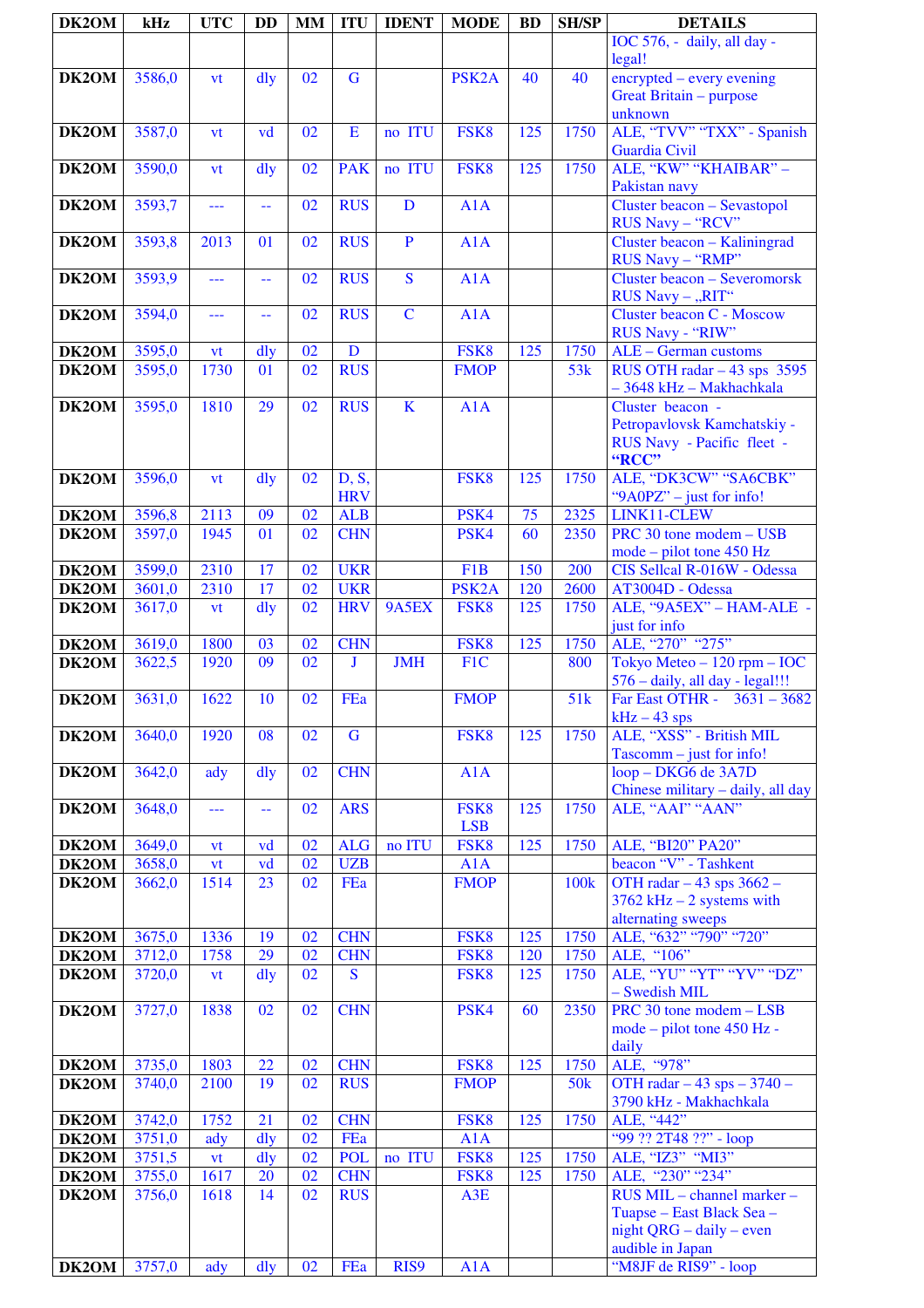| DK2OM          | kHz    | <b>UTC</b>     | DD        | <b>MM</b>       | <b>ITU</b>               | <b>IDENT</b>            | <b>MODE</b>                | <b>BD</b>   | <b>SH/SP</b> | <b>DETAILS</b>                                                                                                                                           |
|----------------|--------|----------------|-----------|-----------------|--------------------------|-------------------------|----------------------------|-------------|--------------|----------------------------------------------------------------------------------------------------------------------------------------------------------|
| DK2OM          | 3760,0 | 1817           | 26        | 02              | <b>CHN</b>               |                         | FSK8                       | 125         | 1750         | ALE, "278" "996" "713"                                                                                                                                   |
| DK2OM          | 3761,5 | vt             | vd        | 02              | <b>POL</b>               | no ITU                  | FSK8                       | 125         | 1750         | "645" "955"<br>ALE, "NI9" "PL7" "AB2" -                                                                                                                  |
|                | 3772,0 |                |           | 02              | FEa                      | A4JC                    | A1A                        |             |              | <b>Polish MIL</b><br>"A4JC" - loop                                                                                                                       |
| DK2OM<br>DK2OM | 3777,0 | ady<br>1941    | dly<br>07 | 02              | FEa                      |                         | A1A                        |             |              | "M8JF de RIS9" – loop – dly                                                                                                                              |
| DK2OM          | 3784,0 | 2115           | 20        | 02              | <b>RUS</b>               |                         | F <sub>1</sub> B           | 75          | 200          | Kaliningrad                                                                                                                                              |
| DK2OM          | 3791,0 | vt             | vd        | 02              | D                        | <b>DK0ESD</b>           | FSK8                       | 125         | 1750         | ALE, "DK0ESD" - daily just<br>for info!                                                                                                                  |
| DK2OM          | 3797,0 | ady            | dly       | 02              | FEa                      |                         | A1A                        |             |              | "M8JF de RIS9" - loop                                                                                                                                    |
| DK2OM          | 3800,0 | 1621           | 20        | 02              | <b>CHN</b>               |                         | PSK4                       | 60          | 2350         | PRC 30 tone modem - LSB<br>mode – pilot tone 450 Hz -<br>daily                                                                                           |
| DK2OM          | 6998,5 | vt             | vd        | 02              | <b>POL</b>               |                         | FSK8<br>PSK8<br><b>USB</b> | 125<br>2400 | 1750<br>2400 | ALE, "ZE2" "OL1" "GO7"<br>"MA3" and MIL-188-110A -<br>until 7001.500 kHz - Polish<br><b>MIL</b>                                                          |
| DK2OM          | 7000,0 | 0909           | 03        | 02              | <b>INS</b>               |                         | <b>USB</b><br><b>LSB</b>   |             |              | Indonesian pirates $-$ daily $-$ all<br>day - audible in Europe in the<br>evenings                                                                       |
| DK2OM          | 7000,0 | ady            | dly       | 02              | $R\overline{US}$         |                         | H3E                        |             | 3.4k         | buzzer $-1$ sec bursts - 118 Hz<br>AF rough sinus - carrier on<br>$6998.0 + upper sideband -$<br>with splatters 10 kHz wide -<br>daily, all day - Moscow |
| DK2OM          | 7000,0 | vt             | dly       | 02              | $\overline{\mathcal{L}}$ | no ITU                  | FSK8                       | 125         | 1750         | ALE, "210" "20989" "2205"<br>"203"                                                                                                                       |
| DK2OM          | 7000,0 | 1045           | 11        | 02              | I                        |                         | <b>USB</b>                 |             |              | <b>Italian</b> pirates                                                                                                                                   |
| DK2OM          | 7000,0 | 0750           | 15        | 02              | $\overline{F}$           |                         | <b>USB</b>                 |             |              | French pirates                                                                                                                                           |
| DK2OM          | 7001,5 | vt             | vd        | 02              | POL                      |                         | PSK8                       | 2400        | 2400         | RF QRG 6998.5 kHz - 7000.3<br>kHz center - MIL-188-110A -<br>$600 / 300$ bps short - Polish<br><b>MIL</b>                                                |
| DK2OM          | 7005,0 | vt             | dly       | 02              | <b>INS</b>               |                         | <b>USB</b><br><b>LSB</b>   |             |              | <b>Indonesian pirates</b>                                                                                                                                |
| DK2OM          | 7010,0 | vt             | dly       | 02              | <b>INS</b>               |                         | <b>USB</b><br><b>LSB</b>   |             |              | <b>Indonesian and Philippine</b><br>pirates                                                                                                              |
| DK2OM          | 7014,0 | 1826           | 03        | 02              | <b>RUS</b>               |                         | PSK <sub>2</sub> A         | 120         | 2600         | AT3004D - Smolensk                                                                                                                                       |
| DK2OM          | 7015,0 | vt             | dly       | 02              | <b>INS</b>               |                         | <b>USB</b><br><b>LSB</b>   |             |              | Indonesian pirates                                                                                                                                       |
| DK2OM          | 7017,5 | 1143           | 02        | 02              | <b>RUS</b>               | REA4                    | F1B                        | 100         | 2000         | mostly idling - Russian airforce<br>$Moscow - ident at full hour +$<br>41 min. on F1A                                                                    |
| DK2OM          | 7018,0 | 1750           | 02        | 02              | <b>RUS</b>               | REA4                    | F1B                        | 100         | 800          | mostly idling - Russian<br>airforce Moscow - ident at full<br>hour $+41$ min. on $F1A$                                                                   |
| DK2OM          | 7020,0 | vt             | dly       | 02              | <b>INS</b>               |                         | <b>USB</b><br><b>LSB</b>   |             |              | Indonesian pirates                                                                                                                                       |
| DK2OM          | 7020,0 | 1651           | 01        | 02              | ALB                      |                         | FSK8                       | 125         | 1750         | ALE, "CS004A" "RS008D"<br>"RS0" - Albanian coast - daily                                                                                                 |
| DK2OM          | 7025,0 | vt             | dly       | 02              | <b>INS</b>               |                         | <b>USB</b><br><b>LSB</b>   |             |              | <b>Indonesian pirates</b>                                                                                                                                |
| DK2OM          | 7027,0 | 1732           | 11        | 02              | <b>RUS</b>               |                         | <b>FMCW</b>                |             |              | OTH radar Contayner - 50 sps<br>Gorodezh                                                                                                                 |
| DK2OM          | 7027,5 | ---            | $- -$     | 02              | <b>KAZ</b>               | $\overline{V''}$        | A1A                        |             |              | beacon "V" - Almaty                                                                                                                                      |
| DK2OM          | 7030,0 | vt             | dly       | $\overline{02}$ | <b>INS</b>               |                         | <b>LSB</b>                 |             |              | <b>Indonesian pirates</b>                                                                                                                                |
| DK2OM          | 7035,0 | vt             | dly       | 02              | <b>INS</b>               |                         | <b>USB</b><br><b>LSB</b>   |             |              | Indonesian pirates                                                                                                                                       |
| DK2OM          | 7039,0 | ---            | $-$       | 02              | <b>RUS</b>               | $\overline{C}$          | A1A                        |             |              | Cluster beacon C - Moscow<br>RUS Navy - "RIW"                                                                                                            |
| DK2OM          | 7039,1 | $\overline{a}$ | $- -$     | 02              |                          | A                       | A1A                        |             |              | beacon "A" - loop                                                                                                                                        |
| <b>DK2OM</b>   | 7039,3 | 1706           | 19        | 02              | <b>RUS</b>               | $\overline{\mathbf{K}}$ | A1A                        |             |              | Cluster beacon -<br>Petropavlovsk Kamchatskiy -<br>RUS Navy - Pacific fleet -<br>"RCC" - daily                                                           |
| DK2OM          | 7039,4 | 1516           | 01        | 02              | <b>RUS</b>               | $\mathbf M$             | A1A                        |             |              | Cluster beacon - Magadan<br>RUS Navy - "RTS"                                                                                                             |
| DK2OM          | 7040,0 | vt             | dly       | 02              | <b>INS</b>               |                         | <b>USB</b>                 |             |              | <b>Indonesian pirates</b>                                                                                                                                |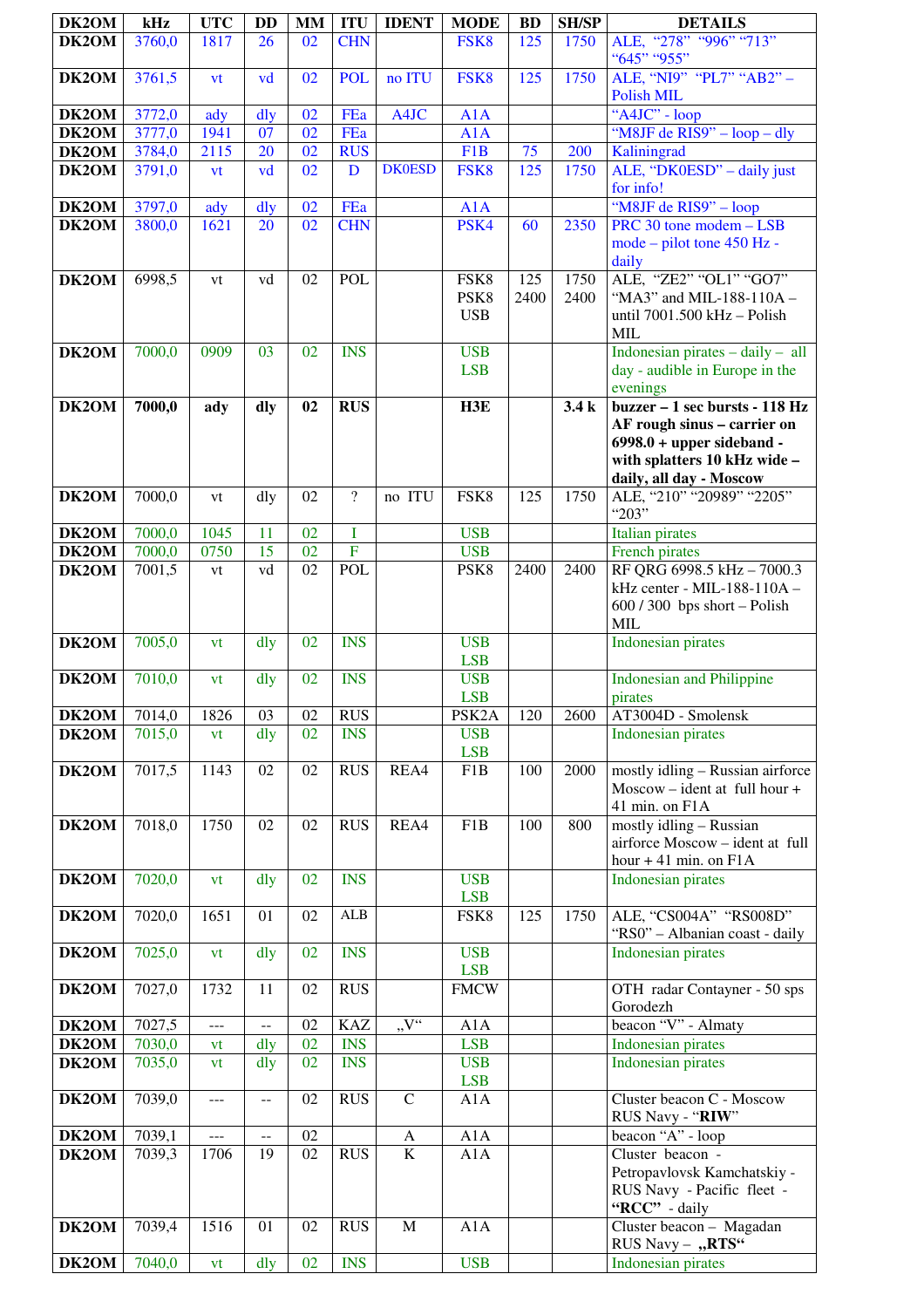| DK2OM          | kHz              | <b>UTC</b>    | <b>DD</b>                                     | MM              | <b>ITU</b>                     | <b>IDENT</b>             | <b>MODE</b>        | <b>BD</b>  | <b>SH/SP</b> | <b>DETAILS</b>                                                                                                                                                                           |
|----------------|------------------|---------------|-----------------------------------------------|-----------------|--------------------------------|--------------------------|--------------------|------------|--------------|------------------------------------------------------------------------------------------------------------------------------------------------------------------------------------------|
|                | 7040,0           | vt            | dly                                           | 02              | ${\bf F}$                      | F6BAZ                    | <b>LSB</b><br>FSK8 | 125        | 1750         |                                                                                                                                                                                          |
| DK2OM<br>DK2OM | 7040,0           | ady           | dly                                           | 02              | $\mathbf I$                    |                          | A1A                |            |              | ALE, "F6BAZ" - just for info<br>IZ3DVW - uncoordinated                                                                                                                                   |
| DK2OM          | 7040,5           |               |                                               | 02              | <b>HRV</b>                     |                          | FSK8               | 125        | 1750         | and unwanted beacon<br>ALE, "9A5EX" "9A0ALE" -                                                                                                                                           |
|                |                  | vt            | dly                                           |                 |                                |                          |                    |            |              | just for info                                                                                                                                                                            |
| DK2OM          | 7045,0           | vt            | dly                                           | 02              | <b>INS</b>                     |                          | <b>LSB</b>         |            |              | <b>Indonesian pirates</b>                                                                                                                                                                |
| DK2OM          | 7047,37          | vt            | vd                                            | $\overline{02}$ | $\overline{D}$                 |                          | FSK8               | 125        | 1750         | ALE, "DL0NOT" – just for<br>info!                                                                                                                                                        |
| DK2OM          | 7049,5           | vt            | vd                                            | 02              | <b>HRV</b><br>G<br>$\mathbf F$ | 9A0ALE<br>M1DFO<br>F6BAZ | FSK8               | 1250       | 1750         | Amateur ALE, just for info!<br>daily - various times                                                                                                                                     |
| DK2OM          | 7050,0           | vt            | dly                                           | 02              | <b>INS</b>                     |                          | <b>USB</b>         |            |              | Indonesian pirates                                                                                                                                                                       |
| DK2OM          | 7055,5           | vt            | vd                                            | 02              | MEa                            | no ITU                   | FSK8               | 125        | 1750         | ALE, "111" "132" "133" -<br>Kaukasus                                                                                                                                                     |
| DK2OM          | 7060,0           | 1838          | 22                                            | 02              | <b>RUS</b>                     |                          | <b>FMCW</b>        |            | 13k          | OTH radar Contayner - 50 sps<br>Gorodezh                                                                                                                                                 |
| DK2OM          | 7064,0           | 2026          | 08                                            | 02              | <b>RUS</b>                     |                          | PSK <sub>2</sub> A | 120        | 2600         | AT3004D - Far East Russia                                                                                                                                                                |
| DK2OM          | 7070,0           | vt            | vd                                            | 02              | <b>GEO</b>                     | no ITU                   | FSK8               | 125        | 1750         | ALE, "MV" "244" "686" "334"<br>"204" "571" - daily active                                                                                                                                |
| DK2OM          | 7088,8           | 1625          | 22                                            | 02              | S                              | <b>SLOFRO</b>            | A1A                |            |              | 7088.830 kHz - cw-trainee,<br>Sweden - SL0FRO - just for<br>info!                                                                                                                        |
| DK2OM          | 7089,8           | 1402          | 23                                            | 02              | <b>TUR</b>                     |                          | PSK8               | 2400       | 2400         | Link11 - SLEW - aircraft -                                                                                                                                                               |
|                |                  |               |                                               |                 | <b>CYP</b>                     |                          |                    |            |              | west of Cyprus                                                                                                                                                                           |
| DK2OM          | 7091,5           | ---           | $\overline{a}$                                | 02              | <b>KAZ</b>                     | $V^{\prime\prime}$       | A1A                |            |              | loop - ident "V" - Almaty -<br>Kazakhstan                                                                                                                                                |
| DK2OM          | 7092,0           | vt            | vd                                            | 02              |                                |                          | FSK8               | 125        | 1750         | ALE, "3014"                                                                                                                                                                              |
| DK2OM          | 7099,5           | vt            | dly                                           | 02              | <b>HRV</b>                     | 9A0ZG                    | FSK8               | 125        | 1750         | ALE, "9A0ZG" "9A5EX1P"<br>"9A0OS" - daily - just for info!                                                                                                                               |
| DK2OM          | 7102,0           | $\mathrm{vt}$ | dly                                           | 02              | <b>TWN</b>                     |                          | FSK8               | 125        | 1750         | ALE, "BV4AS" - just for info!                                                                                                                                                            |
| DK2OM          | 7102,0           | 1109          | 22                                            | 02              | <b>HRV</b><br>SUI<br>D         | 9A0MIL                   | FSK8               | 125        | 1750         | ALE, "9A0MIL" "9A2KS"<br>"HB9MHB" "9A0ZG"<br>"9A4OS" "DK0ESD" - just for<br>info!                                                                                                        |
| DK2OM          | 7110,0           | vt            | dly                                           | 02              | <b>HRV</b>                     | 9A0ALE                   | FSK8               | 125        | 1750         | ALE, "9A0ALE" - just for info                                                                                                                                                            |
| DK2OM          | 7120,0           | vt            | dly                                           | 02              | <b>SOM</b>                     |                          | A3E                |            | 9k           | Radio Hargaysa - Somalia -<br>daily – even audible in<br><b>Australia and Japan</b>                                                                                                      |
| DK2OM          | 7122,0           | $---$         | $\mathord{\hspace{1pt}\text{--}\hspace{1pt}}$ | 02              | FEa                            | $\mathbf V$              | A1A                |            |              | loop "V"                                                                                                                                                                                 |
| DK2OM          | 7137,0           | vt            | dly                                           | 02              | <b>TWN</b>                     |                          | FSK8<br><b>LSB</b> | 125        | 1750         | LSB - ALE, "CBIUN"<br>"CBWPC" "CQYTX"<br>"CAPLJ" "CTFOJ" "CEGTO"<br>"CSNYI" - Taiwanese navy -<br>daily                                                                                  |
| DK2OM          | 7144,0           | 1117          | 22                                            | 02              | FEa                            |                          | <b>FMCW</b>        |            | 32k          | Codar like ocean surface radar<br>$2.6$ sps $- 7144 - 7176$ kHz                                                                                                                          |
| DK2OM          | 7148,0           | 1647          | 29                                            | 02              | <b>RUS</b>                     |                          | PSK <sub>2</sub> A | 120        | 2600         | AT3004D - RUS ship north of<br>Crete Island                                                                                                                                              |
| DK2OM          | 7150,0           | 1945          | 28                                            | 02              | FEa                            |                          | <b>FMCW</b>        |            | 32k          | Codar like ocean surface radar<br>$2.6$ sps $- 7150 - 7182$ kHz                                                                                                                          |
| DK2OM          | 7163,0           |               | ۰.                                            | 02              | <b>UKR</b>                     |                          | A3E                |            |              | encrypted MSGs - SZRU in<br><b>Rivne</b>                                                                                                                                                 |
| DK2OM          | 7164,0           | 1820          | 03                                            | 02              | <b>RUS</b>                     |                          | PSK <sub>2</sub> A | 120        | 2600         | AT3004D - Perm<br>ALE, "103" "103"                                                                                                                                                       |
| DK2OM<br>DK2OM | 7170,0<br>7183,0 | 1816<br>vt    | 15<br>dly                                     | 02<br>02        | <b>CHN</b><br><b>SUI</b>       |                          | FSK8<br>FSK8       | 125<br>125 | 1750<br>1750 | ALE, "HB9MHB" - just for<br>info!                                                                                                                                                        |
| DK2OM          | 7185,5           | vt            | vd                                            | 02              | $\overline{D}$<br><b>HRV</b>   |                          | FSK8               | 125        | 1750         | ALE, "9A5EX" "DK0ESD"<br>just for info - daily                                                                                                                                           |
| DK2OM          | 7197,0           | vt            | dly                                           | 02              | <b>TUR</b>                     | no ITU                   | FSK8               | 125        | 1750         | ALE, "8241" "206102" "8151"<br>"3021" "3761" "8021" "8141"<br>"3061" "3241" "8411" -<br>Turkish organisations and<br>Turkish Civil Defense - source:<br>DL8AAM - daily, various<br>times |
| DK2OM          | 7200,0           | 1230          | 21                                            | 02              | <b>MMR</b>                     |                          | A3E                |            |              | Myanmar Radio $-0930 - 1500$<br>utc                                                                                                                                                      |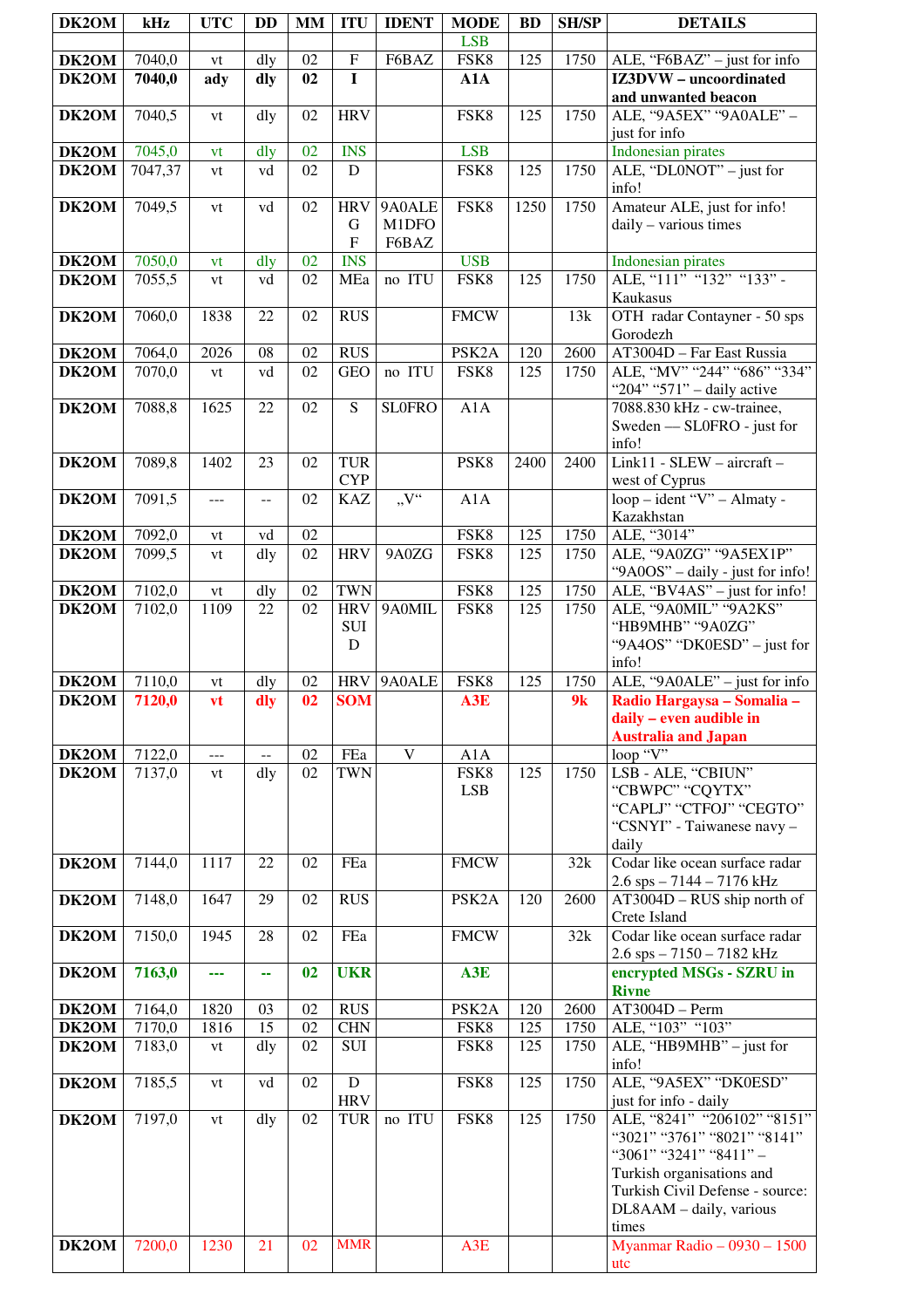| DK2OM                 | kHz                | <b>UTC</b>      | <b>DD</b>      | MM       | <b>ITU</b>                               | <b>IDENT</b>  | <b>MODE</b>                      | <b>BD</b>       | <b>SH/SP</b> | <b>DETAILS</b>                                               |
|-----------------------|--------------------|-----------------|----------------|----------|------------------------------------------|---------------|----------------------------------|-----------------|--------------|--------------------------------------------------------------|
| DK2OM                 | 7200,0             | 1230            | 21             | 02       | <b>TWN</b>                               |               | A3E                              |                 |              | Radio Taiwan Int. - 1000 -<br>1300 utc                       |
| DK2OM                 | 10100,8            | ady             | $\frac{d}{dy}$ | 02       | D                                        |               | F <sub>1</sub> B                 | 50              | 450          | Baudot - German                                              |
|                       |                    |                 |                |          |                                          |               |                                  |                 |              | Weatherservice - legal!                                      |
| DK2OM                 | 10110,0            | vt              | $\frac{d}{dy}$ | 02       | <b>SNG</b>                               | no ITU        | FSK8                             | 125             | 1750         | ALE, "CN6" "68" – Singapore                                  |
| DK2OM                 | 10113,0            | vt              | vd             | 02       | <b>TUN</b>                               | no ITU        | FSK8                             | 125             | 1750         | Navy - Changi Naval Base<br>ALE, "TUD" "STAT5"               |
|                       |                    |                 |                |          |                                          |               |                                  |                 |              | "STAT154"                                                    |
| DK2OM                 | 10114,0            | vt              | dly            | 02       | <b>ALG</b>                               | no ITU        | FSK8                             | 125             | 1750         | ALE, "BSF" "ZEN"                                             |
| DK2OM                 | 10114,8            | vt              | $\frac{d}{dy}$ | 02       | <b>RUS</b>                               |               | F1B                              | 100             | 1000         | "CM2OR2"<br>$CIS14 - Moscow - daily$                         |
| DK2OM                 | 10115,0            | vt              | $\frac{d}{dy}$ | 02       | <b>MRC</b>                               | no ITU        | FSK8                             | 125             | 1750         | ALE, "100" "114" "201"                                       |
|                       |                    |                 |                |          |                                          |               |                                  |                 |              | "XXZ" - Western Sahara                                       |
| DK2OM                 | 10116,5            | ---             | 44             | 02       | <b>AFS</b>                               |               | F <sub>7</sub> D                 | 54.3            | 2120         | $MHF50 - 33$ tones - South<br><b>African navy</b>            |
| <b>DK2OM</b>          | 10120,0            | vt              | $\frac{d}{dy}$ | 02       | <b>ALG</b>                               | no ITU        | FSK8                             | 125             | 1750         | ALE, "CM6" "01012016"                                        |
| DK2OM                 | 10120,2            | 1950            | 12             | 02       | <b>MRC</b>                               |               | <b>USB</b>                       |                 |              | male persons in Arabic voice                                 |
| DK2OM<br><b>DK2OM</b> | 10121,0<br>10121,3 | 0950<br>2213    | 29<br>03       | 02<br>02 | <b>RUS</b>                               |               | F <sub>1</sub> B<br><b>USB</b>   | 75              | 250          | <b>Moscow</b><br>male persons                                |
| DK2OM                 | 10123,0            | vt              | $\frac{d}{dy}$ | 02       | <b>ALG</b>                               | no ITU        | FSK8                             | 125             | 1750         | ALE, "CM3" "COF" "BSF"                                       |
|                       |                    |                 |                |          |                                          |               |                                  |                 |              | "CM2" "ESA" – Algerian<br>Airforce                           |
| DK2OM                 | 10129,0            | vt              | $\frac{d}{dy}$ | 02       | <b>ALG</b>                               | no ITU        | FSK8                             | 125             | 1750         | ALE, "CM1" "CTF" "772"                                       |
| DK2OM                 | 10129,0            | 1350            | 27             | 02       | <b>AUS</b>                               |               | <b>FMCW</b>                      |                 | 10k          | OTH burst radar JORN- intro                                  |
| DK2OM                 | 10130,0            | 1600            | 23             | 02       | <b>CYP</b>                               |               | <b>FMCW</b>                      |                 | 20k          | tones -19 sps $-3.4$ sec bursts<br>OTH radar Cyprus - 50 sps |
| DK2OM                 | 10132,0            | 1610            | 23             | 02       | <b>AUS</b>                               |               | <b>FMCW</b>                      |                 | 10k          | OTH burst radar - intro tones -                              |
|                       |                    |                 |                |          |                                          |               |                                  |                 |              | 20 and $23$ sps $-2.9$ sec bursts<br>ALE, "CM3" "BLD" "CNC"  |
| DK2OM                 | 10136,0            | vt              | $\frac{d}{dy}$ | 02       | <b>ALG</b>                               | no ITU        | FSK8                             | 125             | 1750         | "TF2"                                                        |
| DK2OM                 | 10136,0            | ady             | dly            | 02       | <b>RUS</b>                               |               | F1B                              | 50              | 200          | CIS-50-200 - Chita - daily, all<br>day                       |
| DK2OM                 | 10140,0            | vt              | vd             | 02       | <b>CHN</b><br>$\boldsymbol{\mathcal{P}}$ |               | FSK8                             | 125             | 1750         | ALE, "205" "201" "LT"                                        |
| DK2OM                 | 10144,0            | ady             | $\frac{d}{dy}$ | 02       | $\overline{D}$                           | <b>DK0WCY</b> | A1A                              |                 |              | 10143.986 kHz - DK0WCY -<br>German aurora beacon - just      |
|                       |                    |                 |                |          |                                          |               |                                  |                 |              | for info!                                                    |
| DK2OM                 | 10145,5            | <b>vt</b>       | dly            | 02       | <b>SUI</b>                               | <b>HB9MHB</b> | FSK8                             | 125             | 1750         | ALE, "HBMHB" - just for info<br>- daily                      |
| DK2OM                 | 10145,5            | 1932            | 20             | 02       | <b>TWN</b>                               | <b>BV4AS</b>  | FSK8                             | 125             | 1750         | ALE, "BV4AS" "VK4SAA"-                                       |
|                       |                    |                 |                |          | <b>AUS</b>                               |               |                                  |                 |              | just for info!                                               |
| DK2OM<br><b>DK2OM</b> | 10147,0<br>10149,0 | 0753<br>0810    | 11<br>25       | 02<br>02 | <b>RUS</b><br><b>POR</b>                 |               | <b>MFSK</b><br>PSK <sub>8</sub>  | 3000            | 3000         | MFSK 2 x 34 tones - Moscow<br>RUS emba Lisbon                |
| DK2OM                 | 14000,0            | 2020            | 16             | 02       | $\, {\bf B}$                             |               | <b>USB</b>                       |                 |              | <b>Brazilian pirates</b>                                     |
| DK2OM                 | 14000,0            | $\perp$ $\perp$ | u.             | 02       | FEa                                      |               | <b>USB</b>                       |                 |              | pirates from Java Sea - daily                                |
| <b>DK2OM</b><br>DK2OM | 14000,0<br>14086,0 | 0850<br>0855    | 10<br>17       | 02<br>02 | <b>GRC</b><br><b>RUS</b>                 |               | <b>USB</b><br>PSK <sub>2</sub> A | 120             | 2600         | <b>Greek</b> pirates<br>AT3004D - submode idle and           |
|                       |                    |                 |                |          |                                          |               |                                  |                 |              | traffic - Moscow                                             |
| DK2OM                 | 14090,0            | 0820            | 10             | 02       | <b>RUS</b>                               |               | <b>FMCW</b>                      |                 | 13k          | OTH radar - RUS OTH radar<br>Contayner - 50 sps - Gorodezh   |
| DK2OM                 | 14100,0            | vt              | dly            | 02       | $\rm ALG$                                | no ITU        | FSK8                             | 125             | 1750         | ALE, " $6206" - "6204" -$                                    |
|                       |                    |                 |                |          |                                          |               |                                  |                 |              | "6202" "6207" "6217" "MTL"                                   |
|                       |                    |                 |                |          |                                          |               |                                  |                 |              | "IJI" - Mauritanian border -<br>daily, all day               |
| DK2OM                 | 14109,0            | vt              | dly            | 02       | S                                        | <b>HAM</b>    | FSK8                             | 125             | 1750         | ALE, "SM3FXL" - just for                                     |
| DK2OM                 | 14109,0            | vt              | dly            | 02       | <b>RUS</b>                               | RV3APM        | FSK8                             | <b>120</b>      | 1750         | info!<br>ALE, "RV3APM" – just for                            |
|                       |                    |                 |                |          |                                          |               |                                  |                 |              | info!                                                        |
| DK2OM                 | 14132,0            | 1144            | 08             | 02       | <b>RUS</b>                               |               | <b>FMCW</b>                      |                 | 13k          | OTH Contayner - 50 sps -<br>Gorodezh                         |
| DK2OM                 | 14148,0            | 0922            | 02             | 02       | <b>CHN</b>                               |               | <b>FMCW</b>                      |                 | 100k         | CHN OTHR - 25 sps - 14148 -<br>14248 kHz                     |
| DK2OM                 | 14160,0            | vt              | dly            | 02       | <b>MRC</b>                               |               | FSK8                             | 125             | 1750         | ALE, "9204" "9228" "9236"                                    |
| DK2OM                 | 14192,0            | 0936            | 09             | 02       | <b>RUS</b>                               |               | F1B                              | 50<br>75        | 500<br>500   | RUS navy Kaliningrad - daily                                 |
| DK2OM                 | 14200,0            | 1027            | 29             | 02       | <b>RUS</b>                               |               | F1B                              | $\overline{75}$ | 250          | St. Peterburg                                                |
| DK2OM                 | 14205,0            | vt              | dly            | 02       | <b>CHN</b>                               | no ITU        | FSK8                             | 125             | 1750         | ALE, "505" "822" - 60 deg.                                   |
|                       |                    |                 |                |          | $\overline{\mathcal{L}}$                 |               |                                  |                 |              | from DL - CHN?                                               |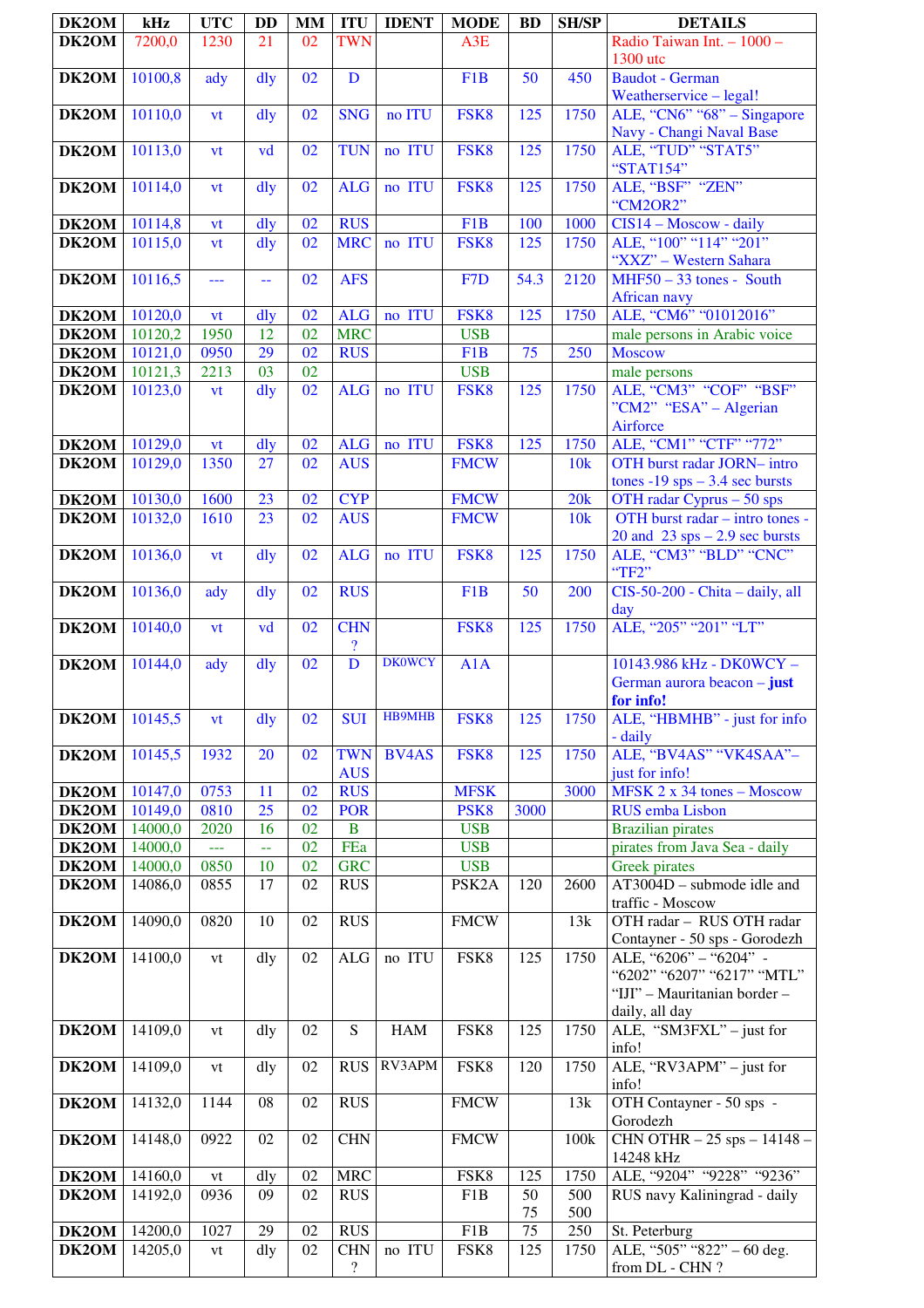| DK2OM | kHz     | <b>UTC</b> | <b>DD</b> | <b>MM</b> | <b>ITU</b> | <b>IDENT</b>  | <b>MODE</b>        | <b>BD</b> | <b>SH/SP</b> | <b>DETAILS</b>                                             |
|-------|---------|------------|-----------|-----------|------------|---------------|--------------------|-----------|--------------|------------------------------------------------------------|
| DK2OM | 14221,0 | ---        | --        | 02        | <b>KGZ</b> |               | F <sub>1</sub> B   | 50        | 200          | $\overline{CIS-50}$ -50 - Bishkek - daily                  |
| DK2OM | 14223,5 | $---$      | $-$       | 02        | <b>RUS</b> |               | F1B                | 600       | 600          | DPRK-FSK 600 - DPRK emba                                   |
|       |         |            |           |           |            |               |                    |           |              | Moscow                                                     |
| DK2OM | 14236,5 | 1120       | 26        | 02        | <b>RUS</b> |               | PSK4A              | 44.44     | 2750         | OFDM 60 - Moscow                                           |
| DK2OM | 14239,0 | ---        | --        | 02        | <b>CHN</b> |               | PSK4               | 60        | 2350         | PRC 30 tone modem - LSB                                    |
|       |         |            |           |           |            |               |                    |           |              | $mode - LSB QRG - pilot tone$                              |
|       |         |            |           |           |            |               |                    |           |              | 450 Hz                                                     |
| DK2OM | 14260,0 | vt         | dly       | 02        | <b>SRB</b> | YU1BI         | FSK8               | 125       | 1750         | ALE, "YU1BI" - just for info!                              |
| DK2OM | 14260,9 | 1100       | 26        | 02        |            |               | PSK <sub>4</sub> A | 44.44     | 2750         | OFDM 60 - Moscow                                           |
| DK2OM | 14265,0 | vt         | vd        | 02<br>02  | <b>TUR</b> | no ITU        | FSK8               | 125       | 1750         | ALE, "526"                                                 |
| DK2OM | 14280,0 | 1005       | Wed.      |           | <b>UKR</b> |               | A3E                |           |              | female voice with encrypted<br>$msgs - figures - "SZRU" =$ |
|       |         |            |           |           |            |               |                    |           |              | <b>Foreign Intelligence Service</b>                        |
|       |         |            |           |           |            |               |                    |           |              | of Ukraine in Rivne - every                                |
|       |         |            |           |           |            |               |                    |           |              | <b>Wednesday at 1005 utc</b>                               |
| DK2OM | 14287,0 | 1116       | 05        | 02        | <b>RUS</b> |               | <b>FMCW</b>        |           | 13k          | RUS OTH radar Contayner - 50                               |
|       |         |            |           |           |            |               |                    |           |              | sps - Gorodezh                                             |
| DK2OM | 14295,0 | vt         | dly       | 02        | <b>SRB</b> | YU1BI         | FSK8               | 125       | 1750         | ALE, "YU1BI" - just for info!                              |
| DK2OM | 14295,2 | ady        | dly       | 02        | <b>TJK</b> |               | A3E                |           | 9k           | 3 <sup>rd</sup> from Radio Tajik on 4765                   |
|       |         |            |           |           |            |               |                    |           |              | kHz - daily, all day                                       |
| DK2OM | 14298,0 | 1635       | 02        | 02        | <b>RUS</b> |               | <b>FMCW</b>        |           | 10k          | OTH burst radar Contayner - 10                             |
|       |         |            |           |           |            |               |                    |           |              | sps Gorodezh                                               |
| DK2OM | 14301,8 | 0930       | 05        | 02        | <b>CHN</b> |               | PSK <sub>2</sub>   | 75        | 2200         | PRC 16 tone modem - USB                                    |
|       |         |            |           |           |            |               |                    |           |              | mode – pilot tone 450 Hz - RF<br>14300.0 kHz - China -     |
|       |         |            |           |           |            |               |                    |           |              | Shanghai - daily - all day                                 |
| DK2OM | 14330,0 | vt         | dly       | 02        |            |               | FSK8               | 125       | 1750         | ALE, "BV4"                                                 |
| DK2OM | 14334,0 | vt         | vd        | 02        | <b>CHN</b> | no ITU        | FSK8               | 125       | 1750         | ALE, "249" "255" "763"                                     |
| DK2OM | 14344,0 | 1103       | 29        | 02        | <b>RUS</b> |               | F1B                | 75        | 250          | north of Krasnoyarsk                                       |
| DK2OM | 14344,7 | --         | $---$     | 02        | <b>CHN</b> |               | PSK8               | 2400      | 2400         | modified MIL-188-110A - 600                                |
|       |         |            |           |           |            |               |                    |           |              | bps short $- 14344.650$ kHz $-$                            |
|       |         |            |           |           |            |               |                    |           |              | daily, all day                                             |
| DK2OM | 14346,0 | vt         | dly       | 02        | <b>THA</b> | <b>HSOZEA</b> | A1A                |           |              | HS0ZEA beacon - 14345.950                                  |
|       |         |            |           |           |            |               |                    |           |              | kHz - every 5 minutes - daily -                            |
| DK2OM | 14346,0 |            | vd        | 02        | <b>HRV</b> |               | FSK8               | 125       | 1750         | just for info!<br>ALE, "9A0ZG" "RX3ARZ"                    |
|       |         | vt         |           |           | <b>RUS</b> |               |                    |           |              | "DK0ESD" – just for info –                                 |
|       |         |            |           |           | ${\bf D}$  |               |                    |           |              | various times, daily                                       |
| DK2OM | 14351,7 | ady        | dly       | 02        | E          |               | <b>OFDM</b>        | 30        | 2700         | OFDM 73 + intro tone -                                     |
|       |         |            |           |           |            |               |                    |           |              | experimental transmissions -                               |
|       |         |            |           |           |            |               |                    |           |              | Las Palmas - just for info!                                |
| DK2OM | 18075,0 | 1504       | 11        | 02        | <b>CYP</b> |               | <b>FMCW</b>        |           | 20k          | OTH radar Cyprus - 50 sps                                  |
| DK2OM | 18090,0 | 0810       | 25        | 02        | <b>CYP</b> |               | <b>FMCW</b>        |           | 20k          | OTH radar Cyprus - 50 sps                                  |
| DK2OM | 18100,0 | 0945       | 17        | 02        | <b>MRC</b> | no ITU        | FSK8               | 125       | 1750         | ALE, "A2" "A5" "A7" "S6" -                                 |
|       |         |            |           |           |            |               |                    |           |              | "C3" "G401" "CD" "09" "G2"<br>"LG6" "G301"                 |
|       |         |            |           |           |            |               |                    |           |              | "ELJADIDNET4" - daily,                                     |
|       |         |            |           |           |            |               |                    |           |              | various times                                              |
| DK2OM | 18106,0 | vt         | vd        | 02        | <b>POR</b> | CT2GOY        | FSK8               | 125       | 1750         | ALE, "CT2GOY" - just for                                   |
|       |         |            |           |           |            |               |                    |           |              | info!                                                      |
| DK2OM | 18107,0 | vt         | vd        | 02        | <b>RUS</b> | <b>RDL</b>    | F <sub>1</sub> B   | 50        | 200          | $CIS-50-200$ - Moscow - idle                               |
|       |         |            |           |           |            |               |                    |           |              | and traffic - Russian navy -                               |
|       |         |            |           |           |            |               |                    |           |              | various days and times - shared                            |
|       |         |            |           |           |            |               |                    |           |              | band!                                                      |
| DK2OM | 18117,5 | <b>vt</b>  | vd        | 02        | <b>POR</b> | <b>CT2IXQ</b> | FSK8               | 125       | 1750         | ALE, " $CT2IXQ"$ – just for info                           |
| DK2OM | 18135,0 | 0950       | 08        | 02        | <b>CHN</b> |               | <b>FMCW</b>        |           | 20k          | Chinese OTH burst radar $-66$                              |
| DK2OM | 18140,0 | <b>vt</b>  | dly       | 02        | <b>SRB</b> | YU1BI         | FSK8               | 125       | 2600         | sps<br>ALE, "YU1BI" - just for info!                       |
| DK2OM | 21000,0 | vt         | dly       | 02        | FEa        |               | <b>USB</b>         |           |              | Far East pirates - daily                                   |
| DK2OM | 21000,0 | <b>vt</b>  | vd        | 02        | $\bf{B}$   |               | <b>USB</b>         |           |              | <b>Brazilian pirates - Rio de</b>                          |
|       |         |            |           |           |            |               |                    |           |              | Janeiro with North Brazil-                                 |
|       |         |            |           |           |            |               |                    |           |              | also: 24.09.2015 at 1650 utc                               |
| DK2OM | 21000,0 | ---        | 44        | 02        | <b>SDN</b> |               | <b>USB</b>         |           |              | <b>MFA Sudan - Khartoum with</b>                           |
|       |         |            |           |           |            |               |                    |           |              | emba Yemen - voice traffic                                 |
| DK2OM | 21000,0 | 1159       | 18        | 02        | <b>CYP</b> |               | <b>FMCW</b>        |           | 20k          | OTH radar Cyprus - 25 sps                                  |
| DK2OM | 21002,2 | ---        | --        | 02        | <b>SDN</b> | !0000         | F1B                | 100       | 170          | 21002.15 kHz - Pactor 1                                    |
|       |         |            |           |           |            | !9999         |                    |           |              | encrypted - MFA Sudan -                                    |
|       |         |            |           |           |            | !8888         |                    |           |              | <b>Khartoum with emba Yemen</b>                            |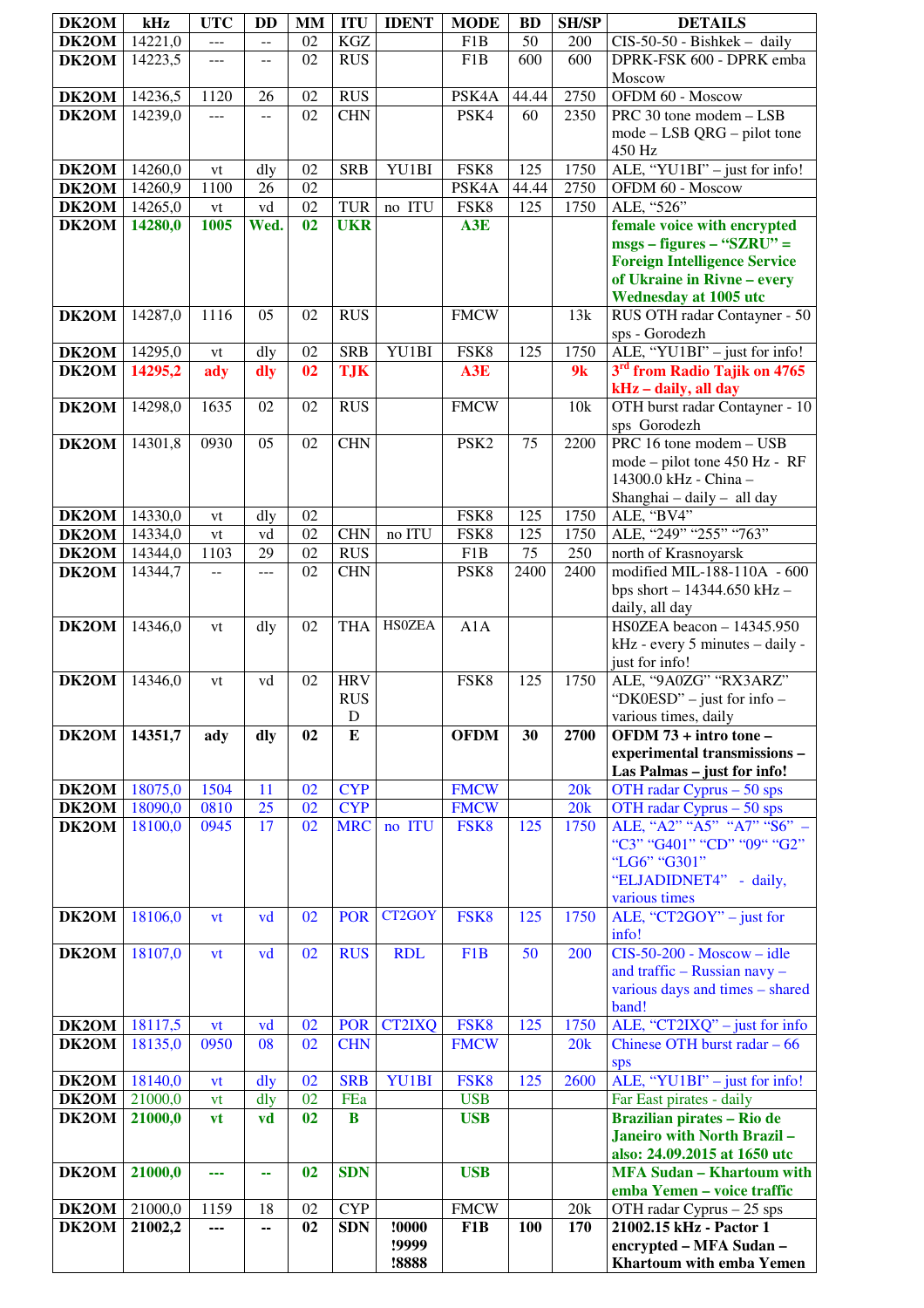| DK2OM              | kHz     | <b>UTC</b> | DD    | <b>MM</b> | <b>ITU</b>  | <b>IDENT</b>  | <b>MODE</b>        | <b>BD</b> | <b>SH/SP</b> | <b>DETAILS</b>                                                |
|--------------------|---------|------------|-------|-----------|-------------|---------------|--------------------|-----------|--------------|---------------------------------------------------------------|
| DK2OM              | 21090,0 | 1434       | 27    | 02        | <b>CYP</b>  |               | <b>FMCW</b>        |           | 20k          | OTH radar Cypus - 50 sps                                      |
| DK2OM              | 21096,0 | vt         | dly   | 02        | <b>INS</b>  | YD0OXH        | FSK8               | 125       | 1750         | ALE, "YD0OXH3" - daily,                                       |
|                    |         |            |       |           |             |               |                    |           |              | various times - just for info!                                |
| DK2OM              | 21131,0 | vt         | vd    | 02        | <b>CHN</b>  | no ITU        | FSK8               | 125       | 1750         | ALE, "A92" "L02" - Chinese                                    |
|                    |         |            |       | 02        | <b>GEO</b>  |               |                    |           |              | diplo                                                         |
| DK2OM              | 21141,0 | ---        | $-$   |           |             |               | PSK8A              | 2400      | 2400         | Stanag4538 - GEO MIL with<br>AFG - daily                      |
| DK2OM              | 21145,0 | vt         | dly   | 02        | <b>MRC</b>  | no ITU        | FSK8               | 125       | 1750         | ALE, "B301", "C3", "IR4"                                      |
|                    |         |            |       |           |             |               |                    |           |              | "T4" "E4" "A2" "CD" "K3"                                      |
|                    |         |            |       |           |             |               |                    |           |              | "KB2" "J5" "GS4" "R3" -                                       |
|                    |         |            |       |           |             |               |                    |           |              | various times, daily                                          |
| DK2OM              | 21145,8 | ady        | dly   | 02        | $\mathbf I$ | IZ3DVW        | A1A                |           |              | IZ3DVW beacon $-21145,75$                                     |
|                    |         |            |       |           |             |               |                    |           |              | kHz - not coordinated with                                    |
| DK2OM              | 21160,0 | ---        | $- -$ | 02        | <b>RUS</b>  |               | F <sub>1</sub> B   | 100       | 2000         | <b>IARU</b><br>4th from 5290 kHz (500 Hz                      |
|                    |         |            |       |           |             |               |                    |           |              | shift) - St. Peterburg                                        |
| DK2OM              | 21190,0 | ---        | $-$   | 02        | <b>RUS</b>  |               | F1B                | 100       | 1000         | harmonic from 10595 kHz -                                     |
|                    |         |            |       |           |             |               |                    |           |              | Moscow - daily                                                |
| DK2OM              | 21278,0 | 0907       | 21    | 02        | <b>CYP</b>  |               | <b>FMCW</b>        |           | 20k          | OTH radar Cyprus - 50 sps                                     |
| DK2OM              | 21330,0 | 0920       | 27    | 02        | <b>CYP</b>  |               | <b>FMCW</b>        |           | 20k          | OTH radar Cyprus $-50$ sps                                    |
| DK2OM              | 21353,5 | ---        | $-$   | 02        | <b>GAB</b>  |               | F1B                | 600       | 600          | DPRK-FSK 600 - Libreville                                     |
| DK2OM              | 21390,0 | 0910       | 20    | 02        | <b>TUR</b>  |               | <b>FMCW</b>        | 600       | 1200<br>20k  | DPRK-FSK 1200<br>OTH radar West Turkey - 50                   |
|                    |         |            |       |           |             |               |                    |           |              | sps                                                           |
| DK2OM              | 21400,0 | $---$      | $- -$ | 02        | <b>RUS</b>  |               | F <sub>1</sub> B   | 50        | 2000         | harmonic from 5350 kHz - area                                 |
|                    |         |            |       |           |             |               |                    |           |              | of Moscow - daily                                             |
| DK2OM              | 21409,5 | ---        | --    | 02        | <b>RUS</b>  |               | F <sub>1</sub> B   | 100       | 2000         | $F1B$ 100 / 2000 - CIS14 -                                    |
|                    |         |            |       |           |             |               |                    |           |              | harmonic from 10704.75 -                                      |
| DK2OM              | 21436,0 |            |       | 02        | <b>RUS</b>  |               | PSK <sub>2</sub> A | 120       | 5200         | Jekaterinburg, RUS - daily<br>AT3004D - harmonic from         |
|                    |         | $---$      | $- -$ |           |             |               |                    |           |              | 10718.0 kHz - Sevastopol                                      |
| DK2OM              | 21438,0 | vt         | vd    | 02        | <b>RUS</b>  | <b>RCV</b>    | A1A                |           |              | RIP90 de RCV - RUS Navy                                       |
|                    |         |            |       |           |             |               |                    |           |              | Sevastopol - daily                                            |
| DK2OM              | 21446,0 | ady        | dly   | 02        | <b>THA</b>  | <b>HSOZEA</b> | A1A                |           |              | HS0ZEA beacon - every 5                                       |
| $\overline{DK2OM}$ | 25000,0 | vt         | vd    | 02        | <b>FIN</b>  |               | A3E                |           |              | minutes - just for info!<br>time signal Helsinki $-$ just for |
|                    |         |            |       |           |             |               |                    |           |              | info – carrier on $25000$ – dots                              |
|                    |         |            |       |           |             |               |                    |           |              | on $25001$ and $24999 -$ daily, all                           |
|                    |         |            |       |           |             |               |                    |           |              | day                                                           |
| DK2OM              | 28000,0 | vt         | vd    | 02        | B           |               | A3E                |           |              | <b>Brazilian CBers - 28000 -</b>                              |
|                    |         |            |       |           |             |               |                    |           |              | 28315 - daily, all day - no                                   |
| DK2OM              | 28000,0 | 0930       | dly   | 02        | <b>CIS</b>  |               | F3E                |           |              | change<br>28000 - 29700 numerous CIS                          |
|                    |         |            |       |           |             |               |                    |           |              | taxi nets - no change                                         |
| DK2OM              | 28010,0 | 0916       | 12    | 02        | <b>POR</b>  |               | F1B                | 51        | 300          | F1B bursts -west of Lisbon -                                  |
|                    |         |            |       |           |             |               |                    |           |              | Atlantic Ocean - Enagal GPS                                   |
|                    |         |            |       |           |             |               |                    |           |              | buoys - daily                                                 |
| DK2OM              | 28025,0 | 0914       | 12    | 02        | <b>POR</b>  |               | F <sub>1</sub> B   | 51        | 300          | F1B bursts - 28025.050 kHz -<br>west of Lisbon - Atlantic     |
|                    |         |            |       |           |             |               |                    |           |              | Ocean - Enagal GPS buoys -                                    |
|                    |         |            |       |           |             |               |                    |           |              | daily                                                         |
| DK2OM              | 28030,0 | ---        | $-$   | 02        | <b>POR</b>  |               | F <sub>1</sub> B   | 51        | 340          | F1B bursts - west of Lisbon -                                 |
|                    |         |            |       |           |             |               |                    |           |              | Atlantic Ocean - Enagal GPS                                   |
|                    |         |            |       |           |             |               |                    |           |              | buoys - daily<br>F1B bursts - west of Lisbon -                |
| DK2OM              | 28045,0 | ---        | $- -$ | 02        | POR         |               | F1B                | 51        | 280          | Atlantic Ocean - Enagal GPS                                   |
|                    |         |            |       |           |             |               |                    |           |              | buoys - daily                                                 |
| DK2OM              | 28050,0 | ---        | $-$   | 02        | <b>POR</b>  |               | F1B                | 51        | 300          | F1B bursts - west of Lisbon -                                 |
|                    |         |            |       |           |             |               |                    |           |              | Atlantic Ocean - Enagal GPS                                   |
|                    |         |            |       |           |             |               |                    |           |              | buoys - daily                                                 |
| DK2OM              | 28051,5 | ---        |       | 02        | <b>POR</b>  |               | F1B                | 51        | 300          | F1B bursts - west of Lisbon -                                 |
|                    |         |            |       |           |             |               |                    |           |              | Atlantic Ocean - Enagal GPS<br>buoys - daily                  |
| DK2OM              | 28060,0 | ---        | $-$   | 02        | <b>POR</b>  |               | F1B                | 51        | 320          | F1B bursts - west of Lisbon -                                 |
|                    |         |            |       |           |             |               |                    |           |              | Atlantic Ocean - Enagal GPS                                   |
|                    |         |            |       |           |             |               |                    |           |              | buoys - daily                                                 |
| DK2OM              | 28065,2 | ---        | --    | 02        | <b>POR</b>  |               | F1B                | 51        | 320          | F1B bursts - west of Lisbon -                                 |
|                    |         |            |       |           |             |               |                    |           |              | Atlantic Ocean - Enagal GPS                                   |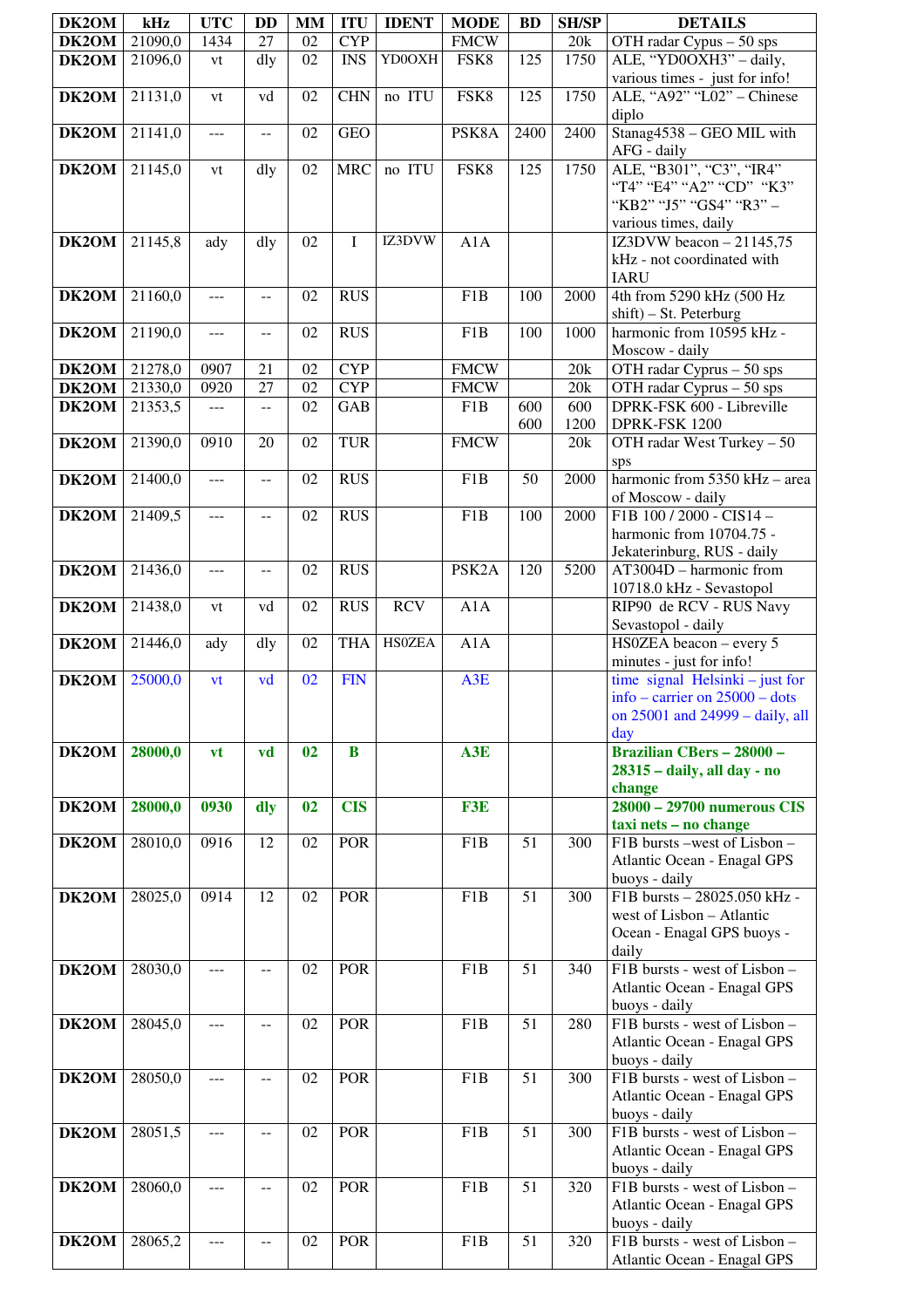| DK2OM          | kHz                | <b>UTC</b>     | <b>DD</b> | <b>MM</b> | <b>ITU</b>               | <b>IDENT</b> | <b>MODE</b>      | <b>BD</b>       | <b>SH/SP</b> | <b>DETAILS</b>                                                   |
|----------------|--------------------|----------------|-----------|-----------|--------------------------|--------------|------------------|-----------------|--------------|------------------------------------------------------------------|
| DK2OM          | 28065,6            | ---            | $-$       | 02        | <b>GAB</b>               |              | A3E              |                 | 980          | buoys - daily<br>carrier and dots in USB and                     |
|                |                    |                |           |           |                          |              |                  |                 |              | LSB, bursts every 60 sec -                                       |
|                |                    |                |           |           |                          |              |                  |                 |              | carrier - Gabon - daily and all                                  |
|                |                    |                |           |           |                          |              |                  |                 |              | day                                                              |
| DK2OM          | 28075,0            | $---$          | --        | 02        | <b>POR</b>               |              | F <sub>1</sub> B | 51              | 300          | F1B bursts - west of Lisbon -                                    |
|                |                    |                |           |           |                          |              |                  |                 |              | Atlantic Ocean - Enagal GPS<br>buoys - daily                     |
| DK2OM          | 28085,0            | $---$          | --        | 02        | <b>POR</b>               |              | F <sub>1</sub> B | $\overline{51}$ | 300          | F1B bursts - west of Lisbon -                                    |
|                |                    |                |           |           |                          |              |                  |                 |              | Atlantic Ocean - Enagal GPS                                      |
|                |                    |                |           |           |                          |              |                  |                 |              | buoys - daily                                                    |
| DK2OM          | 28100,2            | 0943           | 12        | 02        | <b>POR</b>               |              | F <sub>1</sub> B | 51              | 300          | F1B bursts - 28100.780 kHz -<br>west of Lisbon - Atlantic        |
|                |                    |                |           |           |                          |              |                  |                 |              | Ocean - Enagal GPS buoys -                                       |
|                |                    |                |           |           |                          |              |                  |                 |              | daily                                                            |
| DK2OM          | 28102,1            | $-$            | $-$       | 02        | <b>POR</b>               |              | F <sub>1</sub> B | 51              | 320          | F1B bursts - west of Lisbon -                                    |
|                |                    |                |           |           |                          |              |                  |                 |              | Atlantic Ocean - Enagal GPS<br>buoys - daily                     |
| DK2OM          | 28125,0            | $\overline{a}$ | $-$       | 02        | <b>POR</b>               |              | F <sub>1</sub> B | $\overline{51}$ | 320          | F1B bursts - west of Lisbon -                                    |
|                |                    |                |           |           |                          |              |                  |                 |              | Atlantic Ocean - Enagal GPS                                      |
|                |                    |                |           |           |                          |              |                  |                 |              | buoys - daily                                                    |
| DK2OM<br>DK2OM | 28135,0<br>28146,0 | 0758<br>vt     | 11<br>vd  | 02<br>02  | <b>RUS</b><br><b>ARG</b> |              | F3E<br>FSK8      | 125             | 1750         | RUS taxi - daily<br>ALE, "LU8EX" "PY2TI"                         |
|                |                    |                |           |           | $\mathbf B$              |              |                  |                 |              | "DL1" - just for info!                                           |
| DK2OM          | 28155,0            | 1358           | 12        | 02        | $\overline{E}$           |              | F3E              |                 |              | <b>Spanish CBers</b>                                             |
| DK2OM          | 28175,0            | 0935           | 14        | 02        | <b>RUS</b>               |              | F3E              |                 |              | <b>RUS</b> taxi                                                  |
| DK2OM          | 28200,0            | 0945           | 12        | 02        | <b>POR</b>               |              | F <sub>1</sub> B | 51              | 330          | F1B bursts - west of Lisbon -                                    |
|                |                    |                |           |           |                          |              |                  |                 |              | Atlantic Ocean - Enagal GPS<br>buoys - daily                     |
| DK2OM          | 28224,4            | ---            | $-$       | 02        | <b>GAB</b>               |              | A3E              |                 |              | carrier and dots +/- 770 Hz -                                    |
|                |                    |                |           |           |                          |              |                  |                 |              | bursts every 60 sec - Gabon -                                    |
| DK2OM          | 28245,0            |                | 09        | 02        | E                        |              |                  |                 |              | daily and all day<br>Spanish fishery                             |
| DK2OM          | 28249,6            | 1025<br>---    | $-$       | 02        | <b>GAB</b>               |              | A3E<br>A3E       |                 | 1060         | carrier and dots +/- 530 Hz -                                    |
|                |                    |                |           |           |                          |              |                  |                 |              | bursts every 60 sec - Gabon -                                    |
|                |                    |                |           |           |                          |              |                  |                 |              | daily and all day                                                |
| DK2OM          | 28250,5            | ---            | $-$       | 02        | GAB                      |              | A3E              |                 | 1060         | carrier and dots +/- 530 Hz -<br>bursts every 60 sec - Gabon -   |
|                |                    |                |           |           |                          |              |                  |                 |              | daily and all day                                                |
| DK2OM          | 28275,0            | 0910           | 06        | 02        | <b>RUS</b>               |              | F3E              |                 |              | RUS taxi - daily - Moscow                                        |
| DK2OM          | 28275,1            | ---            | --        | 02        | AF                       |              | F1B              | 51              | 300          | F1B bursts - west of Lisbon -                                    |
|                |                    |                |           |           |                          |              |                  |                 |              | Atlantic Ocean - Enagal GPS<br>buoys - daily                     |
| DK2OM          | 28312,5            | vt             | vd        | 02        | <b>POR</b>               | CT2IXQ       | FSK8             | 125             | 1750         | ALE. "CT2IXQ" - just for info                                    |
| DK2OM          | 28315,0            | vt             | dly       | 02        | <b>POR</b>               |              | F1B              | 51              | 320          | F1B bursts - west of Lisbon -                                    |
|                |                    |                |           |           |                          |              |                  |                 |              | Atlantic Ocean - Enagal GPS                                      |
| DK2OM          | 28345,1            | ---            | --        | 02        | GAB                      |              | A3E              |                 | 1060         | buoys - daily<br>carrier and dots +/- 530 Hz -                   |
|                |                    |                |           |           |                          |              |                  |                 |              | bursts every 60 sec - Gabon -                                    |
|                |                    |                |           |           |                          |              |                  |                 |              | daily and all day                                                |
| DK2OM          | 28435,0            |                | --        | 02        | ${\bf E}$                |              | F <sub>1</sub> B | 81.9            | 140          | Datawell-buoy "Waverider" -                                      |
|                |                    |                |           |           |                          |              |                  |                 |              | 28435.040 kHz - Costa del Sol<br>- Malaga                        |
| DK2OM          | 28459,8            |                | $-$       | 02        | <b>GAB</b>               |              | A3E              |                 | 1060         | carrier and dots +/- 530 Hz -                                    |
|                |                    |                |           |           |                          |              |                  |                 |              | bursts every 60 sec - Gabon -                                    |
|                |                    |                |           |           |                          |              |                  |                 |              | daily and all day<br>carrier and dots +/- 530 Hz -               |
| DK2OM          | 28459,9            | ---            | --        | 02        | GAB                      |              | A3E              |                 | 1060         | bursts every 60 sec - Gabon -                                    |
|                |                    |                |           |           |                          |              |                  |                 |              | daily and all day                                                |
| DK2OM          | 28499,8            | ---            | --        | 02        | <b>MEa</b>               |              | F <sub>1</sub> B | 81.9            | 140          | Datawell-buoy "Waverider" -                                      |
|                |                    |                |           |           |                          |              |                  |                 |              | 28499.875 kHz - Persian                                          |
| DK2OM          | 28701,1            | ---            | $-$       | 02        | <b>GAB</b>               |              | A3E              |                 | 1056         | Gulf<br>carrier and dots +/- 528 Hz -                            |
|                |                    |                |           |           |                          |              |                  |                 |              | bursts every 60 sec - Gabon -                                    |
|                |                    |                |           |           |                          |              |                  |                 |              | daily and all day                                                |
| DK2OM          | 28751,2            | $---$          | --        | 02        | GAB                      |              | A3E              |                 | 1080         | carrier and dots $+/- 540$ Hz -<br>bursts every 60 sec - Gabon - |
|                |                    |                |           |           |                          |              |                  |                 |              | daily and all day                                                |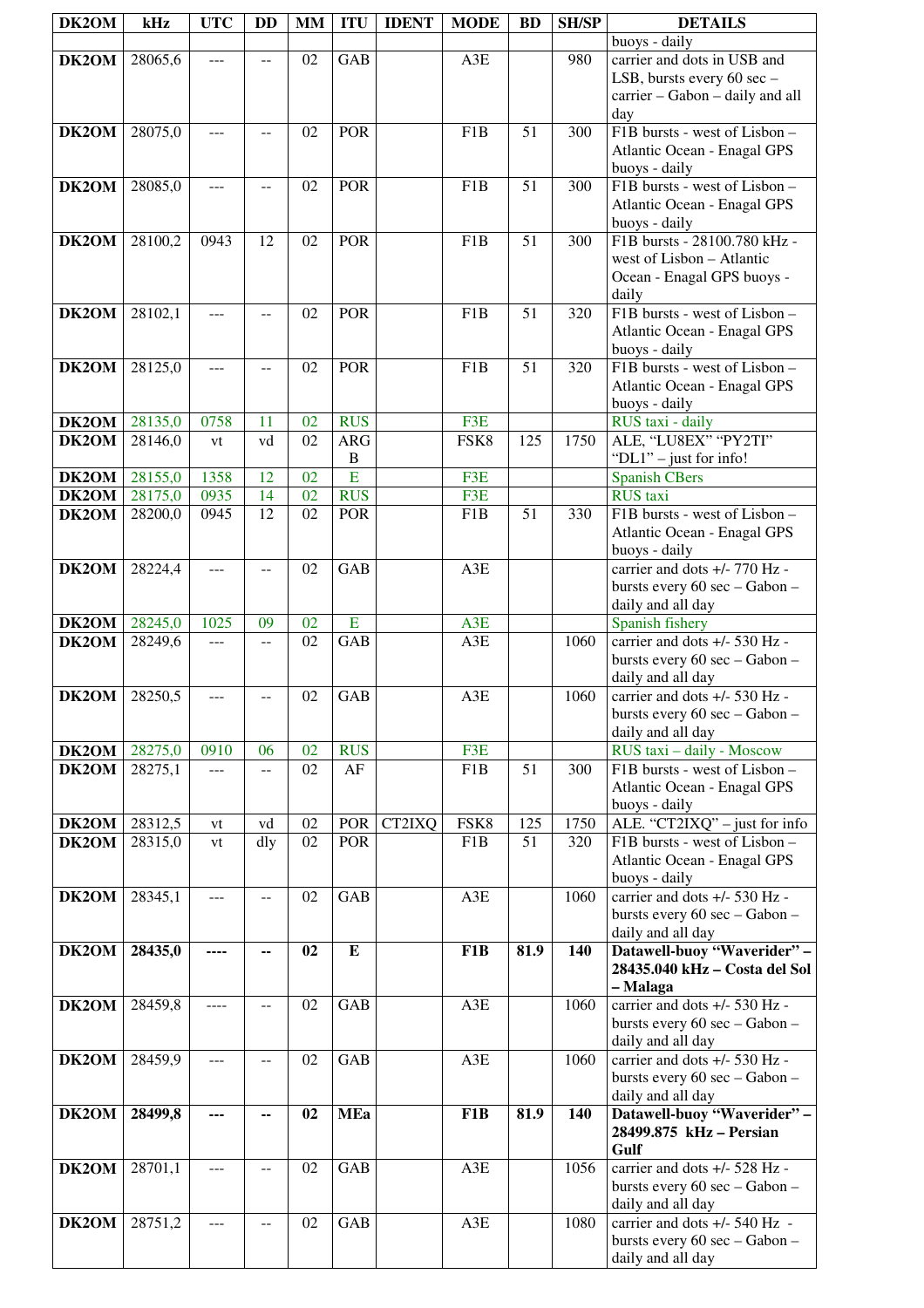| DK2OM | kHz     | <b>UTC</b> | <b>DD</b>       | <b>MM</b> | <b>ITU</b>              | <b>IDENT</b> | <b>MODE</b>      | <b>BD</b> | <b>SH/SP</b> | <b>DETAILS</b>                 |
|-------|---------|------------|-----------------|-----------|-------------------------|--------------|------------------|-----------|--------------|--------------------------------|
| DK2OM | 28845,5 |            |                 | 02        | <b>GAB</b>              |              | A3E              |           | 1060         | carrier and dots +/- 530 Hz -  |
|       |         |            |                 |           |                         |              |                  |           |              | bursts every 60 sec - Gabon -  |
|       |         |            |                 |           |                         |              |                  |           |              | daily and all day              |
| DK2OM | 28900,0 | 1049       | $\overline{12}$ | 02        | <b>RUS</b>              |              | <b>FMCW</b>      |           | 20k          | 50 sps - Nishny Novgorod       |
| DK2OM | 28901,1 | ---        | $\overline{a}$  | 02        | GAB                     |              | A3E              |           | 1056         | carrier and dots +/- 528 Hz -  |
|       |         |            |                 |           |                         |              |                  |           |              | bursts every 60 sec - Gabon -  |
|       |         |            |                 |           |                         |              |                  |           |              | daily and all day              |
| DK2OM | 28960,0 | 0830       | 06              | 02        | <b>IRN</b>              |              | <b>FMCW</b>      |           | 40k          | OTH radar Iran $-313$ sps $-2$ |
|       |         |            |                 |           |                         |              |                  |           |              | and 7 sec bursts               |
| DK2OM | 28963,0 | 0855       | 07              | 02        | <b>IRN</b>              |              | <b>FMOP</b>      |           | 55k          | OTH radar Iran $-313$ sps $-7$ |
|       |         |            |                 |           |                         |              |                  |           |              | sec bursts                     |
| DK2OM | 29114,0 | ---        | $- -$           | 02        | <b>RUS</b>              |              | F <sub>1</sub> B | 100       | 2000         | harmonic from14557.0 kHz -     |
|       |         |            |                 |           |                         |              |                  |           |              | Moscow                         |
| DK2OM | 29249,9 | ---        | --              | 02        | ${\bf E}$               |              | F <sub>1</sub> B | 81.9      | 140          | Datawell-buoy "Waverider" -    |
|       |         |            |                 |           |                         |              |                  |           |              | 29249.890 kHz-                 |
|       |         |            |                 |           |                         |              |                  |           |              | Fuerteventura - daily, all day |
| DK2OM | 29375,0 | ---        | --              | 02        | $\mathbf I$             |              | F1B              | 81.9      | 140          | Datawell-buoy "Waverider" -    |
|       |         |            |                 |           |                         |              |                  |           |              | 29374.898 kHz - Gallipoli,     |
|       |         |            |                 |           |                         |              |                  |           |              | South Italy - daily, all day   |
| DK2OM | 29387,5 | ---        | ۰.              | 02        | <b>IND</b>              |              | F <sub>1</sub> B | 81.9      | 140          | Datawell-buoy "Waverider" -    |
|       |         |            |                 |           |                         |              |                  |           |              | 29387.460 kHz - Indian NW      |
|       |         |            |                 |           |                         |              |                  |           |              | coast, close to Pakistan -     |
|       |         |            |                 |           |                         |              |                  |           |              | daily, all day                 |
| DK2OM | 29400,0 | ---        | ٠.              | 02        | <b>USA</b>              |              | F <sub>1</sub> B | 81.9      | 140          | Datawell-buoy "Waverider" -    |
|       |         |            |                 |           |                         |              |                  |           |              | 29400.070 kHz - USA north-     |
|       |         |            |                 |           |                         |              |                  |           |              | east coast - NY daily, all day |
| DK2OM | 29400,0 | 1340       | 12              | 02        | <b>IRN</b>              |              | <b>FMCW</b>      |           | 50k          | splatter from OTH radar Iran   |
|       |         |            |                 |           |                         |              |                  |           |              | 29750 kHZ-926 sps              |
| DK2OM | 29450,0 | 0950       | 14              | 02        | <b>MRC</b>              |              | F <sub>1</sub> B | 81.9      | 140          | Datawell-buoy "Waverider" -    |
|       |         |            |                 |           |                         |              |                  |           |              | 29449.880 kHz - area of El     |
|       |         |            |                 |           |                         |              |                  |           |              | Aaiun - Morocco - daily, all   |
|       |         |            |                 |           |                         |              |                  |           |              | day                            |
| DK2OM | 29500,0 | ---        | --              | 02        | $\overline{\mathbf{G}}$ |              | F <sub>1</sub> B | 81.9      | 140          | Datawell-buoy "Waverider" -    |
|       |         |            |                 |           |                         |              |                  |           |              | area of Gibraltar - daily, all |
|       |         |            |                 |           |                         |              |                  |           |              | day                            |
| DK2OM | 29525,0 | ---        | --              | 02        | <b>MRC</b>              |              | F <sub>1</sub> B | 81.9      | 140          | Datawell-buoy "Waverider" -    |
|       |         |            |                 |           |                         |              |                  |           |              | 29524.990 kHz - Agadir -       |
|       |         |            |                 |           |                         |              |                  |           |              | Morocco - daily, all day       |
| DK2OM | 29625,0 | ---        | --              | 02        | <b>USA</b>              |              | F <sub>1</sub> B | 81.9      | 140          | Datawell-buoy "Waverider" -    |
|       |         |            |                 |           |                         |              |                  |           |              | 29625.024 kHz - USA north-     |
|       |         |            |                 |           |                         |              |                  |           |              | east coast - daily, all day    |

# **IRTS – Ireland – EI3GYB (Michael)**

| <b>SOC</b>  | kHz  | <b>UTC</b>        | DD | MМ | <b>ITU</b>                    | <b>IDENT</b> | <b>MODE</b> | <b>BD</b> | SН | <b>DETAILS</b>                                                                                                                                                                                                                                                                                                                                                                                                                                     |
|-------------|------|-------------------|----|----|-------------------------------|--------------|-------------|-----------|----|----------------------------------------------------------------------------------------------------------------------------------------------------------------------------------------------------------------------------------------------------------------------------------------------------------------------------------------------------------------------------------------------------------------------------------------------------|
| <b>IRTS</b> | 3503 | $1425$ to<br>1457 | 04 | 02 | IRL/<br>UK/<br><b>MM</b>      |              | <b>USB</b>  |           |    | UK and Irish fishermen.2<br>persons, male. One Ulster accent,<br>the other Dublin accent. Foul<br>language used all the time<br>("fucking bastards"). Motor noise<br>in the background .Mentioned:<br>Dublin and Cork Harbour. One of<br>the fishermen is just around<br>Clogherhead. He is called<br>Brendan, the other one Peter.<br>They make an arrangement for<br>another QSO for 4 or 4.30 PM-<br>but do not come back on this<br>frequency. |
| <b>IRTS</b> | 3504 | 1800-<br>1820     | 04 | 02 | <b>POR</b><br><b>or</b><br>MM |              | <b>USB</b>  |           |    | Portuguese fishermen                                                                                                                                                                                                                                                                                                                                                                                                                               |
| <b>IRTS</b> | 3509 | $1035$ to<br>1051 | 24 | 02 | F                             |              | <b>USB</b>  |           |    | French fishermen, Port of La<br>Rochelle. Going out to sea<br>wishing each other "Bon journee"<br>in the end.                                                                                                                                                                                                                                                                                                                                      |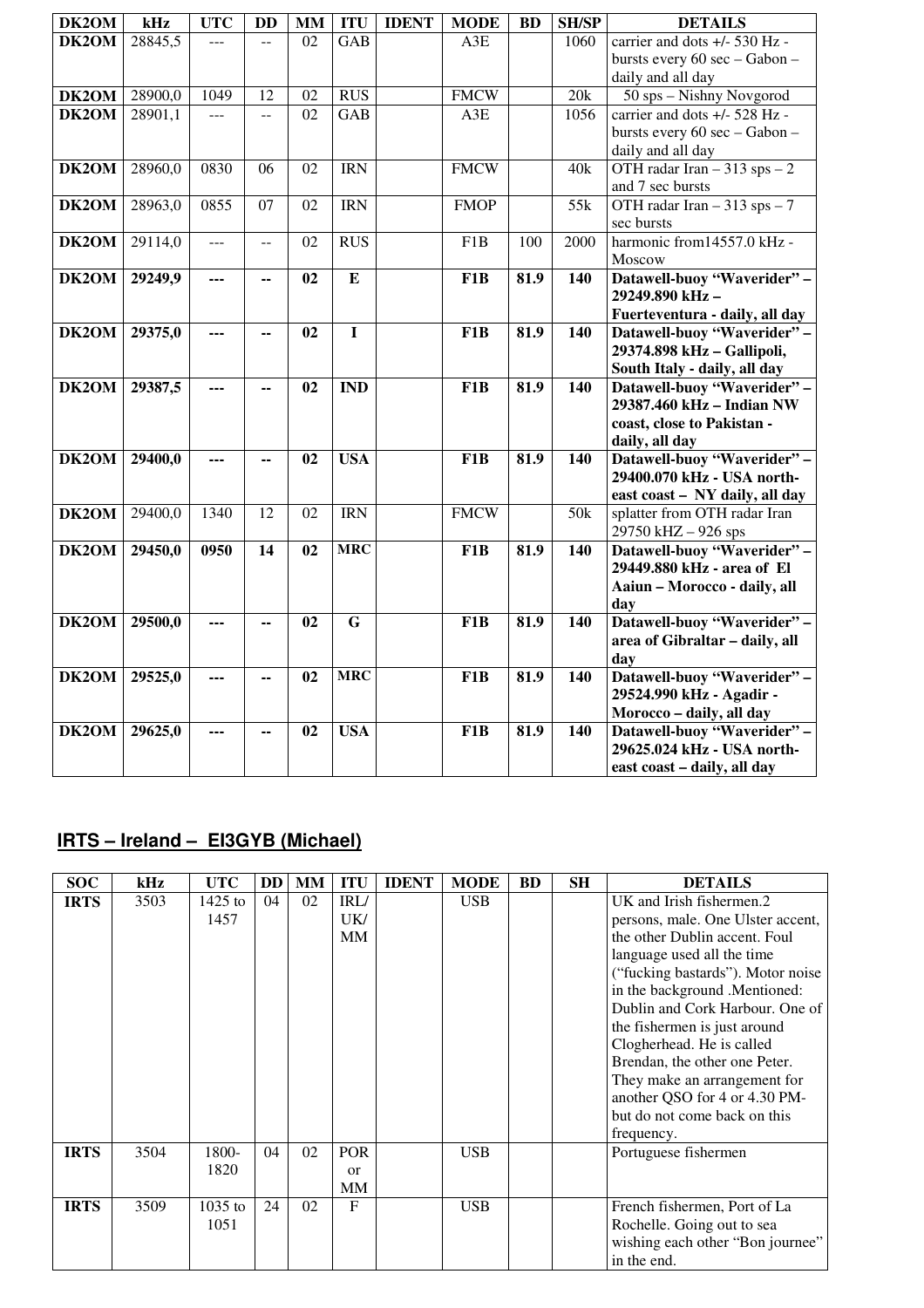| <b>SOC</b>                 | kHz          | <b>UTC</b>       | <b>DD</b> | <b>MM</b> | <b>ITU</b>       | <b>IDENT</b> | <b>MODE</b>              | <b>BD</b> | <b>SH</b> | <b>DETAILS</b>                                                        |
|----------------------------|--------------|------------------|-----------|-----------|------------------|--------------|--------------------------|-----------|-----------|-----------------------------------------------------------------------|
| <b>IRTS</b>                | 3509         | 1315             | 24        | 02        | <b>MM</b>        |              | <b>USB</b>               |           |           | French fishermen                                                      |
| <b>IRTS</b>                | 3535.7       | 2115             | 03        | 02        | ${\bf E}$ or     |              | <b>USB</b>               |           |           | Spanish fishermen                                                     |
|                            |              |                  |           |           | MM               |              |                          |           |           |                                                                       |
| <b>IRTS</b>                | 3560         | 1940             | 01        | 02        | POR              |              | <b>USB</b>               |           |           | Portuguese fishermen                                                  |
|                            |              |                  |           |           | <b>or</b>        |              |                          |           |           |                                                                       |
| <b>IRTS</b>                | 3567         | 1407 to          | 01        | 02        | MM<br><b>IRL</b> |              | <b>USB</b>               |           |           | Irish Fishermen. At least one in                                      |
|                            |              | 1417             |           |           |                  |              |                          |           |           | County Galway. He is                                                  |
|                            |              |                  |           |           |                  |              |                          |           |           | complaining about the                                                 |
|                            |              |                  |           |           |                  |              |                          |           |           | water/flooding in Galway. Has a                                       |
|                            |              |                  |           |           |                  |              |                          |           |           | house with a river just behind it.                                    |
| <b>IRTS</b>                | 3567         | 1452 to          | 01        | 02        | <b>IRL</b>       |              | <b>USB</b>               |           |           | Same 2 fishermen as above. Plus                                       |
|                            |              | 1519             |           |           |                  |              |                          |           |           | two others. VHF traffic heard in<br>the background of the fisher from |
|                            |              |                  |           |           |                  |              |                          |           |           | Galway. They keep talking about                                       |
|                            |              |                  |           |           |                  |              |                          |           |           | things. Places mentioned:                                             |
|                            |              |                  |           |           |                  |              |                          |           |           | Castlederg, Clogherhead and                                           |
|                            |              |                  |           |           |                  |              |                          |           |           | Dunmore.                                                              |
| <b>IRTS</b><br><b>IRTS</b> | 3570<br>3595 | 1835<br>1220 to  | 21<br>27  | 02<br>02  | <b>MM</b><br>MM  |              | <b>USB</b><br><b>USB</b> |           |           | French fishermen<br>English fishermen, 3 boats.                       |
|                            |              | 1232             |           |           |                  |              |                          |           |           | Swearing is a lot less than among                                     |
|                            |              |                  |           |           |                  |              |                          |           |           | Irish fishers. "Going down the                                        |
|                            |              |                  |           |           |                  |              |                          |           |           | engine room". One of the fishers                                      |
|                            |              |                  |           |           |                  |              |                          |           |           | is called John, another Jimmy. At                                     |
|                            |              |                  |           |           |                  |              |                          |           |           | 1231 UTC one of the fishers tells<br>the others to go to "Four-five-  |
|                            |              |                  |           |           |                  |              |                          |           |           | nine-five". Then he complains                                         |
|                            |              |                  |           |           |                  |              |                          |           |           | about "the fucking easterly                                           |
|                            |              |                  |           |           |                  |              |                          |           |           | wind". All gone a second later.                                       |
| <b>IRTS</b>                | 3606         | 1920 to          | 06        | 02        |                  |              |                          |           |           | Radar 3606 to 3670 kHz                                                |
|                            |              | at least<br>1950 |           |           |                  |              |                          |           |           |                                                                       |
| <b>IRTS</b>                | 3606         | 1930             | 07        | 02        |                  |              |                          |           |           | Radar from 306 to 3662 kHz                                            |
| <b>IRTS</b>                | 4595         | 1233             | 27        | 02        | <b>MM</b>        |              | <b>USB</b>               |           |           | Same crowd as above- now all                                          |
|                            |              | forward          |           |           |                  |              |                          |           |           | here. "This band seems to be                                          |
|                            |              |                  |           |           |                  |              |                          |           |           | better".                                                              |
|                            |              |                  |           |           |                  |              |                          |           |           | NOTE: Not a Ham frequency.<br>Published only for information          |
|                            |              |                  |           |           |                  |              |                          |           |           | purposes to show that the                                             |
|                            |              |                  |           |           |                  |              |                          |           |           | fishermen like to use many                                            |
|                            |              |                  |           |           |                  |              |                          |           |           | different frequencies and do a                                        |
|                            |              |                  |           |           |                  |              |                          |           |           | QSY after organizing it first<br>among themselves in the middle       |
|                            |              |                  |           |           |                  |              |                          |           |           | of a QSO                                                              |
| <b>IRTS</b>                | 7000         | 1900             | 15        | 02        | <b>RUS</b>       |              | H3E                      |           | 3400      | Buzzer- only very weak                                                |
| <b>IRTS</b>                | 7010         | 1713-            | 02        | 02        |                  |              |                          |           |           | Radar from 7010 to 7140 kHz.                                          |
|                            |              | 1740             |           |           |                  |              |                          |           |           | Reported by EI0DB.See attached                                        |
| <b>IRTS</b>                | 7017.5       | 1135             | 02        | 02        | <b>RUS</b>       | REA4         | F1B                      | 100       | 2000      | files. MNY TNX, Dave!<br>Airforce Moscow                              |
| <b>IRTS</b>                | 7090         | 2100-            | 03        | 02        |                  |              | <b>USB</b>               |           |           | Arab net-several male voices                                          |
|                            |              | 2110             |           |           |                  |              |                          |           |           |                                                                       |
| <b>IRTS</b>                | 7200         | 1340 to          | 14        | 02        | <b>CHN</b>       |              | A3E                      |           |           | Radio Taiwan International, sign                                      |
| <b>IRTS</b>                | 7200         | 1400<br>1330 to  | 24        | 02        | <b>CHN</b>       |              | A3E                      |           |           | off at 1400z<br>Radio Taiwan International in                         |
|                            |              | 1400             |           |           |                  |              |                          |           |           | Chinese, s/off at 1400 z                                              |
| <b>IRTS</b>                | 7891         | 1415             | 24        | 02        | MM               |              | <b>USB</b>               |           |           | Scottish fishermen. Discussing                                        |
|                            |              | forward          |           |           |                  |              |                          |           |           | unemployment in the oil industry.                                     |
|                            |              |                  |           |           |                  |              |                          |           |           | Found crabs in the net. Very<br>strong signal.                        |
|                            |              |                  |           |           |                  |              |                          |           |           | NOTE: 7891 kHz is NOT a Ham                                           |
|                            |              |                  |           |           |                  |              |                          |           |           | frequency. Published only for                                         |
|                            |              |                  |           |           |                  |              |                          |           |           | information purposes. The                                             |
|                            |              |                  |           |           |                  |              |                          |           |           | fishermen seem to use any                                             |
| <b>IRTS</b>                | 10102        | 1945             | 26        | 02        |                  |              | <b>USB</b>               |           |           | frequency they like.<br>2 voices, male. Spanish                       |
| <b>IRTS</b>                | 10118        | 1940             | 26        | 02        |                  |              | <b>USB</b>               |           |           | 2 voices, male. Spanish                                               |
| <b>IRTS</b>                | 10131.3      | 1845-            | 07        | 02        | <b>MM</b>        |              | <b>USB</b>               |           |           | 2 male voices, probably Korean                                        |
|                            |              | 1915             |           |           |                  |              |                          |           |           |                                                                       |
| <b>IRTS</b>                | 10131.3      | 1800             | 26        | 02        | MM               |              | $LSB$ $(!)$              |           |           | 2 voices, male, in an Asiatic                                         |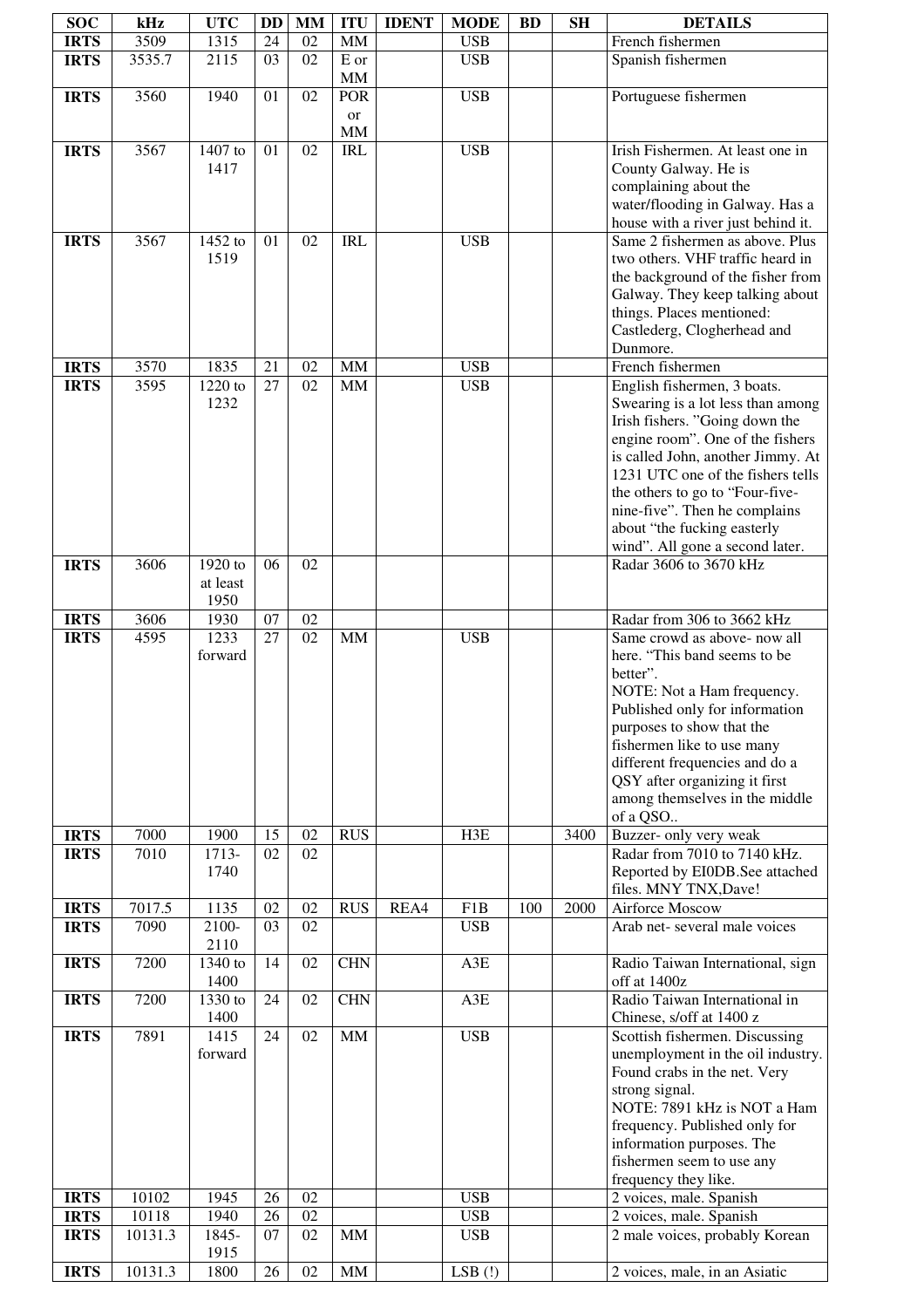| <b>SOC</b>  | kHz   | <b>UTC</b> |    | $DD$ $MM$ | <b>ITU</b>     | <b>IDENT</b> | <b>MODE</b> | <b>BD</b> | <b>SH</b> | <b>DETAILS</b>                   |
|-------------|-------|------------|----|-----------|----------------|--------------|-------------|-----------|-----------|----------------------------------|
|             |       |            |    |           |                |              |             |           |           | language, possible Korean.       |
| <b>IRTS</b> | 10136 | 1515       | 06 | 02        |                |              |             |           |           | Radar 59 plus from 10136 to      |
|             |       |            |    |           |                |              |             |           |           | 10160 kHz.                       |
| <b>IRTS</b> | 10140 | 1830       | 21 | 02        |                |              | <b>USB</b>  |           |           | 2 men chatting, Arab, Maghreb    |
|             |       |            |    |           |                |              |             |           |           | accent                           |
| <b>IRTS</b> | 14250 | 1230-      | 17 | 02        |                |              | <b>USB</b>  |           |           | Loud non-stop English pop music  |
|             |       | 1245       |    |           |                |              |             |           |           |                                  |
| <b>IRTS</b> | 14256 | 0900       | 09 | 02        |                |              |             |           |           | Radar from 14256 to 14263 kHz    |
| <b>IRTS</b> | 14310 | 1640       | 02 | 02        |                |              |             |           |           | Strong digital signals           |
| <b>IRTS</b> | 21198 | $1045 -$   | 22 | 02        |                |              |             |           |           | Radar from 21198 to 21455 kHz    |
|             |       | 1130       |    |           |                |              |             |           |           |                                  |
| <b>IRTS</b> | 21244 | 1015       | 14 | 02        |                |              |             |           |           | Radar from 21244 to 21271 kHz    |
| <b>IRTS</b> | 21316 | 1130       | 27 | 02        |                |              |             |           |           | Radar, 21316 to 21340 kHz        |
| <b>IRTS</b> | 21368 | 1345-      | 20 | 02        | $\overline{B}$ |              | <b>LSB</b>  |           |           | Brazilian voices, male. Chat. No |
|             |       | 1400       |    |           |                |              |             |           |           | ID or names                      |
| <b>IRTS</b> | 21410 | 1045       | 24 | 02        |                |              |             |           |           | Radar from 21410 to 21455 kHz,   |
|             |       |            |    |           |                |              |             |           |           | 59 plus plus plus                |
| <b>IRTS</b> | 28115 | 1145       | 15 | 02        | <b>RUS</b>     |              | <b>FM</b>   |           |           | RUS taxi, female voices          |
| <b>IRTS</b> | 28165 | 1145       | 13 | 02        | <b>RUS</b>     |              | <b>FM</b>   |           |           | RUS taxi, female voice           |
| <b>IRTS</b> | 28215 | 1300       | 13 | 02        | <b>RUS</b>     |              | <b>FM</b>   |           |           | RUS taxi, female voice           |
| <b>IRTS</b> | 28215 | 1200       | 15 | 02        | <b>RUS</b>     |              | <b>FM</b>   |           |           | RUS taxi, female voices          |
| <b>IRTS</b> | 28295 | 1415       | 12 | 02        | <b>RUS</b>     |              | <b>FM</b>   |           |           | Taxi operators, female voice     |
| <b>IRTS</b> | 28415 | 1415       | 20 | 02        |                |              |             |           |           | Radar from 28415 to 28441 kHz,   |
|             |       |            |    |           |                |              |             |           |           | very strong.                     |

# **KARS – Kuwait – 9K2RR (Faisal)**

## **MRASZ – Hungary - HA7PL (Laci)**

| <b>SOC</b>   | kHz     | <b>UTC</b>    | <b>DD</b>       | <b>MM</b>      | <b>ITU</b> | <b>IDENT</b> | <b>MODE</b> | <b>SH</b> | <b>DETAILS</b>                           |
|--------------|---------|---------------|-----------------|----------------|------------|--------------|-------------|-----------|------------------------------------------|
| <b>MRASZ</b> | 3505,0  | 2010          | 20              | 2              |            |              | A3E         |           | Unstable carrier                         |
| <b>MRASZ</b> | 3510,0  | 1737          | $\overline{17}$ | $\overline{2}$ |            |              | A3E         |           | Ui. language                             |
| <b>MRASZ</b> | 3525,0  | 2020          | 20              | $\overline{2}$ |            |              | A3E         |           | Ui. language                             |
| <b>MRASZ</b> | 3535,0  | 2002          | 20              | $\overline{2}$ |            |              | <b>USB</b>  |           | Ui. language                             |
| <b>MRASZ</b> | 3536,0  | 0725          | 12              | $\overline{2}$ |            |              | A1A         |           | "LKKMMMKKMMKLVKKLLK"                     |
| <b>MRASZ</b> | 3548,0  | 2044          | $\overline{15}$ | $\overline{2}$ |            |              | A1A         |           | Dashes, deliberate disturbance           |
| <b>MRASZ</b> | 3548,0  | 1728          | 17              | $\overline{2}$ |            |              | A1A         |           | "V", "V", "V"                            |
| <b>MRASZ</b> | 3549,0  | 1954          | 15              | $\overline{2}$ |            |              | A1A         |           | "de ER1AAZ QRP 4W beacon                 |
| <b>MRASZ</b> | 3552,5  | 1731          | 17              | $\overline{2}$ |            |              | A1A         |           | QM2E" many times                         |
| <b>MRASZ</b> | 3562,8  | 1855          | 14              | $\overline{2}$ |            |              | A1A         |           | "UU4 UU4 UU4"                            |
| <b>MRASZ</b> | 3570,0  | 1915          | 25              | $\overline{2}$ |            |              | <b>USB</b>  |           | Ui. language                             |
| <b>MRASZ</b> | 3576,0  | 1947          | $\overline{7}$  | $\overline{2}$ |            |              | <b>LSB</b>  |           | Italian hams                             |
| <b>MRASZ</b> | 3593,8  | 2110          | $\mathbf{1}$    | $\overline{2}$ | <b>RUS</b> | $\mathbf{P}$ | A1A         |           | Cluster beacon, hrd: 4, 9, 10            |
| <b>MRASZ</b> | 3630,0  | 1915          | $\overline{4}$  | $\overline{2}$ |            |              | <b>OTHR</b> |           | 3605-3655 kHz                            |
| <b>MRASZ</b> | 3638,0  | 1553          | 10              | $\overline{2}$ |            |              | A1A         |           | 5 letters, " VVV AS AS ZZT"              |
| <b>MRASZ</b> | 3658,0  | $\mathrm{vt}$ | dlv             | $\overline{2}$ | <b>UZB</b> | V            | A1A         |           | Beacon "V" - Tashkent                    |
| <b>MRASZ</b> | 3726,0  | 2002          | $\overline{4}$  | $\overline{2}$ |            |              | A1A         |           | 5 letters                                |
| <b>MRASZ</b> | 7000,0  | 1934          | $\mathbf{1}$    | $\overline{2}$ | <b>RUS</b> |              | H3E         |           | Buzzer, hrd: 4,12,14,15,17,24,25,        |
| <b>MRASZ</b> | 7009,1  | 1935          | 20              | $\overline{2}$ |            |              | <b>USB</b>  |           | Mentioned: "TSB", "TLB", "ALB",<br>"TSL" |
| <b>MRASZ</b> | 7020,0  | 1811          | 14              | $\overline{2}$ |            |              | <b>LSB</b>  |           | Ui. language                             |
| <b>MRASZ</b> | 7023,0  | 1027          | $\overline{5}$  | $\overline{2}$ |            |              | A1A         |           | Dotter                                   |
| <b>MRASZ</b> | 7040,0  | 1836          | $\overline{4}$  | $\overline{2}$ |            |              | <b>OTHR</b> |           | 7000-7080 kHz; at 1840 again             |
| <b>MRASZ</b> | 7050,0  | 1502          | $\overline{4}$  | $\overline{2}$ |            |              | <b>LSB</b>  |           | Russian, hrd: 8,                         |
| <b>MRASZ</b> | 7055,0  | 1714          | $\overline{8}$  | $\overline{2}$ |            |              | <b>LSB</b>  |           | Russian                                  |
| <b>MRASZ</b> | 7120,0  | 1538          | $\overline{7}$  | $\overline{2}$ | SOM        |              | A3E         |           | Radio Hargaysa, hrd: 8, 9, 17, 24        |
| <b>MRASZ</b> | 7200,0  | 1746          | $\overline{24}$ | $\overline{2}$ |            |              | A3E         |           | Splatter down                            |
| <b>MRASZ</b> | 10114,8 | 0735          | $\overline{12}$ | $\overline{2}$ |            |              | F1B         | 1000      |                                          |
| <b>MRASZ</b> | 10120,0 | 1716          | 14              | $\overline{2}$ |            |              | <b>USB</b>  |           | Russian                                  |
| <b>MRASZ</b> | 10150,0 | 1827          | $\overline{17}$ | $\overline{2}$ |            |              | <b>OTHR</b> |           |                                          |
| <b>MRASZ</b> | 14000,0 | 1045          | 12              | $\overline{2}$ |            |              | <b>OTHR</b> |           | 14000-14025 kHz                          |
| <b>MRASZ</b> | 14285,0 | 1058          | $\overline{5}$  | $\overline{2}$ |            |              | <b>OTHR</b> |           | 14270-14300 kHz                          |
| <b>MRASZ</b> | 14285,0 | 0825          | 12              | $\overline{2}$ |            |              | <b>OTHR</b> |           | 14280-14295 kHz                          |
| <b>MRASZ</b> | 21200,0 | 0954          | $\overline{7}$  | $\overline{2}$ |            |              | <b>OTHR</b> |           |                                          |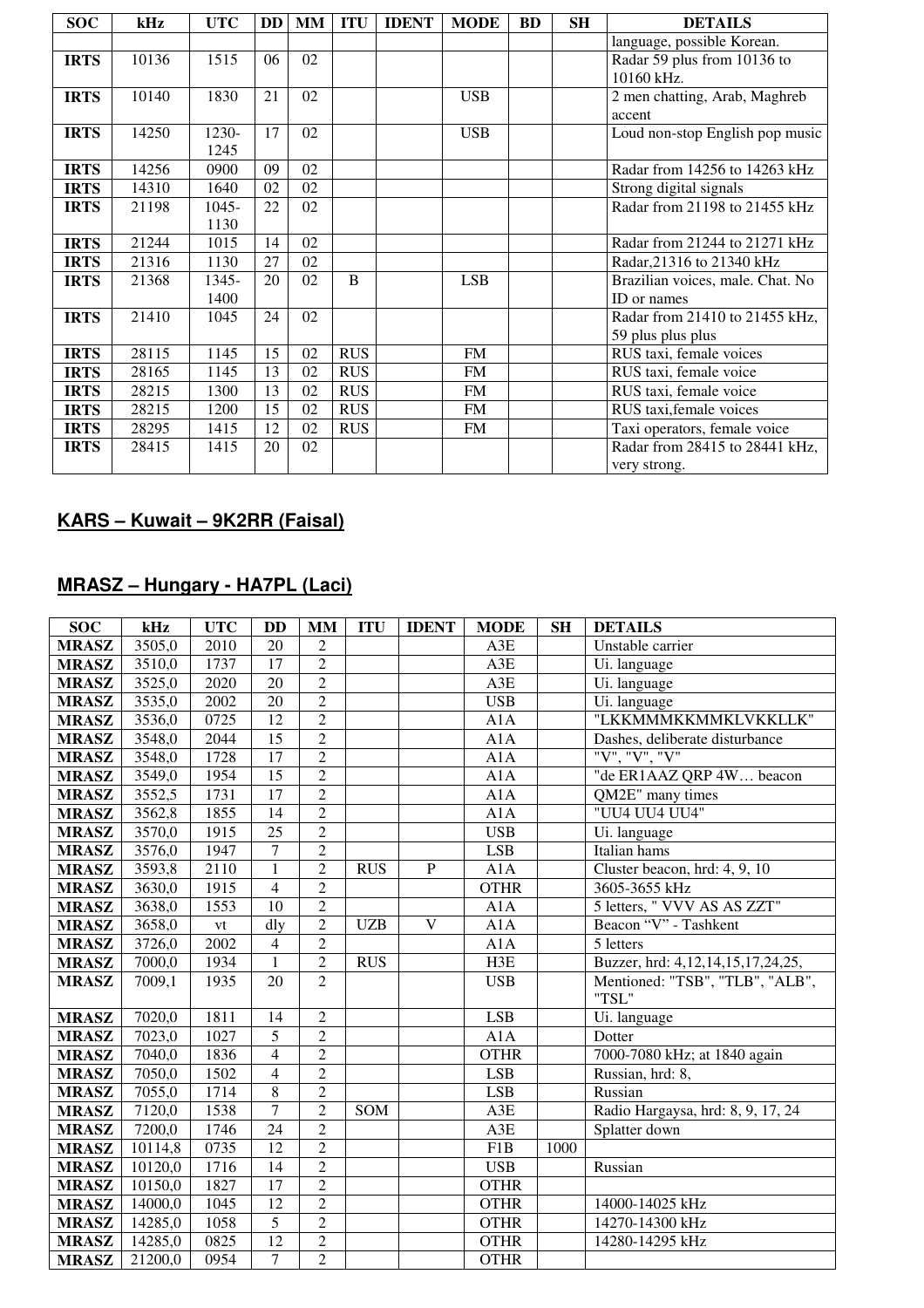## **OEVSV – Austria – OE3GSA (Gerd)**

| <b>SOC</b>   | kHz     | UTC  | <b>DD</b> MM |    | ITU        | <b>IDENT</b> | <b>MODE</b> | <b>DETAILS</b> |
|--------------|---------|------|--------------|----|------------|--------------|-------------|----------------|
| <b>OeVSV</b> | 7010.0  | 0520 | 09           | 02 |            |              | <b>FMCW</b> | <b>OTHR</b>    |
| <b>OeVSV</b> | 7060.0  | 1900 | 22           | 02 | <b>RUS</b> |              | <b>FMCW</b> | Contavner      |
| <b>OeVSV</b> | 18151.0 | 0608 | 09           | 02 |            | Unid         | A1 A        | Groups         |

## **PZK – Poland – SP9BRP (Jan)**

## **REF 1 – France – F5MIU (Francis)**

# **REF 2 – France – F5JBR (Andre)**

## **REP – Portugal – CT4AN (Jose Francisco)**

| <b>SOC</b> | kHz    | <b>UTC</b>         | <b>DD</b>      |    |                | <b>MM ITU IDENT</b> | <b>MODE</b>                 | <b>BD</b>   | <b>SH</b> | <b>DETAILS</b>                                                      |
|------------|--------|--------------------|----------------|----|----------------|---------------------|-----------------------------|-------------|-----------|---------------------------------------------------------------------|
| <b>REP</b> | 3505   | 13.20              | 06             | 02 |                |                     | A1                          |             |           | Carrier                                                             |
| <b>REP</b> | 3520   | 20.00              | 01             | 02 | <b>MRC</b>     |                     | J3E-U                       |             |           | Fishermen                                                           |
| <b>REP</b> | 3545   | 23.03              | 08             | 02 |                |                     | $J3E-L$                     |             |           | Unid intruders                                                      |
| <b>REP</b> | 3560   | 09.15              | 02             | 02 | E              |                     | $J3E-L$                     |             |           | Spanish fishery                                                     |
| <b>REP</b> | 3705   | 08.09              | 10             | 02 | <b>RUS</b>     |                     | $J3E-U$                     |             |           | <b>Russian Navy</b>                                                 |
| <b>REP</b> | 3725   | 10.44              | 03             | 02 | E              |                     | J3E-U                       |             |           | Spanish fishery                                                     |
| <b>REP</b> | 3760   | 17.23              | 02             | 02 |                |                     | $J3E-L$                     |             |           | Music, unid lang. Also Russian "PIP"<br>marker                      |
| <b>REP</b> | 6998   | 20.25              | 13             | 02 | <b>RUS</b>     |                     | H <sub>3E</sub>             | 4k          |           | The Buzzer, up to 7002kHz                                           |
| <b>REP</b> | 6999   | 20.22              | 13             | 02 |                |                     | J3E-U                       |             |           | Unid female on phone patch,                                         |
| <b>REP</b> | 7000   | 07.31              | 05             | 02 | <b>MRC</b>     |                     | J3E-U                       |             |           | Fishermen                                                           |
| <b>REP</b> | 7005   | 23.00              | 20             | 02 |                |                     | F1B                         | 75          | 240       | Unid FSK                                                            |
| <b>REP</b> | 7015   | 16.01              | 22             | 02 |                |                     | J3E-L                       |             |           | Unid intruders                                                      |
| <b>REP</b> | 7027   | 16.29              | 11             | 02 | <b>RUS</b>     |                     | <b>FMCW</b>                 | 15k         | 50        | <b>OTH</b> radar                                                    |
| <b>REP</b> | 7039,0 | 22.07              | 01             | 02 | <b>RUS</b>     | $\mathbf C$         | A1A                         |             |           | <b>MOSCOW, ADY, DLY</b>                                             |
| <b>REP</b> | 7039,3 | 23.30              | 09             | 02 | <b>RUS</b>     | $\mathbf K$         | A1A                         |             |           | <b>VOLGOGRAD, ADY, DLY</b>                                          |
| <b>REP</b> | 7038,8 | 23.20              | 01             | 02 | <b>RUS</b>     | ${\bf P}$           | A1A                         |             |           | MURMANSK, ADY, DLY                                                  |
| <b>REP</b> | 7065   | 17.31              | 27             | 02 |                |                     | <b>FMCW</b>                 | 15          | 50        | <b>OTH</b> radar                                                    |
| <b>REP</b> | 7070   | 15.57              | 24             | 02 | <b>POR</b>     |                     | $J3E-L$                     |             |           | Music, cat calling, whistling, CT ops                               |
| <b>REP</b> | 7073   | 16.20              | 06             | 02 |                |                     | <b>FMCW</b>                 | 20k         | 50        | <b>OTH</b> radar                                                    |
| <b>REP</b> | 7120   | 18.33              | <b>10</b>      | 02 | <b>SOM</b>     |                     | <b>8k00</b><br><b>A3EGN</b> |             |           | <b>Radio Hargaysa</b>                                               |
| <b>REP</b> | 10130  | $\overline{09.11}$ | 26             | 02 | E              |                     | J3E-U                       |             |           | Spanish fishery                                                     |
| <b>REP</b> | 10130  | 20.29              | 13             | 02 | <b>MRC</b>     |                     | $J3E-U$                     |             |           | Moroccan fishery                                                    |
| <b>REP</b> | 10140  | 20.04              | 03             | 02 |                |                     | <b>FMCW</b>                 |             |           | <b>OTH</b> radar                                                    |
| <b>REP</b> | 10145  | 18.01              | 17             | 02 | <b>MRC</b>     |                     | J3E-U                       |             |           | Intruders                                                           |
| <b>REP</b> | 14005  | 11.00              | 11             | 02 |                |                     | F1B                         | 300         | 425       | <b>RY RY RY</b>                                                     |
| <b>REP</b> | 14050  | 09.10              | 11             | 02 |                |                     | <b>FMCW</b>                 |             |           | <b>OTH</b> radar                                                    |
| <b>REP</b> | 14127  | 12.57              | 05             | 02 | <b>RUS</b>     |                     | J3E-U                       |             |           | Long winded religious speech                                        |
| <b>REP</b> | 14195  | 17.11              | 11             | 02 | <b>RUS</b>     |                     | F1B                         | 75          | 400       | <b>Navy in Kaliningrad</b>                                          |
| <b>REP</b> | 14200  | 08.56              | 02             | 02 | <b>CHN</b>     |                     | <b>FMCW</b>                 | <b>100k</b> | 25        | <b>Wideband OTH Radar</b>                                           |
| <b>REP</b> | 14287  | 13.10              | 0 <sub>5</sub> | 02 |                |                     | <b>FMCW</b>                 | 20k         | 50        | <b>OTH</b> radar                                                    |
| <b>REP</b> | 14300  | 09.06              | 02             | 02 | <b>CHN</b>     |                     | <b>PSK</b>                  | 3k          | 16        | 16 Tone Modem, 450Hz pilot tone                                     |
| <b>REP</b> | 21120  | 18.03              | 11             | 02 | ${\bf E}$      |                     | J3E-U                       |             |           | Fishermen                                                           |
| <b>REP</b> | 24930  | 12.30              | 21             | 02 |                |                     | <b>FMCW</b>                 |             |           | <b>OTH radar 10kHz 20sps</b>                                        |
| <b>REP</b> | 28015  | 14.03              | 18             | 02 | $\overline{B}$ |                     | J3E-U                       |             |           | Brazilian illegal ops                                               |
| <b>REP</b> | 28085  | 14.02              | 18             | 02 | B              |                     | A3E                         |             |           | Brazilian truckers                                                  |
| <b>REP</b> | 28250  | 14.00              | 18             | 02 | B              |                     | A3E                         |             |           | <b>Brazilian truckers</b>                                           |
| <b>REP</b> | 28275  | 11.33              | 04             | 02 | <b>RUS</b>     |                     | F3E                         |             |           | YL taxi dispatcher DLY                                              |
| <b>REP</b> | 28385  | 12.05              | 04             | 02 | <b>RUS</b>     |                     | F3E                         |             |           | YL taxi dispatcher DLY                                              |
| <b>REP</b> | 29015  | 11.26              | 04             | 02 | <b>RUS</b>     |                     | F3E                         |             |           | Russian taxi dispatcher                                             |
| <b>REP</b> | 29045  | 17.45              | 04             | 02 | <b>RUS</b>     |                     | F3E                         |             |           | Russian taxis                                                       |
| <b>REP</b> | 29115  | 11.07              | 04             | 02 | <b>RUS</b>     |                     | F3E                         |             |           | Russian taxi dispatcher                                             |
| <b>REP</b> | 29250  | 14.44              | 12             | 02 | ${\bf E}$      |                     | F1B                         | 82          | 140       | Datawell GPS buoy near Canary Islands                               |
| <b>REP</b> | 29625  | 12.30              | 07             | 02 |                |                     | F1B                         |             |           | Datawell buoy                                                       |
| <b>REP</b> | 144075 |                    | dly            |    | <b>POR</b>     |                     | F3E                         |             |           | 2m/40m unlicensed cross-band link in<br><b>Northern of Portugal</b> |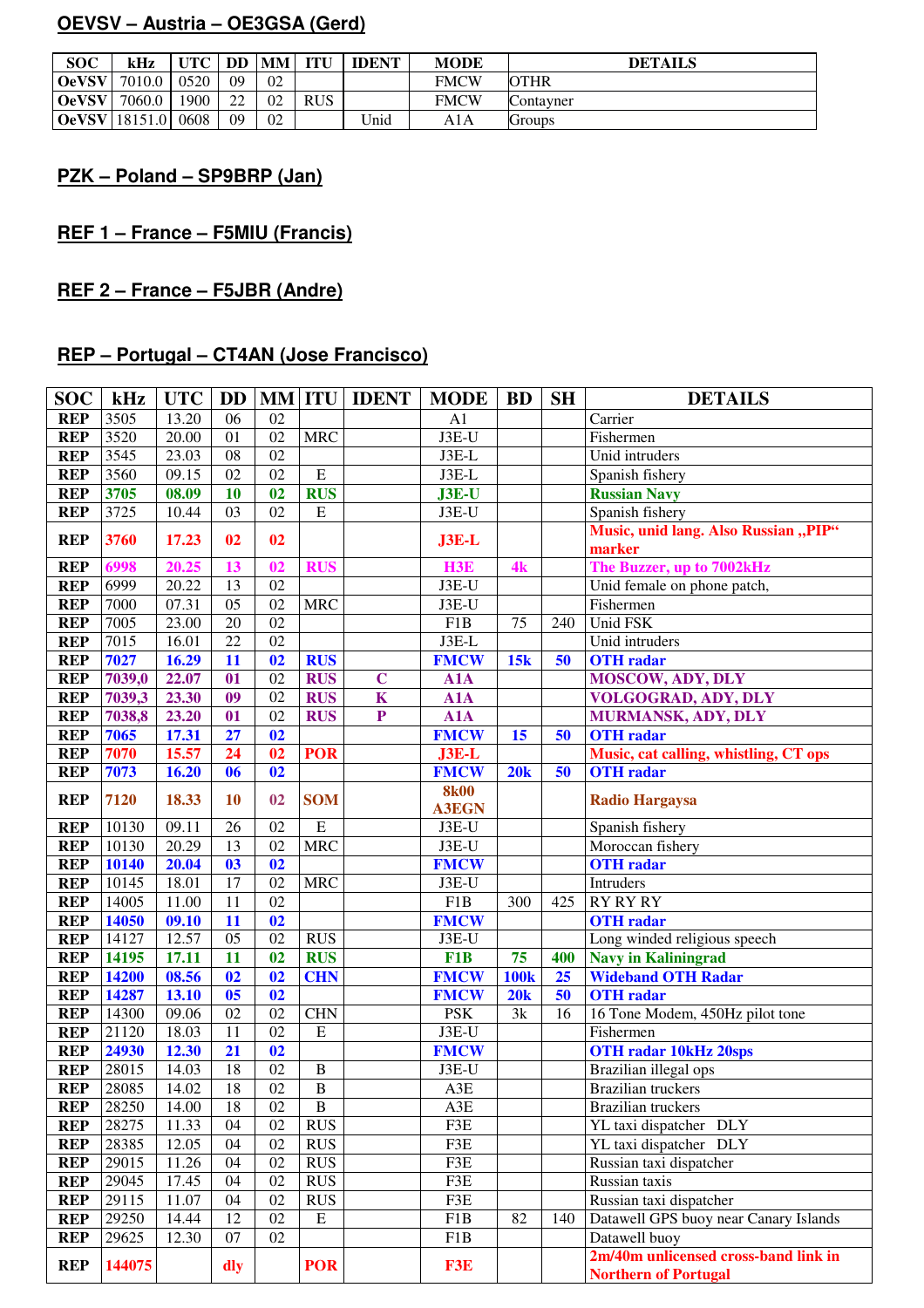# **SRAL – Finland – OH2BLU (Pekka)**

| <b>Society</b> | <b>QRG</b> | <b>TIME</b>       | <b>DD</b>         | <b>MM</b>      | <b>CTRY</b>      | <b>IDENT</b>                                                                                                                                             | <b>MODE</b>              | <b>BAUD</b> | <b>SHIFT</b>     | <b>REMARKS</b>                  |
|----------------|------------|-------------------|-------------------|----------------|------------------|----------------------------------------------------------------------------------------------------------------------------------------------------------|--------------------------|-------------|------------------|---------------------------------|
| <b>SRAL</b>    | 6998,0     | 0400-<br>1600     | dly               | 2              | <b>RUS</b>       | <b>UiTone</b>                                                                                                                                            | R3E                      |             |                  | 118 Hz tones                    |
| <b>SRAL</b>    | 7008,0     | 0740-<br>1315     | 3.4.<br>8.        | $\overline{2}$ |                  | <b>UiPTR</b>                                                                                                                                             | F1B                      |             | 250              |                                 |
| <b>SRAL</b>    | 7010,0     | 0750-<br>1115     | 22.               | $\overline{2}$ |                  | <b>UiMUX</b>                                                                                                                                             | PSK <sub>2</sub>         | 120         | 2600             |                                 |
| <b>SRAL</b>    | 7012,0     | 1140-<br>1200     | 1.                | $\overline{2}$ |                  | <b>UiPTR</b>                                                                                                                                             | F <sub>1</sub> A         |             |                  |                                 |
| <b>SRAL</b>    | 7013,0     | 0855-<br>0940     | 4.                | $\overline{2}$ |                  | <b>UiMUX</b>                                                                                                                                             | PSK <sub>2</sub>         | 120         | 2600             |                                 |
| <b>SRAL</b>    | 7014,0     | 1220-<br>1300     | 5.                | $\overline{2}$ |                  | <b>UiMUX</b>                                                                                                                                             | PSK <sub>2</sub>         | 120         | 2600             |                                 |
| <b>SRAL</b>    | 7014,0     | 1155-<br>1235     | $\overline{9}$ .  | $\overline{2}$ |                  | <b>UiPTR</b>                                                                                                                                             | F1A                      |             | $\overline{250}$ |                                 |
| <b>SRAL</b>    | 7017,5     | 1100-<br>1415     | 2.                | $\overline{2}$ | <b>RUS</b>       | REA4                                                                                                                                                     | F <sub>1</sub> B         |             | 2000             |                                 |
| <b>SRAL</b>    | 7030,0     | 0900-<br>1125/    | 8.                | $\overline{2}$ |                  | <b>UiPTR</b>                                                                                                                                             | F1A                      |             | 250              |                                 |
| <b>SRAL</b>    | 7030,0     | 1300              | 10.               | $\overline{2}$ |                  | <b>UiMUX</b>                                                                                                                                             | PSK <sub>2</sub>         | 120         | 2600             |                                 |
| <b>SRAL</b>    | 7030,0     | 0800-<br>1000/    | $\overline{25}$ . | $\overline{2}$ |                  | <b>UiPTR</b>                                                                                                                                             | F1A                      |             | 250              |                                 |
| <b>SRAL</b>    | 7030,0     | $/1300-$<br>1440/ | $\mathrm{d}$ ly   | $\overline{2}$ | <b>PAK</b>       | VoJ&K                                                                                                                                                    | A3E                      |             |                  | Islamabad tx                    |
| <b>SRAL</b>    | 7032,0     | 0715              | 11.               | $\sqrt{2}$     |                  | <b>UiMUX</b>                                                                                                                                             | PSK <sub>2</sub>         | 120         | 2600             |                                 |
| <b>SRAL</b>    | 7037,0     | 0700-<br>0800     | 19.<br>29.        | $\overline{2}$ | <b>RUS</b>       | <b>UiVOX</b>                                                                                                                                             | J3E-u                    |             |                  | Russian male                    |
| <b>SRAL</b>    | 7039,0     | 0630-<br>2000     | dly               | $\overline{2}$ | <b>RUS</b>       | $\mathbf C$                                                                                                                                              | A1A                      |             |                  | Moscow (also on SK3W<br>WEBSDR) |
| <b>SRAL</b>    | 7073,0     | 1415              | 2.                | $\overline{2}$ |                  | <b>UiMUX</b>                                                                                                                                             | PSK <sub>2</sub>         | 120         | 2600             |                                 |
| <b>SRAL</b>    | 7089,0     | 0700-<br>0930     | 10.               | $\overline{2}$ |                  | <b>UiMUX</b>                                                                                                                                             | PSK <sub>2</sub>         | 120         | 2600             |                                 |
| <b>SRAL</b>    | 7098,0     | 0740-<br>1310     | $\ast$            | $\overline{2}$ |                  | <b>UiPTR</b>                                                                                                                                             | F1B                      |             | 250              | Days: 3. 18. 25. 28.            |
| <b>SRAL</b>    | 7099,0     | 0920              | 6.16.             | $\overline{2}$ |                  | <b>UiPTR</b>                                                                                                                                             | F1B/<br><b>N0N</b>       |             | 200              |                                 |
| <b>SRAL</b>    | 7099,5     | 0600-<br>0800     | 12.               | $\overline{2}$ | <b>RUS</b>       | $\ensuremath{\mathsf{U}}\xspace\ensuremath{\mathsf{i}}\xspace\ensuremath{\mathsf{M}}\xspace\ensuremath{\mathsf{U}}\xspace\ensuremath{\mathsf{X}}\xspace$ | PSK <sub>2</sub>         | 120         | 2600             |                                 |
| <b>SRAL</b>    | 7116,75    | 0755-<br>1050/    | 24.               | $\overline{2}$ |                  | <b>UiPTR</b>                                                                                                                                             | F1B/<br>N0N              |             | 250              | Brumming                        |
| <b>SRAL</b>    | 7120,0     | 0625              | 16.               | $\overline{2}$ |                  | <b>UiCW</b>                                                                                                                                              | A1A                      |             |                  |                                 |
| <b>SRAL</b>    | 7120,0     | $/0330-$<br>0530/ | dly               | $\overline{2}$ | SOM              | R.Hargeis<br>$\mathbf{a}$                                                                                                                                | A3E                      |             |                  |                                 |
| <b>SRAL</b>    | 7120,0     | $/1500-$<br>1900/ | dly               | $\overline{2}$ | $\overline{SOM}$ | R.Hargeis<br>a                                                                                                                                           | A3E                      |             |                  |                                 |
| <b>SRAL</b>    | 7127,0     | 0700-<br>0915     | 10.               | $\overline{2}$ |                  | <b>UiMUX</b>                                                                                                                                             | PSK <sub>2</sub>         | 120         | 2600             |                                 |
| <b>SRAL</b>    | 7148,0     | 1730              | 29.               | $\overline{2}$ |                  | <b>UiMUX</b>                                                                                                                                             | PSK2                     | 120         | 2600             |                                 |
| <b>SRAL</b>    | 7160,0     | 0630-<br>0800     | 16.<br>17.        | $\overline{2}$ | <b>RUS</b>       | RMW32                                                                                                                                                    | A1A                      |             |                  |                                 |
| <b>SRAL</b>    | 7164,0     | 1230-<br>1620     | 3.9.              | 2              |                  | <b>UiMUX</b>                                                                                                                                             | PSK <sub>2</sub>         | 120         | 2600             |                                 |
| <b>SRAL</b>    | 7176,0     | 0700-<br>0715     | 10.               | $\overline{2}$ |                  | <b>UiPTR</b>                                                                                                                                             | F1B                      |             | 250              |                                 |
| <b>SRAL</b>    | 7178,0     | 0520              | 25.               | $\overline{2}$ |                  | <b>UiMUX</b>                                                                                                                                             | PSK <sub>2</sub>         | 120         | 2600             |                                 |
| <b>SRAL</b>    | 7181,7     | 0400-<br>0735/    | 2.4.              | $\overline{2}$ |                  | <b>UiCarr</b>                                                                                                                                            | N0N                      |             |                  |                                 |
| <b>SRAL</b>    | 7193,0     | 0900-<br>1400     | $\ast$            | $\overline{2}$ |                  | <b>UiPTR</b>                                                                                                                                             | F1B/<br>N <sub>0</sub> N |             | 200              | Days: 1.5.6.10.11.16.17.19.     |
| <b>SRAL</b>    | 7198,0     | 1320-<br>1330     | 26.               | $\overline{2}$ |                  | <b>UiMUX</b>                                                                                                                                             | PSK <sub>2</sub>         | 120         | 2600             |                                 |
| <b>SRAL</b>    | 7200,0     | $/0955-$<br>1400/ | dly               | $\overline{2}$ | $\rm CHN$        | CNR1                                                                                                                                                     | $A3E$                    |             |                  | Used as jammer on TWN           |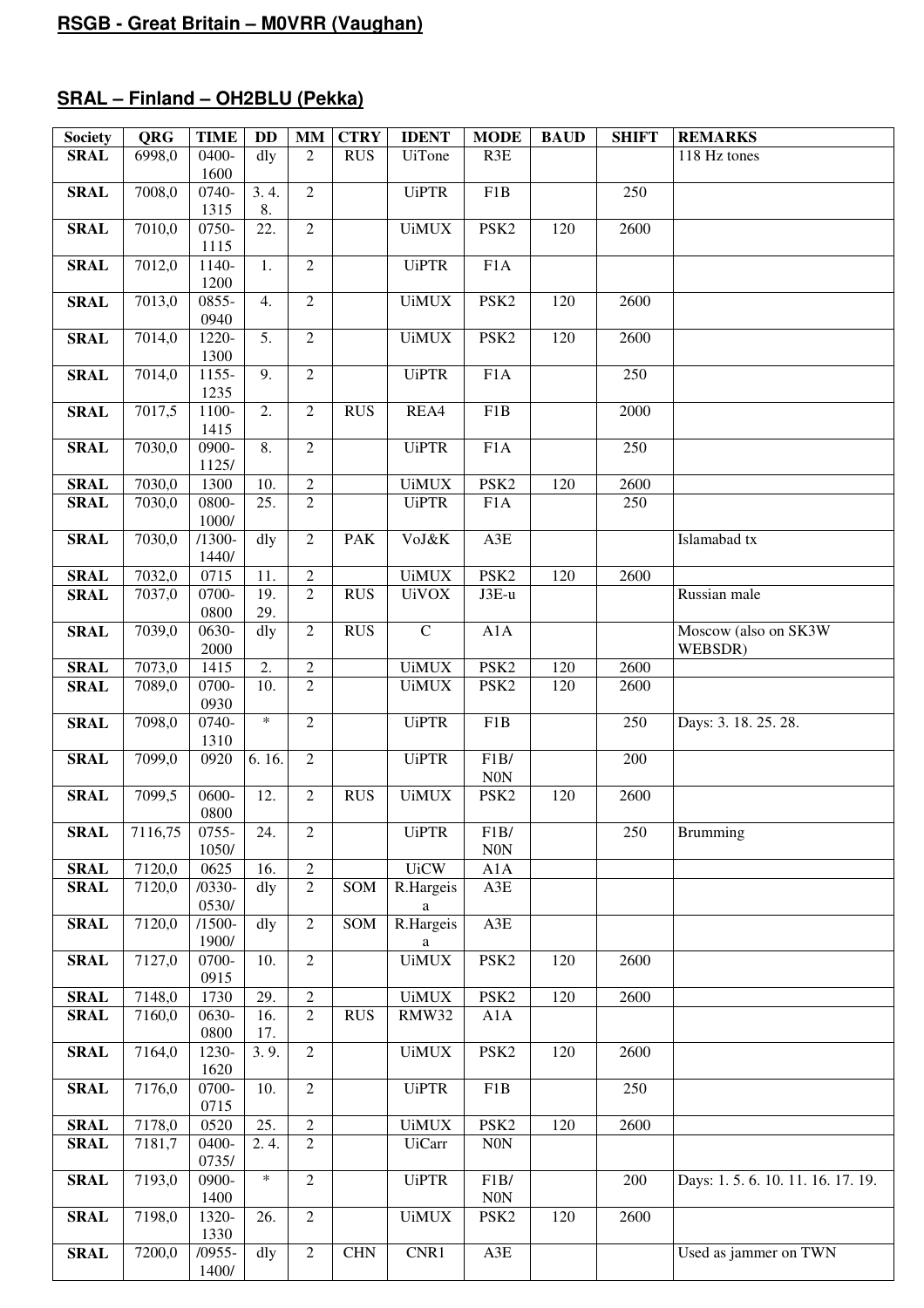| <b>Society</b> | <b>QRG</b>          | <b>TIME</b> | <b>DD</b>        | <b>MM</b>      | <b>CTRY</b> | <b>IDENT</b>  | <b>MODE</b>        | <b>BAUD</b> | <b>SHIFT</b> | <b>REMARKS</b>                          |
|----------------|---------------------|-------------|------------------|----------------|-------------|---------------|--------------------|-------------|--------------|-----------------------------------------|
| <b>SRAL</b>    | 7200,0              | 1400-       | 8.               | 2              | <b>TWN</b>  | R Taiwan      | A3E                |             |              |                                         |
|                |                     | 1505/       |                  |                |             |               |                    |             |              |                                         |
| <b>SRAL</b>    | 7201,0              | 1040        | 24.              | $\overline{2}$ |             | <b>UiMUX</b>  | PSK <sub>2</sub>   | 120         | 2600         |                                         |
| <b>SRAL</b>    | 7 MHz               | 1720-       | 1.9.             | $\overline{2}$ | <b>RUS</b>  | 29B6          | <b>FMCW</b>        |             |              | 50Hz / 15 kHz                           |
|                |                     | 0720        | 11.              |                |             |               |                    |             |              |                                         |
| <b>SRAL</b>    | 14050,0             | 0915        | 10.              | $\mathfrak{D}$ |             | <b>UiPTR</b>  | F1B                |             | 250          |                                         |
| <b>SRAL</b>    | 14160,0             | $0915 -$    | 10.              | $\overline{2}$ |             | <b>UiPTR</b>  | F <sub>1</sub> B   |             | 250          |                                         |
|                |                     | 0955/       |                  |                |             |               |                    |             |              |                                         |
| <b>SRAL</b>    | 14234,0             | 0910        | $\overline{5}$ . | $\overline{2}$ |             | <b>UiMUX</b>  | PSK <sub>2</sub>   | 120         | 2600         |                                         |
| <b>SRAL</b>    | 14280,0             | $1010 -$    | 10.              | $\overline{2}$ |             | 729           | $R3E-u$            |             |              |                                         |
|                |                     | 1016/       |                  |                |             |               |                    |             |              |                                         |
| <b>SRAL</b>    | 14295,0             | $0615 -$    | dly              | $\overline{2}$ | <b>TJK</b>  | $\mathbf{R}$  | A3E                |             |              | 3f 4765,00 kHz, Yangiyul TX             |
|                |                     | 1515        |                  |                |             | Tojikiston    |                    |             |              | unstable on $16. - 20. \& 29.$          |
| <b>SRAL</b>    | 14 MHz              | $0715 -$    | $\ast$           | $\overline{2}$ | <b>RUS</b>  | 29B6          | <b>FMCW</b>        |             |              | 50Hz / 15 kHz, days: 5.8.10.            |
|                |                     | 1320        |                  |                |             |               |                    |             |              | 12.                                     |
| <b>SRAL</b>    | 14 MHz              | 0530-       | dly              | $\overline{2}$ | RUS         | <b>UiOTHR</b> | <b>FMCW</b>        |             |              | 10Hz / 15 kHz, 30 sec transmit          |
|                |                     | 1800        |                  |                |             |               |                    |             |              | with 16 min cycle                       |
| <b>SRAL</b>    | 18 MHz              | 0630-       | 26.              | 2              | CYP/        | <b>UiOTHR</b> | <b>FMCW</b>        |             |              | 25/50Hz / 20 kHz                        |
|                |                     | 0930        | 28.              |                | <b>TUR</b>  |               |                    |             |              |                                         |
| <b>SRAL</b>    | $\overline{21}$ MHz | $0645 -$    | $\ast$           | $\mathfrak{D}$ | CYP/        | <b>UiOTHR</b> | <b>FMCW</b>        |             |              | 25/50Hz / 20 kHz, days: 9. 10.          |
|                |                     | 1500        |                  |                | <b>TUR</b>  |               |                    |             |              | 13.27.                                  |
| <b>SRAL</b>    | 21438,0             | 0830-       | $\ast$           | $\overline{2}$ | <b>RUS</b>  | <b>RCV</b>    | A1A                |             |              | Days: 11. 12. 13. 15. 16.               |
|                |                     | 1330        |                  |                |             |               |                    |             |              |                                         |
| <b>SRAL</b>    | 24 MHz              |             |                  | $\overline{2}$ |             | <b>UiOTHR</b> | ${\rm FM}{\rm CW}$ |             |              | no reports                              |
| <b>SRAL</b>    | 28 MHz              | 0900-       | $\ast$           | $\overline{2}$ | <b>IRN</b>  | <b>UiOTHR</b> | <b>FMCW</b>        |             |              | $\sqrt{(307 \&)}$ 870 Hz / 60 kHz – 300 |
|                |                     | 1100        |                  |                |             |               |                    |             |              | kHz, days: 4. - 11. 24.                 |
| <b>SRAL</b>    | 28 MHz              | $0705 -$    | $\ast$           | $\overline{2}$ |             | <b>UiOTHR</b> | <b>FMCW</b>        |             |              | 25/50Hz / 20 kHz, days:10. 12.          |
|                |                     | 1215        |                  |                |             |               |                    |             |              | 13.                                     |
| <b>SRAL</b>    | 28 MHz              |             |                  | $\overline{2}$ | <b>RUS</b>  | Taxi disp.    | F3E                |             |              | no reports                              |

# **USKA – Switzerland – HB9CET (Peter)**

| <b>SOC</b>  | kHz                                                                                | <b>UTC</b> | <b>DD</b> | <b>MM</b> | <b>ITU</b> | <b>IDENT</b>  | <b>MODE</b>              | <b>BD</b> | <b>SH</b><br>(BW) | <b>DETAILS</b>                                                                                         |
|-------------|------------------------------------------------------------------------------------|------------|-----------|-----------|------------|---------------|--------------------------|-----------|-------------------|--------------------------------------------------------------------------------------------------------|
|             | 80m Band informational only (primary but not exclusiv, shared with other services) |            |           |           |            |               |                          |           |                   |                                                                                                        |
| <b>USKA</b> | 3525.0                                                                             | 2259       | 02        | 02        |            |               | <b>DQPSK</b>             | 14x75     | 5k9               | LINK 11 CLEW                                                                                           |
| <b>USKA</b> | 3530.0                                                                             | 2312       | 11        | 02        |            |               | <b>DOPSK</b>             | 14x75     | 5k9               | LINK 11 CLEW                                                                                           |
| <b>USKA</b> | 3532.0                                                                             | 2247       | 02        | 02        |            |               | <b>DQPSK</b>             | 14x75     | 5k9               | LINK 11 CLEW<br>almost daily                                                                           |
| <b>USKA</b> | 3553.8                                                                             | 2251       | 02        | 02        |            |               | PSK8                     | 2400      | ~2k4              | Stanag 4285<br>daily                                                                                   |
| <b>USKA</b> | 3574.3                                                                             | 2306       | 25        | 02        |            |               | J7D                      | 12x120    | 2k7               | $PSK-2$ : $CIS12 = AT3004D$                                                                            |
| <b>USKA</b> | 3593.8                                                                             | 2254       | 02        | 02        | <b>RUS</b> | $\mathbf{P}$  | A1A                      |           |                   | Beacon P<br>daily                                                                                      |
| <b>USKA</b> | 3595.0                                                                             | 2316       | 11        | 02        |            |               | <b>DQPSK</b>             | 14x75     |                   | LINK 11 CLEW                                                                                           |
| <b>USKA</b> | 3608.0                                                                             | 2327       | 22        | 02        |            |               | F <sub>1</sub> B         | 50        | 200               | often                                                                                                  |
| <b>USKA</b> | 3653.0                                                                             | 2256       | 02        | 02        |            |               | F1B                      | 75        | 250               |                                                                                                        |
| <b>USKA</b> | 3658.0                                                                             | 2257       | 02        | 02        | <b>UZB</b> | V             | A1A                      |           |                   | Beacon V                                                                                               |
| <b>USKA</b> | 3712.0                                                                             | 2329       | 22        | 02        |            |               | <b>DQPSK</b>             | 14x75     | 5k9               | LINK 11 CLEW                                                                                           |
| <b>USKA</b> | 7000.0                                                                             | 2111       | 02        | 02        |            |               | $H3E-U$<br><b>Bursts</b> |           | ~28k              | "Buzzer"; up to $\geq 7001.5$ kHz; daily<br>Burst duration 1.2s, repetiton 3s<br>Carrier at 6998.0 kHz |
| <b>USKA</b> | 7000.0                                                                             | 2143       | 01        | 02        |            |               | J3E-U                    |           |                   | English                                                                                                |
| <b>USKA</b> | 7000.0                                                                             | 0834       | 10        | 02        |            |               | MFSK8                    | 125       | 1750              | MIL 188-141A                                                                                           |
| <b>USKA</b> | 7000.0                                                                             | 0939       | 10        | 02        |            |               | <b>N0N</b>               |           |                   | long lasting carrier<br>often                                                                          |
| <b>USKA</b> | 7010.0                                                                             | 0928       | 22        | 02        |            |               | J7D                      | 12x120    | 2k7               | PSK-4: CIS12 - AT3104D                                                                                 |
| <b>USKA</b> | 7014.0                                                                             | 1815       | 03        | 02        |            |               | J7D                      | 12x120    | 2k7               | PSK-2: CIS12 - AT3004D                                                                                 |
| <b>USKA</b> | 7017.5                                                                             | 1124       | 02        | 02        |            |               | F1B                      | 100       | 2000              |                                                                                                        |
| <b>USKA</b> | 7018.0                                                                             | 1739       | 02        | 02        |            | REA4          | F <sub>1</sub> B         | 100       | 800               |                                                                                                        |
| <b>USKA</b> | 7018.0                                                                             | 1741       | 02        | 02        |            | REA4          | F <sub>1</sub> A         |           | 800               | letters and figures; ID REA4                                                                           |
| <b>USKA</b> | 7020.0                                                                             | 1907       | 05        | 02        |            | 810602        | MFSK8                    | 125       | 1750              | MIL 188-141A To:RS008D                                                                                 |
| <b>USKA</b> | 7020.0                                                                             | 1958       | 05        | 02        |            | 810603        | J3E-U                    |           | 2k4               | unid. language                                                                                         |
| <b>USKA</b> | 7020.0                                                                             | 1936       | 05        | 02        |            | 810613        | MFSK8                    | 125       | 1750              | MIL 188-141A To:RS008D                                                                                 |
| <b>USKA</b> | 7020.0                                                                             | 1958       | 01        | 02        |            | 820605        | MFSK8                    | 125       | 1750              | MIL 188-141A To:RS008D                                                                                 |
| <b>USKA</b> | 7020.0                                                                             | 2139       | 03        | 02        |            | 820699        | MFSK8                    | 125       | 1750              | MIL 188-141A To:RS008D                                                                                 |
| <b>USKA</b> | 7020.0                                                                             | 1919       | 03        | 02        |            | <b>CS004A</b> | MFSK8                    | 125       | 1750              | MIL 188-141A To:RS0012D                                                                                |
| <b>USKA</b> | 7020.0                                                                             | 0831       | 10        | 02        |            |               | J3E-U                    |           | 2k4               | Russian                                                                                                |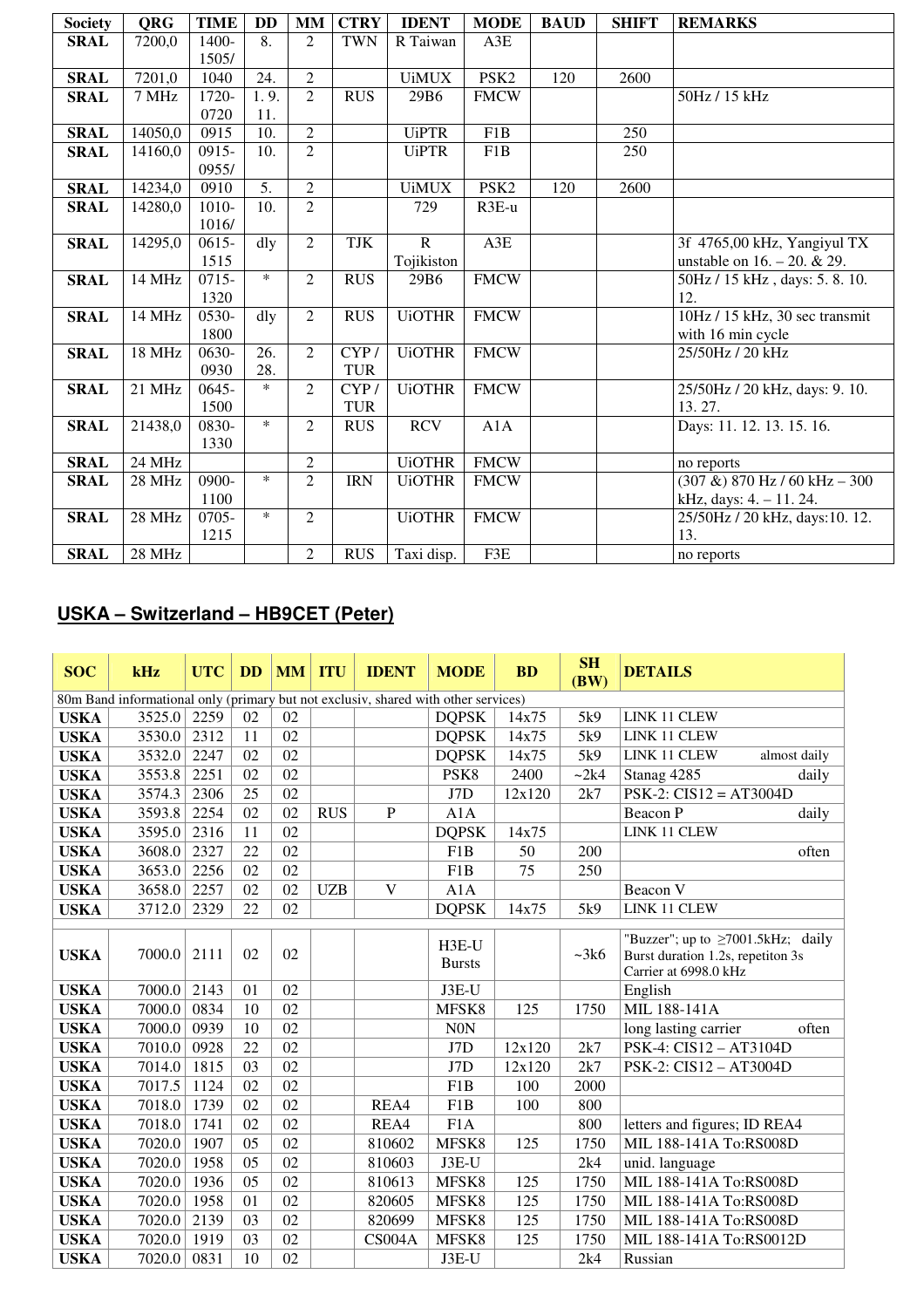| <b>SOC</b>                 | kHz                          | <b>UTC</b>   | <b>DD</b> | <b>MM</b> | <b>ITU</b>               | <b>IDENT</b>     | <b>MODE</b>        | <b>BD</b>        | <b>SH</b><br>(BW) | <b>DETAILS</b>                                                    |
|----------------------------|------------------------------|--------------|-----------|-----------|--------------------------|------------------|--------------------|------------------|-------------------|-------------------------------------------------------------------|
| <b>USKA</b>                | 7022.0                       | 0931         | 10        | 02        |                          |                  | J7D                | 12x120           | 2k7               | $PSK-4$ : $CIS12 = AT3104D$                                       |
| <b>USKA</b>                | 7023.0                       | 1734         | 02        | 02        |                          |                  | <b>FMOP</b>        | 50 sps           | ~13k              | <b>OTHR</b>                                                       |
| <b>USKA</b>                | 7026.0                       | 1731         | 11        | 02        |                          |                  | <b>FMOP</b>        | $50$ sps         | ~13k              | <b>OTHR</b>                                                       |
| <b>USKA</b>                | 7030.0                       | 0919         | 10        | 02        |                          |                  | J7D                | 12x120           | 2k7               | $PSK-2$ : $CIS12 = AT3004$                                        |
| <b>USKA</b><br><b>USKA</b> | 7032.0<br>7034.0             | 0725<br>2218 | 11<br>02  | 02<br>02  |                          |                  | J7D<br><b>FMCW</b> | 12x120<br>63 sps | 2k7<br>~10k       | $PSK-2$ : $CIS12 = AT3004$                                        |
| <b>USKA</b>                | 7039.0                       | 1254         | 19        | 02        | <b>RUS</b>               | $\mathcal{C}$    | A1A                |                  |                   | Burst system<br>Beacon C Moscow                                   |
| <b>USKA</b>                | 7039.4                       | 2031         | 01        | 02        | <b>RUS</b>               | $\mathbf M$      | A1A                |                  |                   | Beacon M Magadan<br>daily                                         |
| <b>USKA</b>                | 7050.0                       | 1614         | 08        | 02        |                          |                  | J3E-L              |                  |                   | Voice, jammed (no ham)                                            |
| <b>USKA</b>                | 7053.0                       | 2203         | 23        | 02        |                          |                  | <b>OTHR</b>        | $50$ sps         | ~13k              | <b>OTHR</b>                                                       |
| <b>USKA</b>                | 7055.0                       | 1251         | 19        | 02        |                          |                  | $J3E-L$            |                  |                   | Voice, music, jammed (no ham)                                     |
| <b>USKA</b>                | 7060.0                       | 1835         | 22        | 02        |                          |                  | <b>OTHR</b>        | 50 sps           | ~13k              | <b>OTHR</b>                                                       |
| <b>USKA</b>                | 7070.0                       | 1744         | 29        | 02        |                          | 288              | MFSK8              | 125              | 1750              | MIL 188-141A; To: 571<br>often                                    |
| <b>USKA</b><br><b>USKA</b> | 7070.0<br>7070.0             | 2241<br>2255 | 28<br>28  | 02<br>02  |                          | 811104<br>811199 | MFSK8<br>MFSK8     | 125<br>125       | 1750<br>1750      | MIL 188-141A<br>MIL 188-141A                                      |
| <b>USKA</b>                | 7070.0                       | 1750         | 29        | 02        |                          | 820203           | MFSK8              | 125              | 1750              | MIL 188-141A                                                      |
| <b>USKA</b>                | 7070.0                       | 2248         | 28        | 02        |                          | 820211           | MFSK8              | 125              | 1750              | MIL 188-141A                                                      |
| <b>USKA</b>                | 7089.0                       | 0933         | 10        | 02        |                          |                  | J7D                | (12x120)         | 2k7               | CIS12 idling                                                      |
| <b>USKA</b>                | 7089.8                       | 0939         | 22        | 02        |                          |                  | G1D                | 2400             | 2k4               | LINK 11 SLEW<br>often                                             |
| <b>USKA</b>                | 7120.0                       | 1628         | 03        | 02        | SOM                      |                  | A3E                |                  |                   | Radio Hargaysa<br>almost daily                                    |
| <b>USKA</b>                | 7137.0                       | 1601         | 05        | 02        |                          |                  | J7D                | 12x120           | 2k7               | $PSK-2$ : $CIS12 = AT3004D$                                       |
| <b>USKA</b>                | 7162.0                       | 1618         | 09        | 02        |                          |                  | J7D                | 12x120           | 2k7               | $PSK-2$ : $CIS12 = AT3004D$                                       |
| <b>USKA</b>                | 7169.0                       | 1300         | 18<br>10  | 02<br>02  |                          |                  | J7D                | 12x120           | 2k7               | $PSK-4$ : $CIS12 = AT3104D$                                       |
| <b>USKA</b><br><b>USKA</b> | 7175.0<br>7177.0             | 1211<br>1626 | 05        | 02        |                          |                  | J7D<br>F1B         | (12x120)<br>50   | 2k7<br>200        | CIS12 system idling<br>CIS 50-50                                  |
| <b>USKA</b>                | 7180.0                       | 2206         | 29        | 02        |                          |                  | <b>FMCW</b>        | 63 sps           | ~10k              | Burst system                                                      |
| <b>USKA</b>                | 7186.0                       | 2156         | 29        | 02        |                          |                  | <b>FMCW</b>        | $50$ sps         | ~10k              | Burst system                                                      |
| <b>USKA</b>                | 7188.0                       | 2157         | 29        | 02        |                          |                  | <b>FMCW</b>        | 50 sps           | ~10k              | Burst system                                                      |
| <b>USKA</b>                | 7197.0                       | 2211         | 02        | 02        | <b>TUR</b>               | 123466           | MFSK8              | 125              | 1750              | MIL 188-141A                                                      |
| <b>USKA</b>                | 7197.0                       | 2302         | 18        | 02        | <b>TUR</b>               | 302013           | MFSK8              | 125              | 1750              | MIL 188-141A                                                      |
| <b>USKA</b>                | 7197.0                       | 2259         | 18        | 02        | <b>TUR</b>               | 309018           | MFSK8              | 125              | 1750              | MIL 188-141A                                                      |
| <b>USKA</b>                | 7197.0                       | 2304         | 18<br>02  | 02<br>02  | <b>TUR</b>               | 310013           | MFSK8              | 125              | 1750              | MIL 188-141A                                                      |
| <b>USKA</b><br><b>USKA</b> | 7197.0<br>7197.0             | 2207<br>2254 | 18        | 02        | <b>TUR</b><br><b>TUR</b> | 312013<br>315018 | MFSK8<br>MFSK8     | 125<br>125       | 1750<br>1750      | MIL 188-141A<br>MIL 188-141A                                      |
| <b>USKA</b>                | 7197.0 2244                  |              | 18        | 02        | TUR                      | 319018           | MFSK8              | 125              | 1750              | MIL 188-141A                                                      |
| <b>USKA</b>                | 7197.0                       | 2318         | 28        | 02        | <b>TUR</b>               | 332013           | MFSK8              | 125              | 1750              | MIL 188-141A                                                      |
| <b>USKA</b>                | 7197.0                       | 2243         | 18        | 02        | <b>TUR</b>               | 332018           | MFSK8              | 125              | 1750              | MIL 188-141A                                                      |
| <b>USKA</b>                | 7197.0                       | 2210         | 02        | 02        | TUR                      | 348013           | MFSK8              | 125              | 1750              | MIL 188-141A                                                      |
| <b>USKA</b>                | 7197.0                       | 2255         | 18        | 02        | TUR                      | 349018           | MFSK8              | 125              | 1750              | MIL 188-141A                                                      |
| <b>USKA</b>                | 7197.0                       | 2252         | 18        | 02        | <b>TUR</b>               | 357018           | MFSK8              | 125              | 1750              | MIL 188-141A                                                      |
| <b>USKA</b><br><b>USKA</b> | 7197.0<br>7197.0             | 2254<br>2300 | 18<br>18  | 02<br>02  | <b>TUR</b><br><b>TUR</b> | 358013<br>360013 | MFSK8<br>MFSK8     | 125<br>125       | 1750<br>1750      | MIL 188-141A<br>MIL 188-141A                                      |
| <b>USKA</b>                | 7197.0                       | 2210         | 02        | 02        | <b>TUR</b>               | 363013           | MFSK8              | 125              | 1750              | MIL 188-141A                                                      |
| <b>USKA</b>                | 7197.0                       | 2259         | 18        | 02        | <b>TUR</b>               | 364013           | MFSK8              | 125              | 1750              | MIL 188-141A                                                      |
| <b>USKA</b>                | 7197.0                       | 2211         | 02        | 02        | <b>TUR</b>               | 375018           | MFSK8              | 125              | 1750              | MIL 188-141A                                                      |
| <b>USKA</b>                | 7197.0                       | 2239         | 29        | 02        | <b>TUR</b>               | 380013           | MFSK8              | 125              | 1750              | MIL 188-141A                                                      |
| <b>USKA</b>                | 7200.0                       | 1301         | 19        | 02        |                          |                  | A3E                |                  | ~10k              | BC; sounds like "Chinese" daily<br>Lower sideband down to 7195    |
| <b>USKA</b>                | 7200.0                       | 1309         | 19        | 02        |                          |                  |                    |                  | ~18k              | strong jammer                                                     |
| <b>USKA</b>                | 14000.0                      | 0852         | 10        | 02        |                          |                  | J3E-U              |                  |                   | unid language                                                     |
| <b>USKA</b>                | 14001.5                      | 0857         | 10        | 02        |                          |                  | F1B                | 200              | 200               | Pactor bursts; "encrypted connect"                                |
| <b>USKA</b>                | 14050.0                      | 0851         | 10        | 02        |                          |                  | F1B                | 50               | 250               |                                                                   |
| <b>USKA</b><br><b>USKA</b> | 14089.0 0846<br>14160.0 0904 |              | 10<br>10  | 02<br>02  |                          |                  | <b>FMOP</b><br>F1B | 50<br>50         | $\sim 13k$<br>250 | <b>OTHR</b>                                                       |
| <b>USKA</b>                | 14166.0 0905                 |              | 23        | 02        |                          |                  | <b>FMCW</b>        | $10$ sps         | ~10k              | <b>OTHR</b>                                                       |
| <b>USKA</b>                | 14185.0 0800                 |              | 26        | 02        |                          |                  | <b>FMCW</b>        | $10$ sps         | ~10k              | <b>OTHR</b>                                                       |
| <b>USKA</b>                | 14192.0 1136                 |              | 02        | 02        |                          |                  | F1B                | 50               | 500               | CIS 50-50<br>often                                                |
| <b>USKA</b>                | 14278.0                      | 1059         | 16        | 02        |                          |                  | <b>FMCW</b>        | $10$ sps         | ~160k             | <b>OTHR</b>                                                       |
| <b>USKA</b>                | 14287.0                      | 1052         | 05        | 02        |                          |                  | <b>FMCW</b>        | $50$ sps         | ~13k              | <b>OTHR</b>                                                       |
| <b>USKA</b>                | 14295.0                      | 0857         | 08        | 02        | TJK                      |                  | A3E                |                  |                   | BC:<br>almost daily<br>3 <sup>rd</sup> of Radio Tajik at 4765 kHz |
| <b>USKA</b>                | 14300.0<br>VFO USB           | 0854         | 08        | 02        |                          |                  | <b>BPSK</b>        | 16x75            | 2k2               | Burst system; 16 tones,<br>daily<br>2 pilottones                  |